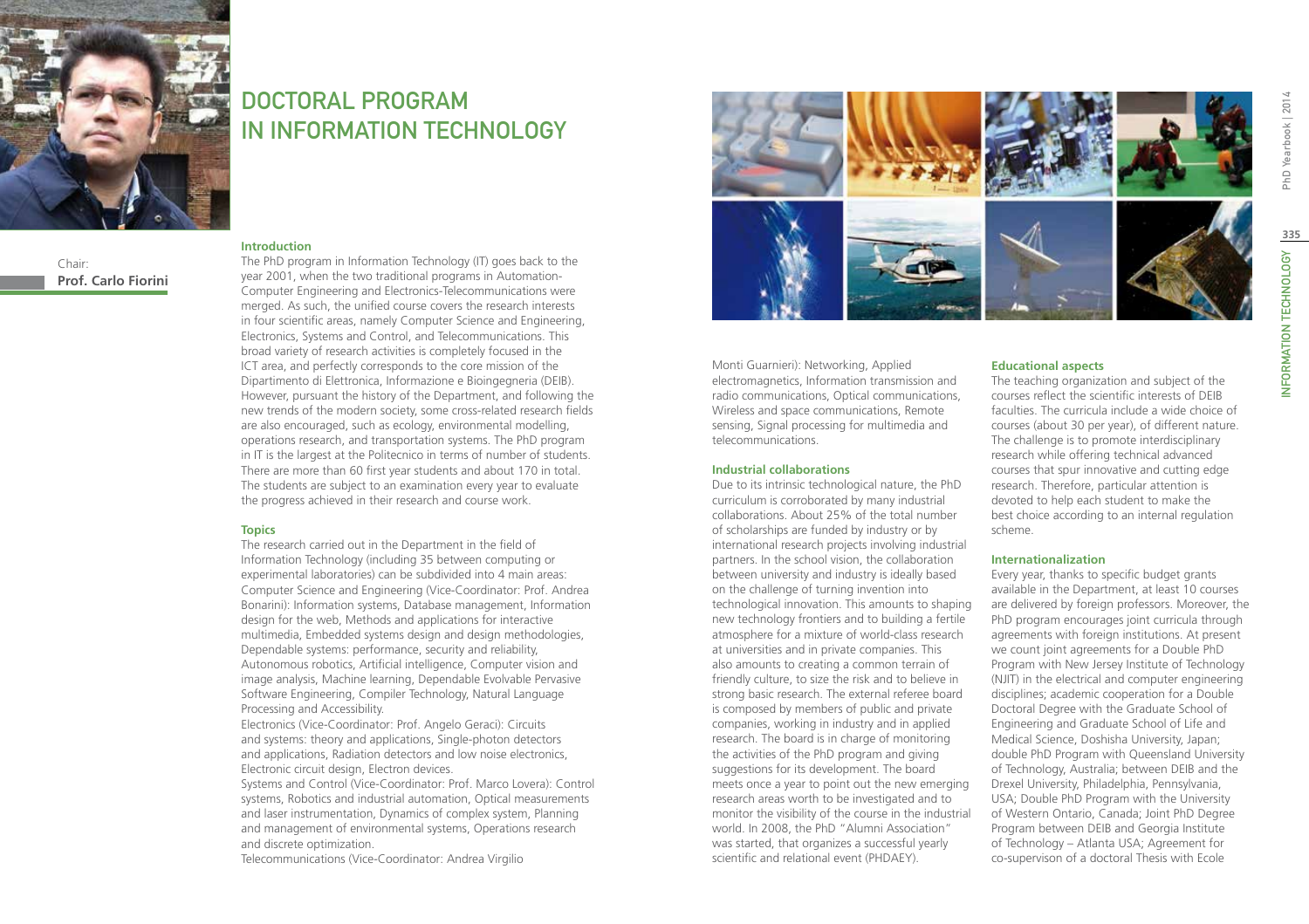Polythechnique de Montreal – Canada. The PhD program in Information Technology participates in ICO-NEH (International Curriculum Option of Doctoral, in Erasmus mundus Programs: STRONG-TIES Strengthening Training and Research Through Networking and Globalisation of Teaching in Engineering Studies and GREEN IT for the benefit of civil Society (North Africa – for incoming and outgoing mobility) and a Cooperation agreement with "Escuela superior Politecnica del Litoral" (Ecuador) for admission of Doctoral candidates. Some activities are organized within the Network of Excellence EURO-NF (Network of the Future) and of ACCM, Austrian Centre of Competence in Mechatronics.

Every year at least 4 fellowships are assigned to foreign students, selected on the basis of their CV and research interest.

#### **Conclusions**

It is quite clear that the core mission is to offer an excellent PhD curriculum, through high quality courses, a truly interdisciplinary advanced education, cutting-edge research, and international and industrial collaborations.

| <b>ADVISORY BOARD</b>                                                                                                                                                                                 |  |  |
|-------------------------------------------------------------------------------------------------------------------------------------------------------------------------------------------------------|--|--|
| Livio Baldi (Numonyx S.p.a.)                                                                                                                                                                          |  |  |
| Claudio Bertolini (HP Labs - USA)                                                                                                                                                                     |  |  |
| Riccardo De Gaudenzi (European Space Agency)                                                                                                                                                          |  |  |
| Stefano De Panfilis (Engineering Ingegneria Informatica S.p.A.)                                                                                                                                       |  |  |
| Giuseppe Fogliazza (MCM Spa)                                                                                                                                                                          |  |  |
| Corrado Leita (Symantec Research Labs Europe)                                                                                                                                                         |  |  |
| Stefano Signani (Unicredit S.p.A.)                                                                                                                                                                    |  |  |
| Maurizio Zuffada (ST Microelectronics S.r.l)                                                                                                                                                          |  |  |
|                                                                                                                                                                                                       |  |  |
|                                                                                                                                                                                                       |  |  |
|                                                                                                                                                                                                       |  |  |
| <b>Prizes and awards</b><br>In 2013 the following awards have been obtained by PhD students:                                                                                                          |  |  |
| <b>Chorafas Foundation Award: Antonio Filieri, Giovanni Marzin</b><br><b>Best Ph.D. in Information Technology Award:</b> Matteo Oldoni<br><b>IBM Ph.D. Fellowship Award:</b> Valerio Panzica La Manna |  |  |

#### **Prizes and awards**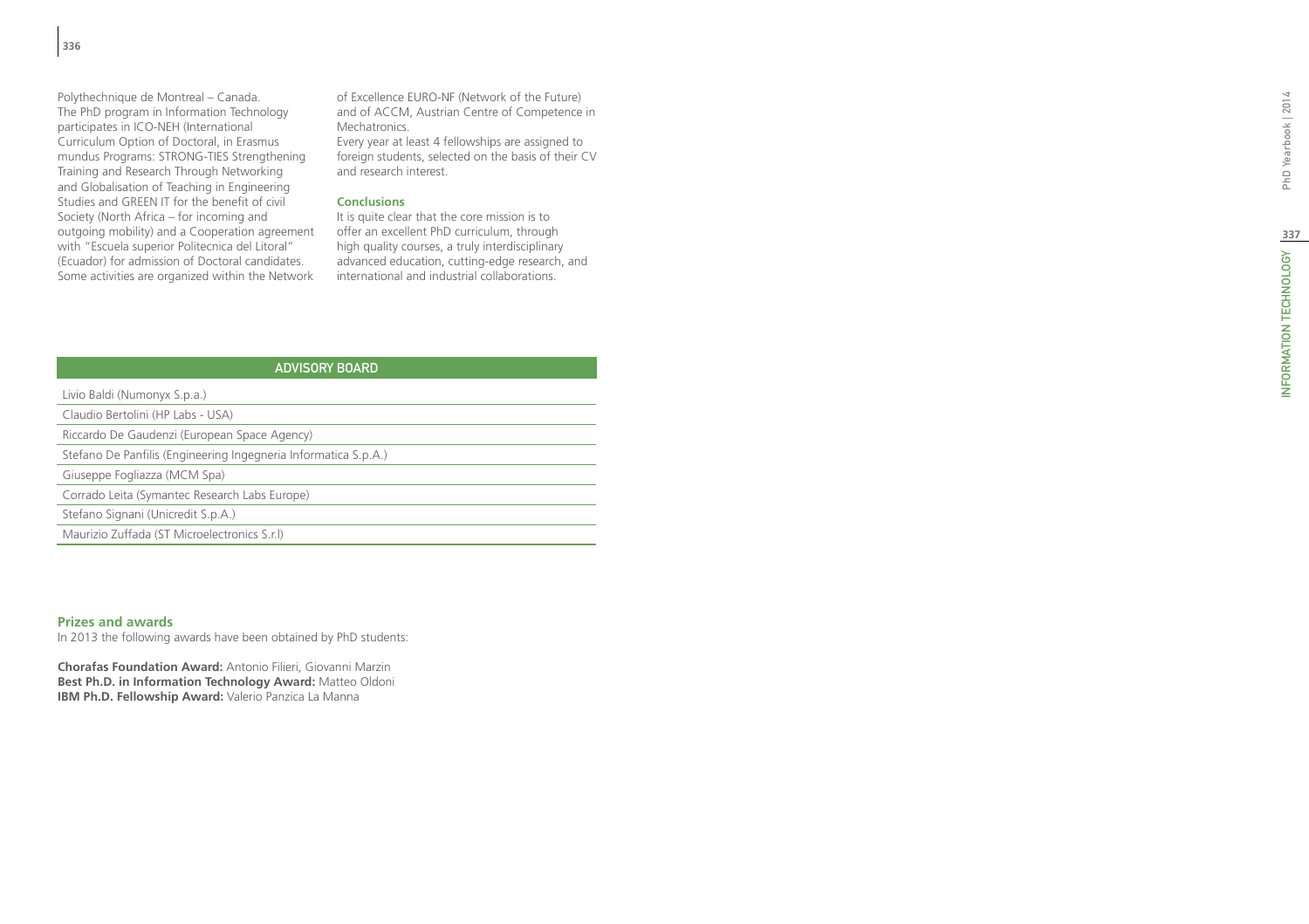## LOW-NOISE, LOW-POWER FRONT-END ASICS FOR HIGH-RESOLUTION X-RAY SPECTROSCOPY AND IMAGING IN SPACE WITH SILICON DRIFT DETECTORS

#### **Mahdi Ahangarianabhari -** Supervisor: **Giuseppe Bertuccio**

The work presented here has been carried out within a scientific collaboration between Politecnico di Milano (this doctoral thesis), University of Pavia, INFN-Trieste, INFN-IASF Bologna and INAF-IASF Rome, related to the assessment phase of LOFT (Large Observatory For X-ray Timing) mission. The LOFT mission is one of the four cosmic missions selected by European Space Agency (ESA) as a medium class space mission for high resolution X-ray observation of compact objects and ultradense matters in space. LOFT scientific consortium includes 141 Institutes in 22 Countries This doctoral thesis is focused on the design, simulation and experimental characterization of VEGA: the low-noise, low-power CMOS ASIC (Application Specific Integrated Circuit) designed for processing signals from the X-ray Detectors on board of LOFT. VEGA is specifically optimized to readout signals from large area monolithic Silicon Drift Detectors (SDDs) constituting the Large Area Detector (LAD) of LOFT, devoted to high resolution X-ray spectroscopy and imaging in energy range from 500 eV to 60 keV. Each SDDs has an active area of 76 cm<sup>2</sup>, an anode capacitance of 350 fF, an anode current ranging from 0.7 pA to 10 pA.

The most challenging task of this project is to design a very



**1. LOFT: Large Observatory For X-ray Timing, one the cosmic missions is selected by ESA as a medium class space mission.**

compact ADC-ready ASIC with a total power consumption of less than 500 µW/ch and a noise level lower than 20 electrons r.m.s. in order to achieve an energy resolution better than 260 eV FWHM at 6 keV for the full system.

The VEGA ASIC is comprised by an analog, a mixed-signal and a compact logic circuit to accomplish all the required functionalities for high resolution X-ray spectroscopy as required by the LOFT mission. The analog chain includes a very low noise charge sensitive preamplifier followed by a first order semi-Gaussian shaper and a peak stretcher/sample and hold circuit. The mixed-signal section includes an amplitude and a peak discriminator circuits. The compact logic circuit is implemented in order to control the functionalities of the analog and the mixed-signal sections. Various functionalities are implemented in the VEGA ASIC including: 3-bit digitally selectable shaping time, 4-bit digitally selectable fine threshold, pile-up rejection, preamplifiers and discriminators disabling. VEGA is designed, manufactured and tested in single channel and 32 channels versions.

The VEGA front-end channel has a total area occupation of 200  $\mu$ m  $\times$  500  $\mu$ m with a total power consumption of 480 µW for the single channel and 420 µW for the multi-channels versions. A minimum intrinsic Equivalent Noise Charge (ENC) of 12 electrons r.m.s., equivalent to 104 eV FWHM pulser line width is measured at 3.6 µs shaping time at +27°C for the FEE circuit without detector. A minimum pulser line width of 140 eV FWHM, corresponding to ENC of 16 electrons r.m.s., is measured at 3 µs shaping time at -30°C with <sup>55</sup>Fe radiation source for the single channel bonded to a 10 mm<sup>2</sup> cylindrical Silicon Drift Detector. The measured line width of 55Fe Mn Kα is 185 eV FWHM, well



**2. Layout of the VEGA chip: including the single channel and the 32 channel versions. The Front End Electronics channel has dimensions of 200 µm × 500 µm.**

below the 260 eV required by the specifications of the LOFT mission. The multi-channels version of VEGA has a minimum VEGA with its 12 electrons intrinsic ENC of  $13 \pm 1$  electrons r.m.s. ENC (104 eV FWHM r.m.s. at room temperature. The multi-channel VEGA bonded to the first prototype of the LOFT SDD with the active area of

about 76 cm2 has shown 202 eV FWHM energy resolution on Mn Kα energy line of  $55Fe$ . pulser line width) and its power consumption of 420 µW/ch - 4 times lower than any other ever published equivalent ASIC

#### - opens a new state of the art in low-noise low-power CMOS integrated circuits for large area X-ray semiconductor detectors.

#### **Table 1. The fully CMOS ADC-ready VEGA ASIC features.**

| Technology                                                | AMS 0.35 µs CMOS                                                                |
|-----------------------------------------------------------|---------------------------------------------------------------------------------|
| Input charge                                              | Electrons                                                                       |
| Dynamic range                                             | 500 eV - 60 keV (Si-detectors)                                                  |
| Peaking times                                             | 1.6 $\mu$ s to 6.6 $\mu$ s (3 bits selectable)                                  |
| ENC (intrinsic, $T = +27^{\circ}C$ )                      | 12 electrons r.m.s. (without detector)                                          |
| $ENC(T = -30°C)$                                          | 16 electrons r.m.s. (with 10 mm2 detector)                                      |
| Energy resolution ( $^{55}$ Fe Mn K $\alpha$ , T = -30°C) | 185 eV FWHM (single channel, 10 mm2 SDD)<br>202 eV FWHM (32 channels, LOFT LAD) |
| Power consumption                                         | 482 µW (single channel version)<br>420 µW/ch (32 channels version)              |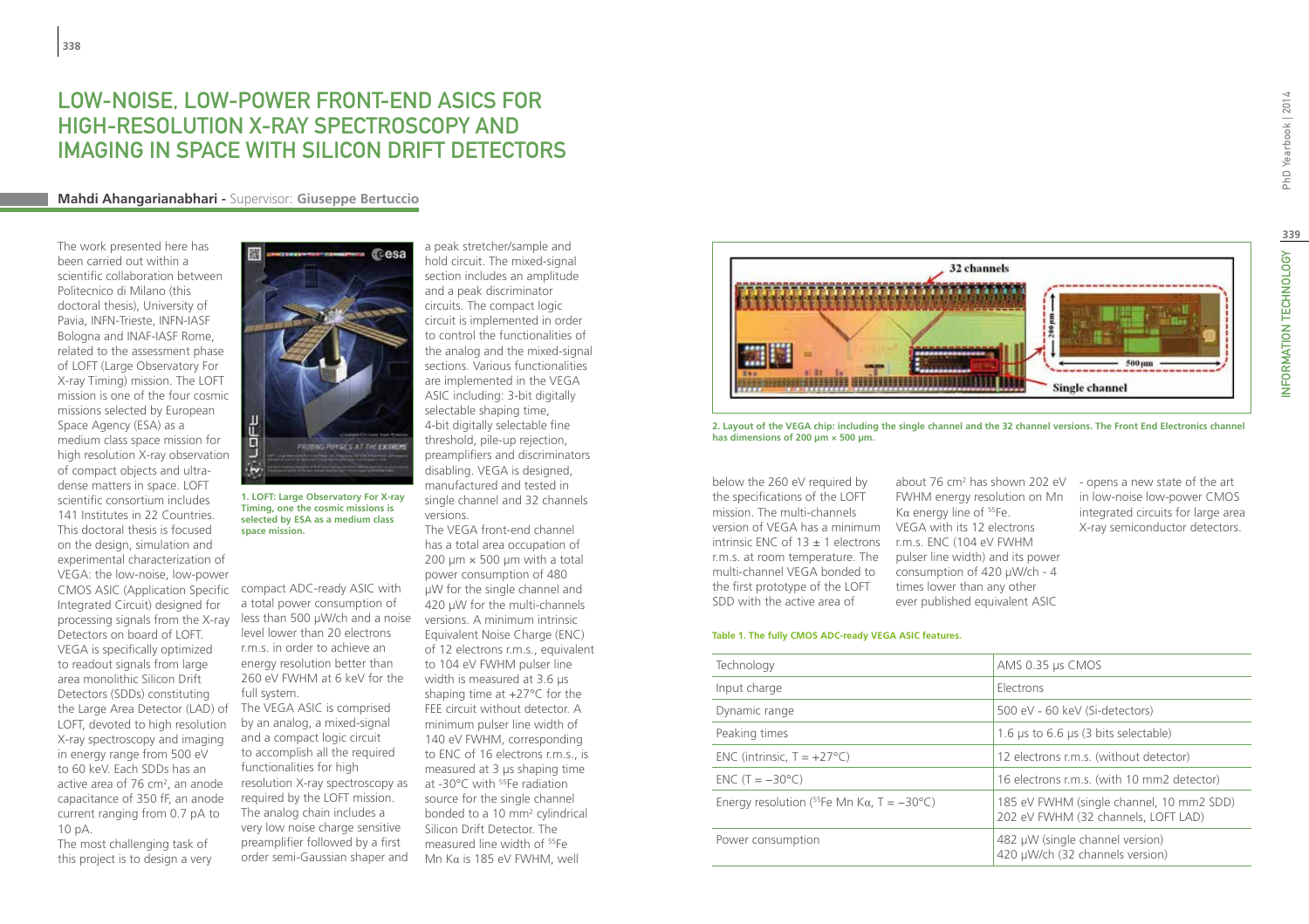## Management of multi-purpose reservoirs under climate change: impact assessment and adaptation strategies

#### **Daniela Anghileri -** Supervisor: **Prof. Rodolfo Soncini-Sessa**

Climate change is considered as one of the major forces that will affect water availability in the future. Identifying possible response strategies is a complex task because future projections are deeply uncertain and hydro-climatic conditions are expected to evolve gradually in the next decades. Current water management practices may not be robust enough to cope with the climate change impacts on water supply, flood control, agriculture, energy and ecosystems. Methods and tools to assist water resource planners and decision makers are thus required. In this thesis we assessed how current and novel, adaptive approaches to water resource management can be used to cope with uncertain and nonstationary hydro-climatic conditions. We discussed the two mainstream approaches to assess climate change impact and to design adaptation strategies, i.e., the scenario-based approach and the vulnerability-based approach. We explored more in depth the vulnerabilitybased approach, which, in our opinion, is the most promising way to tackle the problems related to the sustainability of the water uses. To this end, we presented a set of simulation and optimization models, referring to System Analysis, that can be used to describe

the vulnerabilities and strengths of the water systems and to identify the room for improving the efficiency of water resource management. In particular, we integrated simulation models that are usually employed to estimate the impact of climate change and to define adaptation measures with water-value models, decision models, and optimization techniques, which allow to describe stakeholder expectations on water uses and the behaviour of the water system managers. We demonstrated those modelling and optimization tools through the application to three realworld case studies. We used the case study of Lake Como (Italy) to analyse the current water system institutional framework, and we demonstrated that reframing the institutional setting toward a more cooperative and flexible one can reduce water system vulnerability to dry spells. We then assessed the potential of the management strategies, which proved to be the most efficient ones in the present hydro-climatic conditions, to deal with future water availability as projected by climate models. As a result of multiple uncertainties in the impact assessment procedure, the exact quantification of climate change impacts on water resources was not fully

possible. Nonetheless, the analysis proved to be useful in understanding the threats to future reservoir operations. For example, it demonstrated that re-optimization of the reservoir management policies can only partially compensate for the losses induced by climate change in the case of the lake management, but that it can not reduce the losses for the hydropower reservoirs located in the upper part of the catchement. This difference is the result of the combination of the future streamflow features and the physical characteristics of the reservoirs. The analysis thus produced knowledge that is not only relevant for the specific case study, but it can be exported also to other contexts. We used the case study of Lake Maggiore (Italy) to analyse how hydrological processes has changed in the last century and if these changes have affected water resources. We demonstrated that the water system has an inherent buffering capacity, which allows to naturally compensate hydrological variability. We then explored the possibility of further enhancing the resilience of the water system to hydrological changes by acting on the reservoir management strategy. Specifically, we tested adaptive management approaches as viable adaptation

measures to climate change. Adaptive management requires decisions to be continuously revised to react to changes in the decision making context. It is based on the insight that uncertainty can be reduced via system monitoring by gaining information useful from the management point of view. We proposed two formulations of the adaptive management approach which differ because of the pieces of information gained by the system monitoring, one looking into past hydrological records, the second foreseeing future streamflow. For the case study of Lake Maggiore, we developed a stochastic recursive optimization approach. realistic long term streamflow We modeled the statistical properties of the inflows to the lake by using probability distribution functions estimated from historical records. These stochastic hydrological models were updated every year to account for new available records and progressively discarding the old ones. These models were then used to recursively design the reservoir operation so to possibly adapt to hydrological nonstationary conditions. The performances of the reservoir operation did not allow to validate the usefulness of the adaptive approach. Our hypothesis is that, on the one hand, the modelling

tools we used to represent the hydrological dynamics are overly simplified and probably inadequate for the purpose of the analysis, on the other hand, the methodology should be improved to better describe the relationship between conflicting objectives and to consider different hydrological models updating schemes. We tested the second type of adaptation management using Model Predictive Control and forecasts of future streamflow to improve water resource management in the Oroville-Thermalito complex (California), a mixed rain-snow dominated water system. We compared the value of two different forecasting models in improving reservoir operation for water supply. We showed that, although reliable streamflow forecasts can theoretically improve reservoir operation, the realistic forecasting models currently available are not able to provide the pieces of information needed for mitigating droughts, i.e., reliable estimates of water volume in the long term. The main contributions of the thesis can be summarized in the following points: i) we exploited simulation and optimization techniques to re-

frame the institutional setting where reservoirs are operated,

demonstrating that a shift toward a more cooperative and flexible setting can increase the overall efficiency of water resource management and can improve the resilience to unforeseen events, ii) we proposed an impact assessment procedure to assess the ability of water resource management practices to compensate future water stresses as projected by climate models, iii) we presented tools to assess the inherent adaptation capacity of water system to hydro-climatic changes which, on the one hand, allow to gain a deeper knowledge of the water system characteristics, and, on the other hand, can drive the identification of the most promising adaptation measures to further enhance the adaptation potential of water systems; iv) we addressed the topic of trend detection in environmental time series combining novel and traditional tools in order to simultaneously tackle the issue of seasonality and interannual variability, which usually characterize natural processes; v) we used stochastic recursive control and model predictive control to test if adaptive management is a viable adaptation measure to climate change.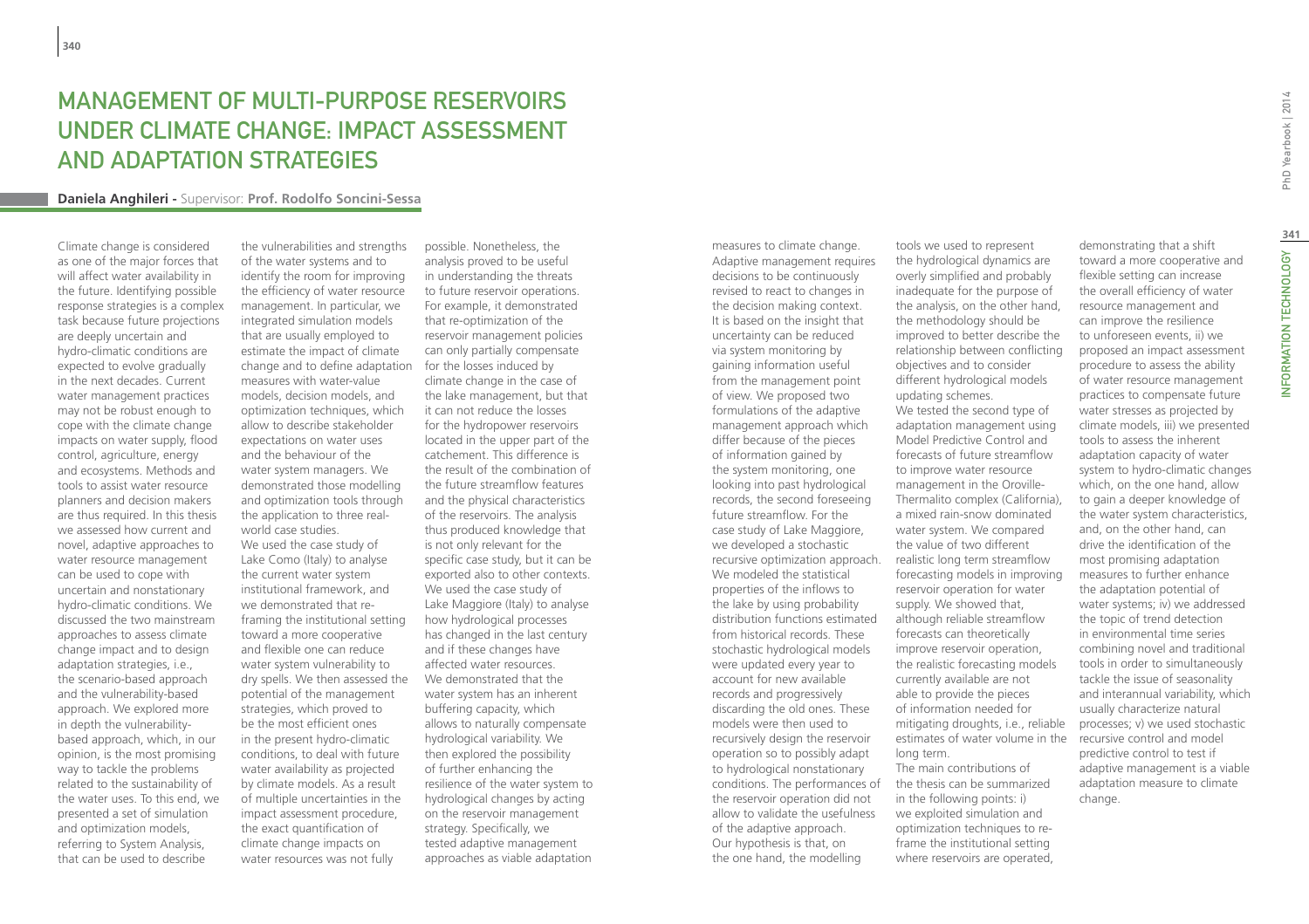## DEVELOPMENT OF HIGH PERFORMANCE Electronics for Time-Correlated Single-PHOTON COUNTING SYSTEMS

#### **Sebastiano Antonioli -** Supervisor: **Ivan Rech**

In recent years a growing interest has arisen in noninvasive optical analysis, in particular photon-counting measurements have gained wide acceptance in several research fields, because of their extremely high sensitivity. Pushed by the outstanding performance achieved by state-of-the-art single-photon detectors, such as single-photon avalanche diodes (SPADs) and photomultiplier tubes (PMTs), the time-correlated single-photon counting (TCSPC) technique is one of the preferable solutions if fast and weak light signals have to be measured.

A typical TCSPC system measures the delay between the arrival time of a photon emitted from the analyzed sample and a reference pulse given by a laser stimulating the sample. After the Multichannel TCSPC systems detection of several photons, a histogram is built up. The shape of the histogram represents the probability distribution of the photon detection times and, under the assumption that one photon, at maximum, is emitted in each cycle, this distribution corresponds to the light signal emitted by the stimulated sample. Two classical TCSPC measurement block architectures are reported in literature. The first one is based on a time-to-amplitude converter (TAC) followed by an A/D converter (ADC). The TAC

generates a voltage proportional to the time delay between the photon arrival time and the laser reference pulse whereas the ADC digitally converts the TAC output voltage. An alternative configuration implements a time-to-digital converter (TDC) that generates the digital value of the measured time delay exploiting the transit time of the timing signal within a chain of logic gates. Over the last years these two architectures have been implemented in high performance single-channel TCSPC systems, but modern applications are increasingly demanding for instruments capable of carrying out multiple TCSPC measurements at the same time or as a function of different parameters. achieve high performance in terms of time resolution, differential non-linearity (DNL) and count rate; nevertheless, their structure is mainly a parallelization of a singlechannel architecture. This approach is critical since area occupation and power consumption increase linearly with the number of channels. Also multichannel systems that can integrate thousands of single-photon detectors on the same chip have been developed but, since the area occupation

and the power dissipation of the single acquisition chain must be very low, the reached performance is far from the state of the art. Aim of this thesis work is to design an inherently multichannel TCSPC system able to break the trade-off between performance and number of channels.

currently available on the market for a TCSPC measurement (few The exploited measurement block is the TAC/ADC configuration since it achieves the best-in-literature performance in terms of DNL (a high DNL value can lead to a distorted reconstruction of the analyzed light signal). The ADC gives the main contribution to the total DNL of the system since A/D converters currently on the market have a typical DNL value which is an order of magnitude higher than the value required percents of least significant bit - LSB). To obtain a DNL value that fits TCSPC requirements the dithering technique is implemented. For this reason, a random signal, generated through a D/A converter (DAC), is added to the TAC output voltage and is subsequently subtracted from the digital value resulting from the ADC conversion. This way a fixed TAC measurement is acquired using a random set of ADC channels, thus averaging the errors on the width of those channels.

systems have been realized; the first one allows to acquire a single TCSPC measurement: it exploits the TAC realized in another thesis work, a single channel ADC to sample the TAC measurement, an FPGA to build up the histogram and a USB transceiver to export the data. This board has been realized to validate the architecture of a TCSPC system including the TAC, together with the dithering technique implemented with a commercial DAC, and to characterize the converter itself in order to support the development of a new multichannel TAC. The achieved performance is very high, comparable with state-ofthe-art instruments, in particular dithering technique with area in terms of high conversion rate (up to 4 MHz), high time resolution (< 50 ps FWHM, with the full-scale range fixed at 45 ns) and low DNL  $\left( < 4\% \right)$  peakpeak of LSB over almost the entire range). Moreover, with this system, two important goals have been reached: very small dimensions (95x40 mm2 ) and very low power consumption (2.5 W). These characteristics have allowed to start the development of larger TCSPC systems. Indeed, in the second designed

During this work, several TCSPC

board, eight acquisition channels Finally, four 8-channel boards have been implemented keeping the same small area occupation

**1. 3Picture of the 32-channel TCSPC module.**

of the single-channel with only 6 W of power consumption. Two 4-channel TAC arrays are employed in this system, each of them including four converters with variable full-scale range, a DAC that implements the occupation as small as possible and four adder stages, used to adapt each converter output to the input dynamic range of a commercial 8-channel ADC. High performance has been obtained also with this system, in particular: very high time resolution (down to 20 ps FWHM selecting the 11 ns FSR), low DNL (6% peak-peak of LSB), high conversion rate (up to 5 MHz per channel) and low crosstalk among the channels (lower than 6% of the time bin width in the worst case). have been parallelized in a compact module to realize

a complete system able to manage 32 independent TCSPC channels with performance comparable with the stateof-the-art instruments, a total power consumption lower than 30 W and overall size equal to 160x125x30 mm3 . Moreover, this module has been designed to receive the 32 photon-timing signals from a 32-channel timeresolved single-photon detection system, realized in a parallel thesis work. This detection head includes a 32x1 SPAD linear array, developed in a custom technology, that achieves high photon detection efficiency, good time resolution, low dark count rate (if cooled) and low afterpulsing probability. Hence, the complete TCSPC system realized with these two modules features very high performance and it has been designed to fit the specifications of modern TCSPC applications.



**343**

NFORMATION TECHNOLOGY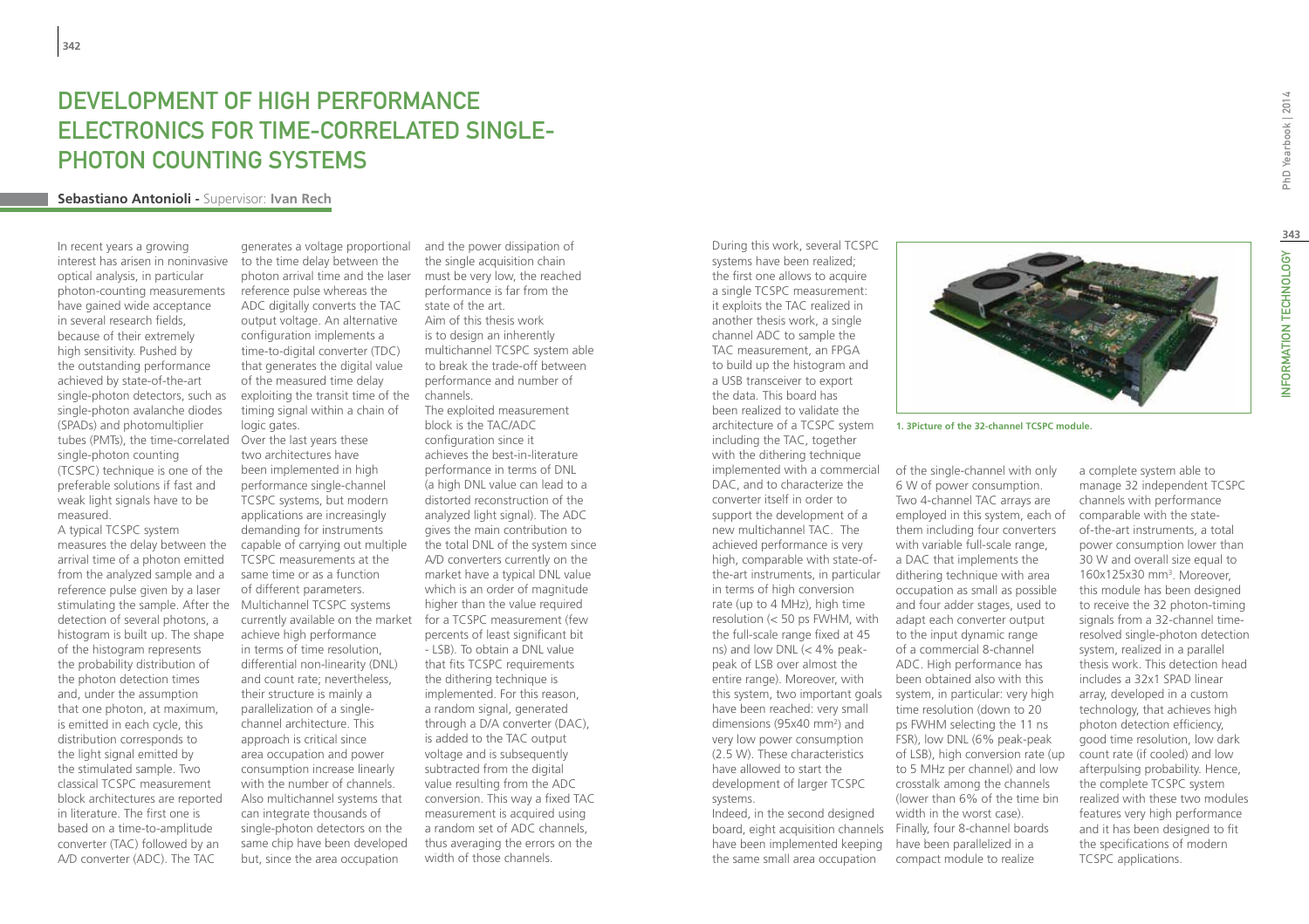## A METHODOLOGY TO IMPROVE THE ENERGY EFFICIENCY OF SOFTWARE

#### **Marco Bessi -** Supervisor: **Prof. Chiara Francalanci**

In the last ten years IT systems have grown very fast, with a consequent growth of the IT energy consumptions. This growth has raised a number of considerable issues. First of all, energy costs have dramatically increased and their impact on the overall IT infrastructural costs has become even more significant. Second, energy requirements represent one of the scalability issues of datacenters, since providers have difficulties at supplying data centers with all the required energy. Moreover, information technology contributes strongly to the green-house CO2 emissions. All these issues belong to a new field of study: Green IT.

Although software does not directly consume energy, it affects the energy consumption of IT equipment. Software applications indicate how information should be elaborated and to some extent guide the use of hardware. Consequently, software is indirectly responsible of energy consumption. Despite this, software engineering focuses on software performances and quality. Energy efficiency is not even included among software quality metrics. Most enterprises focus on the trade-off between cost and quality, while neglecting software energy efficiency. Therefore there is a

need to analyze, quantify and optimize application software from the point-of-view of the energy efficiency.

The literature explains how optimizing software algorithms has a direct and potentially beneficial impact on energy efficiency. However, there is broad evidence of the practical hurdles involved in optimizing software algorithms, tied to the technical skills of programmers, to the role of domain knowledge, and to the need for massive code refactoring and related costs. This thesis focus on software energy consumption to whether application software with the goal of providing a methodology to identify and reduce energy inefficiencies at limited costs.

The energy consumption of IT has attracted the attention of both academic and industrial communities in the last years. Green IT raises research challenges at different infrastructure levels, including the selection of hardware devices, data centers design, management and usage practices, and software design and development. In our previous researches is shown the importance of software energy efficiency, as the ultimate cause for the energy consumption of all other infrastructural levels. IT managers seem to believe that software per se has a very limited impact on the energy

consumption of real-word systems. Their claim is that although the applications have different designs, they do not differ significantly from one another in terms of hardware requirements and, thus, energy efficiency. It is generally accepted that the operating system can make the difference in energy consumption, not the application software itself. However, as a matter of fact these beliefs have never been empirically verified using a systematic scientific approach and there is no clear evidence as has a tangible impact on energy consumption. We propose a methodology

to estimate the energy consumption of application software independent of the infrastructure on which the software is deployed. Our methodology makes a distinction between the usage of computational resources by an application and the unit energy consumption of computational resources. In this way, usage of computational resources and unit energy consumption can be measured independently. The usage of computational resources includes the usage of processor and input/output (I/O) channels to execute transactions. Both measures can be easily obtained with widely used testing platforms. Unit energy

consumption can be measured just once for each class of devices or extracted from their datasheets. Our methodology can support the definition of benchmarks of energy consumption for classes of functionally similar transactions or applications. These values can be used to define classes of efficiency within a given sample of applications or to compare the energy performance of similar applications. These benchmarks are used to identify energy inefficient software applications. In this thesis we present a methodology that applies memoization techniques to improve the energy efficiency of inefficient application software. Memoization is a programming technique that caches the results of a software program in memory. Memoization increases energy efficiency when storing and fetching a value consumes less energy than executing the corresponding software program. In general, processing a complex computationintensive function requires more energy than caching results and reading them when needed, especially if the function is frequently called with the same input values. Furthermore, these benefits can be reaped without a need for code inspection and redesign, as they are the result of an intelligent management of memory resources at run time. Memoization has been extensively studied by the literature and has been applied in different contexts, including dynamic programming and incremental computation. However, applying memoization to improve the energy efficiency of application software raises

new research challenges. First, a restrictive definition of the concept of pure function is required to avoid manual inspection of code and enable large scale applicability. Pure functions are good candidates for memoization. Second, the benefits of memoization depend on the precision of results: the greater the precision, the larger the size of memory required to store all possible results of a function. While this issue is neglected in existing literature, in the context of application software precision represents a typical item of a Service Level Agreement (SLA) and can be tuned at run time. Our methodology obtains an energy-efficient management of memory resources in three steps: 1) pure functions are identified as good candidates for memoization, 2) a subset of initial candidate functions is selected to make sure that each selected function can improve energy efficiency when memoized, 3) available memory is allocated to different functions in order to minimize overall energy consumption based on a set of SLAs. Note that the second step includes an empirical performance model supporting the runtime estimate of the energy benefits from the memoization of each candidate function. The model includes two important parameters: a) the statistical distribution of the input values of each candidate function, b) the impact precision requirements on the amount of memory required for the memoization of the function. Both parameters are strongly affected by the application context and represent important determinants of the overall

feasibility of the methodology. We have developed a software suite to test our approach. The methodology is tested on a set of well-known financial functions. The experimental campaign is executed with automatically generated input workloads based on real parameters, including the range, mean, and standard deviation of input parameters. Both the code and the workload parameters have been provided by a large Italian corporation that have accepted to participate in the empirical testing of our methodology as a pilot case set. Empirical results show how our approach can provide significant energy and time savings at limited costs, with a considerably positive economic impact.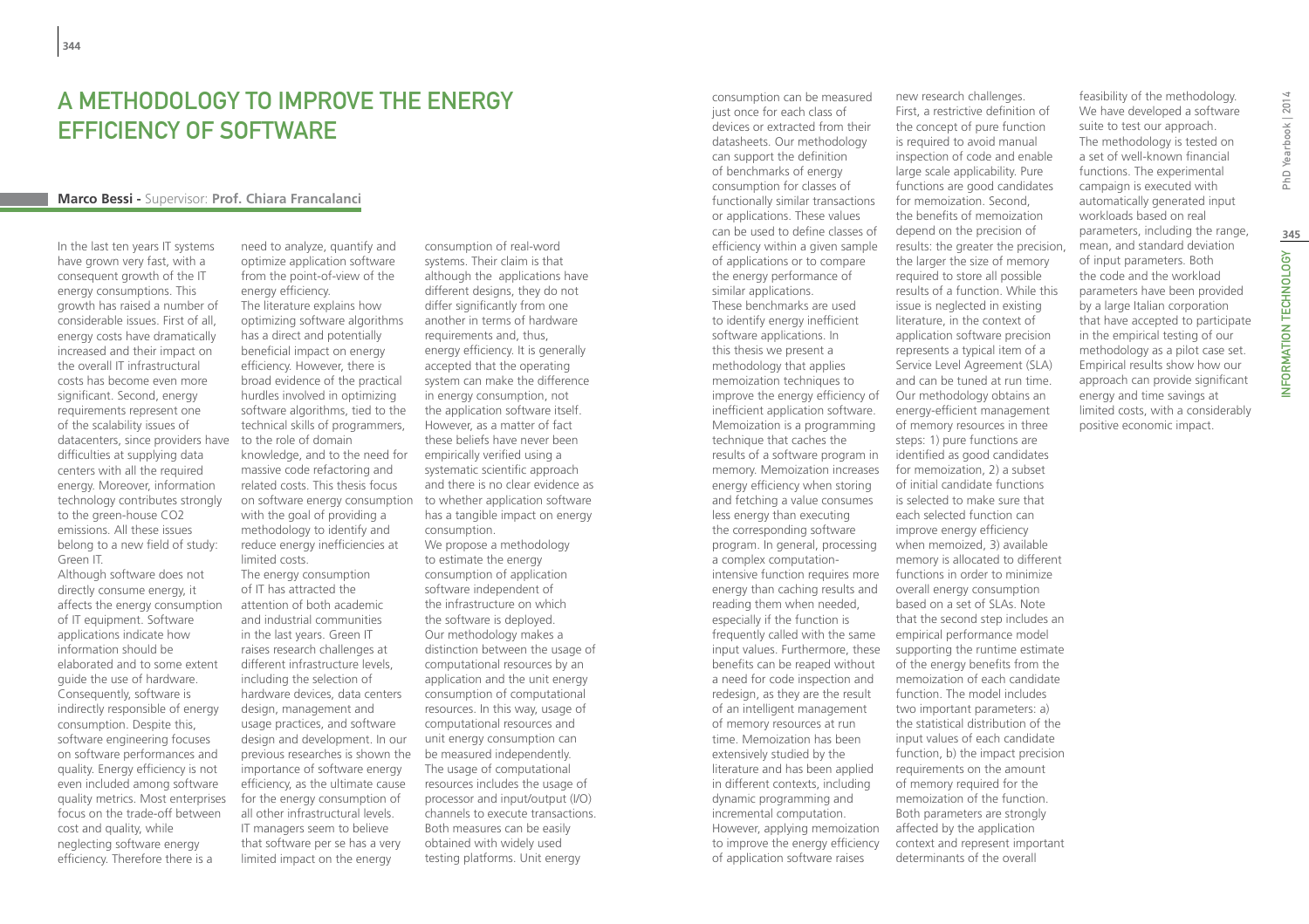## Reverse engineering of video content for forensic analyses

#### **Paolo Bestagini -** Supervisor: **Prof. Augusto Sarti**

The recent development of multimedia devices and editing tools, together with the proliferation of video sharing web sites, has made the acquisition, alteration, and diffusion of video content relatively easy tasks. As a consequence, we find more and more video sequences available on the Internet, but each of them is potentially tampered with by anyone. It is then clear that the development of tools that enable the recovery of past history of video sequences in order to prove their origin and authenticity is more than an urgent necessity.

In the last few years, many forensic techniques have been proposed to detect malicious modifications of multimedia data. However, many solutions are specifically tailored to the still image case. Video solutions have been proposed only more recently. For this reason, in this thesis, we focus on the challenging development of video forensic algorithms capable of detecting specific information about the past history of a video sequence, operating in a complete blind fashion. This means that digital content does not need to be signed beforehand, and the analysis is completely conducted having at our disposal only the final object, with no priors about its past.

This is possible due to the fact that any non-invertible operation leaves peculiar traces on the video. Therefore, coding, editing, and other operations are then natural to exploit traces left characterized by the footprints they leave behind. The analysis and detection of such footprints allow to reveal if a video has undergone a specific operation.

The goal of this thesis is to develop a series of detectors acting in a strictly blind fashion to infer pieces of information related to the past history of video objects. In particular we aim to propose algorithms that work in real world scenarios, rather than proposing a mathematical analysis of simplified models. This means that some methods may be based on empirical observations, however they are always validated by means of experiments on real video sequences.

The detectors we propose exploit traces left by noninvertible operations on video sequences. In doing so they can operate in a blind way on material that has not be signed or fingerprinted. The most common non-invertible operation that is applied to video sequences is coding. Indeed, it is very unpractical to save uncompressed sequence even at a modest resolution

due to the huge amount of space needed, and for this reason videos are always almost distributed as compressed. It is by codecs to reveal part of the history of a sequence. To this purpose, in this thesis we aim to answer a basic question: how many times a video has been encoded during its lifetime? Answering this question is of paramount importance. Indeed, the more the number of coding steps, the higher the probability that the sequence has been edited. Therefore it cannot be considered authentic. In order to detect how many times a video has been compressed, we developed an algorithm based on a statistical law, called Benford's law. More specifically, each compression step operates a quantisation operation on the video content (typically in the DCT domain). By studying the empirical distribution of the most significant digit of quantised DCT coefficients, it is possible to notice differences between videos encoded different number of times.

Another question we aim to answer is: which codecs have been used during the multiple compression steps? Answering this question may pave the way to the detection of the acquisition device. Indeed,

usually the first compression step is operated directly on the originating device. Since different vendors often make use of proprietary codec implementations, detecting a specific codec implementation is then characteristic of a vendor or of a device.

a video has been encoded twice, we developed an algorithm capable of detecting the first codec used in this codec chain. This is done exploiting the idempotency property of video codecs. That is, when a video sequence is re-encoded using the same coding architecture and coding parameters, the input and output sequences are alike. To this purpose, we re-encode the double-coded sequence with different codecs and parameters and show how to detect when the correct codec is found.

In addition to coding footprints, also editing operations may leave peculiar traces. One of these operations we aim to detect in this thesis is frame temporal interpolation. This operation can be used for different purposes. An example is the fake frame rate fraud. That is pretending that a video has been shoot with a high frame rate camera, while it has only been interpolated to achieve a higher frame rate. Another scenario is the following. Let us consider the case of two video sequences acquired with different frame rates (e.g., 25 and 30 frames per second). In order to splice them together, the frame rate must be equalized (i.e., both sequences must share the same frame rate). To do that, a frame

To this purpose, if we detect that must be temporally interpolated. interpolation algorithm is used. This scenario might seem not so relevant. However, let us consider the case a malicious user wants to insert an object from the first video into the second one. It is clear that the portion of the first video copied and pasted into the second one Therefore, being able to locally (in time and space) detect frame interpolation is a way to detect possible tampering. The algorithm that we propose is based on a detector studied to detect spatial interpolation on still images. However, it is adapted to work in the time domain, also considering the case of motion-compensated frame interpolation (which is much more realistic).

> Object insertion or removal from a scene can be operated in other different ways. In particular, we consider two additional scenarios. The first one is that of taking a picture, and repeating it in time covering a spatial region of some frames. We refer to this kind of attack as image copy-paste. The second one consists in repeating a spatial region from the same video (e.g., part of the background) to hide objects or persons at another time location. We refer to this kind of attack as video copy-move. To detect the first kind of forgery, we propose an algorithm that detects peculiar traces left in the frame residuals (computed as differences between adjacent frames) when images are pasted over time. This trace is clearly masked if the forged sequence is compressed after the tampering, however the algorithm still works up to a certain introduced coding

distortion. The second kind of attack (the one based on video rather than image copy-move) is detected exploiting an analysis of frame correlations. The detector is able to find if a timespace sub-region of a video has been replicated, and indicates the position of the forgery.

Even though the algorithms presented to this point are robust to compression, some operations can mask the presence of the forgeries and fool the detectors. These operations are known as antiforensic operations. An easy yet effective anti-forensic algorithm is video re-capture. That is, a forged sequence is displayed on a monitor and re-captured using a camcorder. The re-captured sequence is visually similar to the displayed one, but many forgeries traces are deleted, due to the digital-to analog/analogto-digital chain of operations. In order to tackle this scenario, we developed an algorithm able to detect video re-capture. This algorithm is based on the analysis of a peculiar ghosting artefact that characterise recapture from LCD monitors. If a sequence is detected as re-captured, it clearly cannot be considered original.

**347**

INFORMATION TECHNOLOGY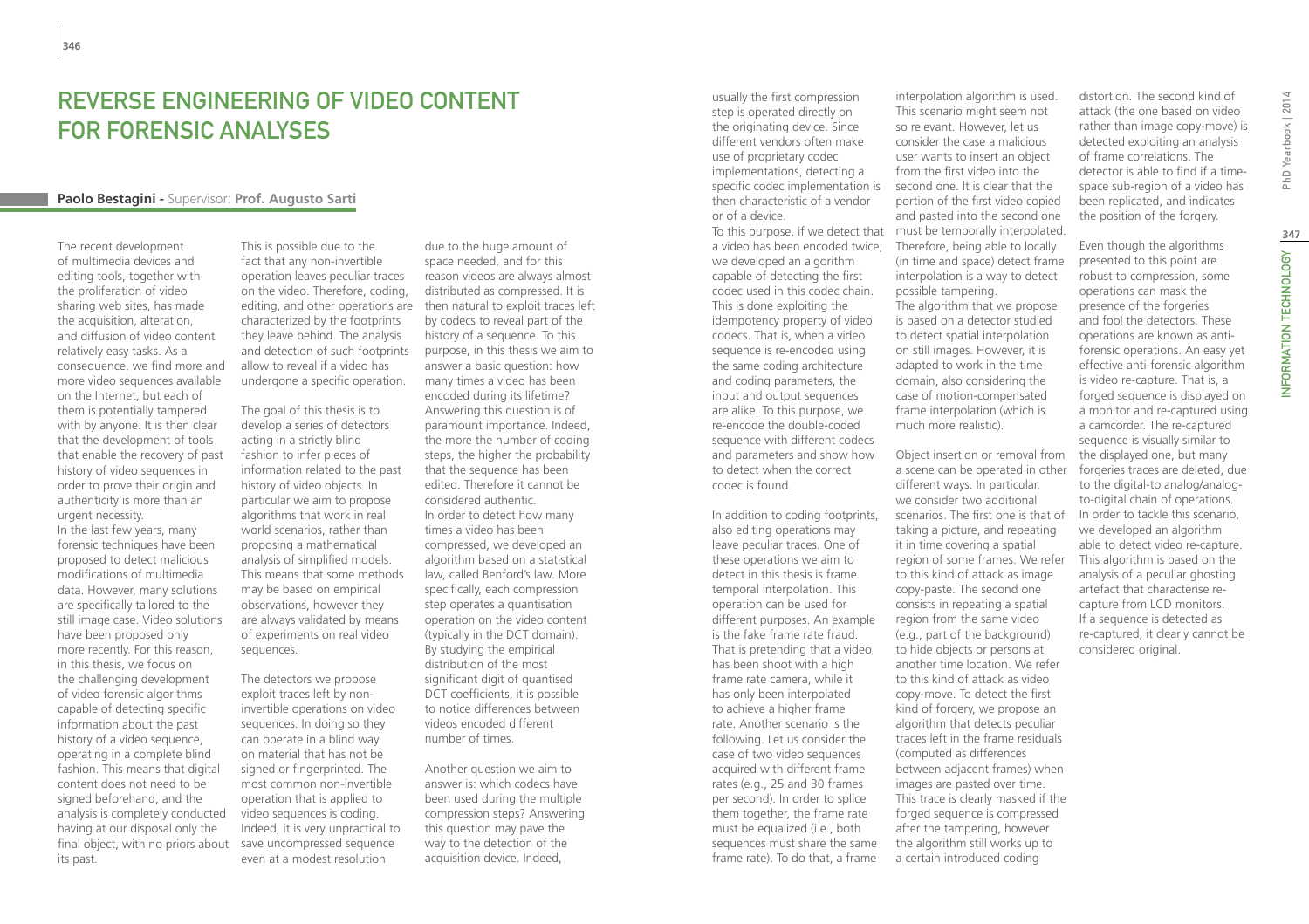## Methods and applications of distributed and decentralized Model Predictive CONTROL

#### **Giulio Betti -** Supervisor: **Prof. Riccardo Scattolini**

In recent years, process plants, electrical, communication and traffic networks and manufacturing systems have been characterized by an increasing complexity. Usually, they result to be composed by a huge number of relatively small or medium-scale subsystems interacting via inputs, states or outputs. The design of a centralized controller for the whole large-scale system is often a difficult challenge due to possible limitations, for instance, in computing capabilities or communication bandwidth. Reliability and robustness of the overall control system could represent additional reasons for avoiding centralized controllers. According to these motivations, remarkable efforts have been put in the research field of hierarchical, decentralized and distributed control. Among all the possible solutions, particularly interesting appear to be those based on Model Predictive Control (MPC). Several reasons can be listed to support this claim: first of all, MPC is a multivariable optimal control technique and, among the advanced control methods, it is probably the only one really adopted by the industrial world and able to cope with operational constraints on inputs, states and outputs. Secondly, in the last years fundamental properties

such as stability of the closedloop systems and robustness with respect to several classes of external disturbances have been proved for many different MPC formulations. Lastly, when controlling large-scale systems in a distributed or decentralized framework, the values of inputs, states and outputs are explicitly computed over all the prediction horizon at each sampling time by a local controller designed with MPC and they can be used as information to be transmitted to other local controllers to coordinate their actions. This data transmission can greatly simplify the design of a distributed control system and can allow one to obtain performances close to those of a invariant sets. This thesis centralized controller. In this thesis, we present a number of distributed control algorithms based on the Distributed Predictive Control (DPC) approach. They are designed for linear systems subject to constraints on inputs and states, described in state space form and decomposable in several nonoverlapping subsystems. The main idea of DPC is that, at every sampling time, each subsystem transmits to its neighbors the reference trajectories of its inputs and states over all the prediction horizon. Moreover, by adding proper additional constraints to the MPC formulation, all

the local controllers are able to guarantee that the real values of their inputs and states lie in a specified invariant neighbor of the corresponding reference trajectories. In this way, each subsystem has to solve an MPC problem where the reference trajectories received from the other controllers represent a disturbance known over all the prediction horizon, while the differences between the reference and the real values of its neighbors' inputs and states can be seen as an unknown bounded disturbance to be rejected. To this end, a robust tube-based MPC formulation is adopted and implemented using the theory of polytopic also presents a completely decentralized version of DPC, named DePC (Decentralized Predictive Control) for strongly decoupled systems. In this case, no transmission of information is required, as all the interactions via inputs and states are seen as unknown disturbances to be rejected. The thesis is structured as

follows. Chapter 1 provides an overview of the most common centralized MPC algorithms for regulation, tracking and disturbance rejection, as well as a short description of the main solutions for distributed and decentralized control, with particular attention to those

based on MPC. In Chapter 2, the basic formulation of DPC for regulation of discrete-time systems is presented. Efficient techniques for the computation of polytopic robust invariant sets, for the initialization of reference trajectories and for the is changed. online solutions to possible large and unexpected disturbances are the limitation of being able to also shown, in order to provide both the theoretical results and some practical hints useful for real industrial applications. Since properties for centralized the discrete-time domain does not allow to consider the process case of nominal and disturbed inter-sampling behavior in the MPC optimization problem, in Chapter 3 a continuous-time version of DPC is illustrated. Chapters 4 and 5 present two extensions of DPC for the solution of the tracking problem: variable the set point really the first one can be used to track piecewise constant targets. cost function term weighting The main improvement with respect to the standard DPC formulation consists in including convergence of the first one among the optimization variables of the MPC problem the value of the reference point that each subsystem really tracks at each sampling time. An additional term in the cost function is also considered to penalize the distance of this extra optimization variable from the desired external set point. The second solution is based on inserting an integral action in the closed-loop by

rewriting the initial system in the so called "velocity-form". This formulation guarantees rejection of constant disturbances and can be used to track constant targets: in fact, recursive feasibility cannot be proved if the value of the reference signal In Chapter 6, to overcome manage only constant references for systems in velocity-form, a thorough study of their control is described for both the systems. The obtained results allow one to use the velocityform also in presence of varying set points. Once again, timevarying external references are handled adding as optimization tracked at each time instant. The its distance from the external one guarantees an asymptotic to the latter. The outcomes of the previous developments for centralized control of systems in velocity-form have been exploited to develop a decentralized control method for tracking, called DePC, and presented in Chapter 7. It is able to manage piecewise constant set points and to reject external disturbances, asymptotically deleting their effects in case they

are constant.

Eventually, some conclusions are drawn in Chapter 8.

INFORMATION TECHNOLOGY PhD Yearbook | 2014 NFORMATION TECHNOLOGY

**349**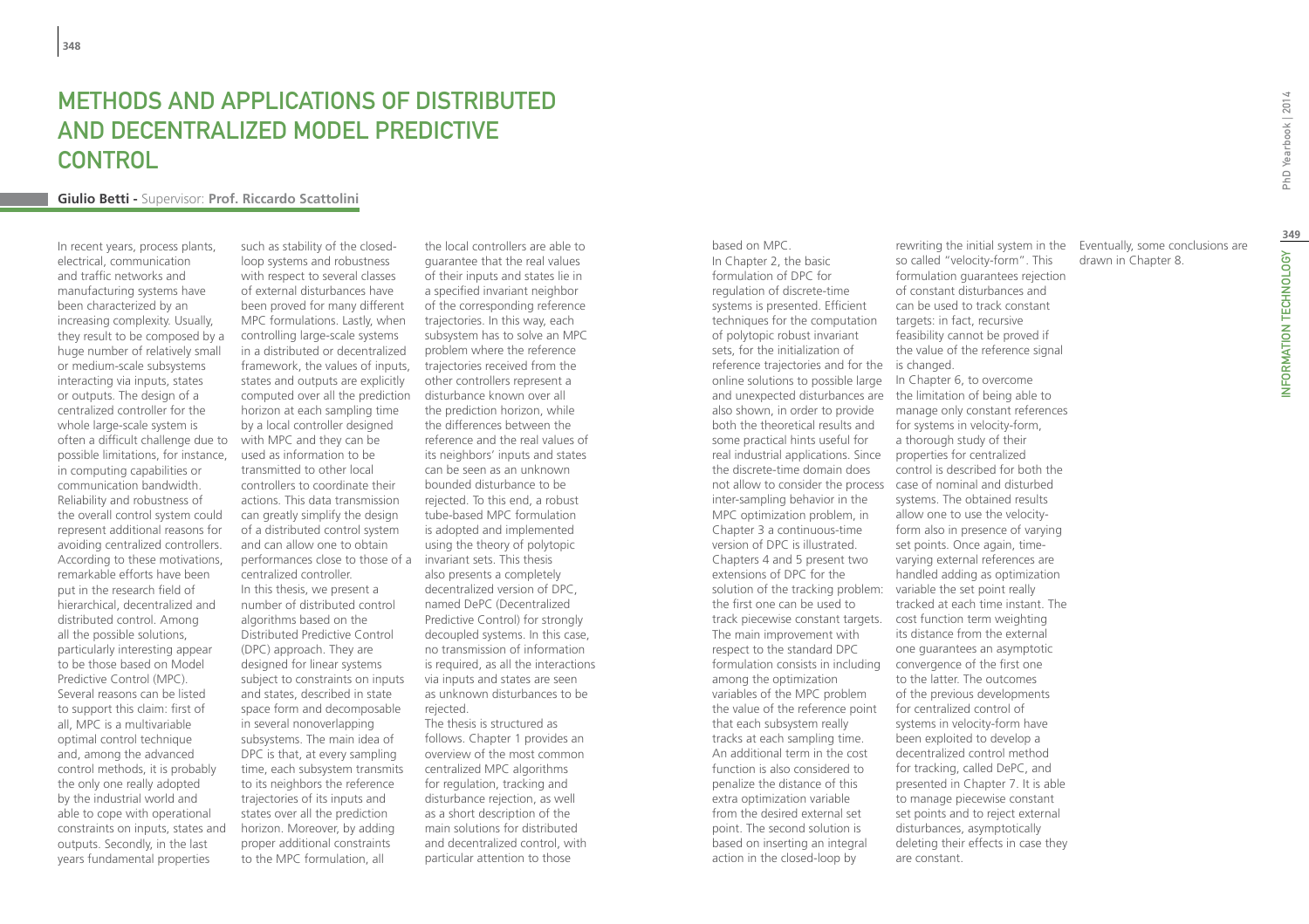## Textual and Content-Based Search in Software Model Repositories

#### **Bojana Bislimovska -** Supervisor: **Piero Fraternali**

The increased complexity and pervasiveness of software requires raising the level of abstraction, and automating labor-intensive and error-prone tasks to increase efficiency and effectiveness in software development. An approach that advocates software abstraction through the use of models is Model-Driven Engineering (MDE), widely used in academia and industrial organizations across different domains. MDE promotes the use of models in any engineering activity as abstractions that provide a simplified or partial representation of reality, useful to accomplish a task or to reach an agreement on a topic. Model-Driven Software Engineering specifically considers software models, i.e., abstractions of the static or dynamic properties of a software system. Studies demonstrate that the benefits of MDE in industry are perceived in terms of quickly responding to change of requirements, of streamlining communication among stakeholders thanks to more accessible organizational knowledge, and of improving the quality of code design and test case development. The adoption of MDE in academic and business organizations resulted in an increasing number of model collections, stored in model repositories.

Reuse and sharing of software requires the ability of effectively retrieving artifacts that meet the user's need, which is the goal of software search systems. Source code search is used not only within organizations, but also through online tools for share and retrieval of source code. Source code search allows for reduction of development time and costs, and may improve software quality, as novice programmers can learn from the code produced by more experienced ones. Model repositories are not yet as well developed and widespread as source code repositories. The same advantages of source code search could be achieved in MDE, if repositories allowed for efficient retrieval of models relevant to the user's needs. Model search approaches should exploit in more depth the main difference between source code and models, that is, the high level, structural, and often visual nature of a model representation. Ideally, an MDE developer should be able not only to search models via keywords, but also to sketch the idea he has in mind in his favorite language and retrieve all models that contain a similar design, properly ranked according to their relevance to the query. Therefore, similarity search techniques are essential to allow developers' needs

be formulated in the same language in which solutions are expressed.

The goal of this thesis is to study the implications of building search systems for software models expressed according to the notation of a modeling language, so to increase the reuse of modeling artifacts and promote the discovery of existing design patterns and the application of modeling best practices from previous projects. We study two different scenarios of model search: keyword-based search, which proceeds in continuity with classical Information Retrieval approaches and source code search techniques; and content-based search, which introduces the query-by-example paradigm into model search by representing software models as graphs and performing graph matching. Keyword-based and content-based search techniques are extended with the injection of metamodel knowledge in the search process, to test its effect on retrieval performance. Three approaches (one textand two content-based) are implemented, configured and technically evaluated on a real world collection of 341 industrial models, with a panel of 10 queries. Models in the experimental repository are encoded in the Web Modeling

Language (WebML), a Domain Specific Language (DSL) for Web applications. Furthermore, the same text-based approach was adapted and configured for assessing its performance on a publicly available repository of 84 UML models (class diagrams) with a set of 20 queries. In the keyword-based search approach, state-of-the-art methods were extended in order to incorporate metamodelspecific information. We show that augmenting the IR index with metamodel knowledge leads to a performance improvement with respect to conventional, metamodelagnostic text-based IR techniques. The first content-based search approach is implemented by means of graph matching by extending standard techniques for sub-graph isomorphism (the A-star algorithm) by considering a formulation of the matching score function that takes into account metamodel-specific information. The thesis also investigates how the locality of the match between the query and the project graph affects performance. In order to overcome the limitations of the A-star algorithm with respect to efficiency and scalability, we propose and implement another content-based search approach that employs graph matching.

It is a novel approach that uses approximate representation of graph nodes as points in multidimensional space, obtained by multidimensional scaling. These points are used to build an index that allows efficient and scalable search. The method also utilizes neighborhood information for

a project graph with respect to a query graph. Metamodel information is incorporated in the index, and it is considered while performing search, as well as in the scoring function used to rank the subgraphs. Performance of the proposed text- and content-based search approaches with respect to retrieval accuracy (precision and recall), ranking accuracy, and stability of the results across different queries is assessed by a technical evaluation based on a gold standard defined by experts. Moreover, the text- and one of the contentbased approaches (graph matching technique based on the A-star algorithm) applied on the WebML repository, are also evaluated with two user studies, which engaged 25 MDE practitioners in the subjective evaluation of utility and quality of search results. Different variants of the technical configurations of the two systems have been evaluated and compared. The user studies examine the relationship between the performance of the systems and the user-perceived utility of retrieved results. The results of the experimental evaluation have shown that traditional text indexing techniques can deliver good performance for keywordbased queries, while adding metamodel knowledge to the index can improve accuracy. For A-star graph-based search, the conclusion is that matching the textual content of projects is still important, but the system benefits from an appropriate injection of metamodel knowledge regarding both the types of the elements and

finding similar subgraphs of

the structure and topology of models. Furthermore, A-star graph-based search results exhibited greater variability and dependency on the queries than keyword-based results. Considering the multidimensional scaling graphbased search, introduction of additional metamodel information improves performance and generates alternative matching patterns. Another important observation for multidimensional scaling graph search is that it has an increased efficiency with respect to the A-star graph-based search at the price of performance loss. The results of the user studies show that the A-star graphbased search system provides, on average, better results than the keyword-based system, which suggests a correlation between the performance of a retrieval system and the user-perceived utility for reuse. Moreover, the user studies provide an insight about what expert modelers consider suitable queries and responses and the way in which two different classes of information retrieval systems can be configured to respond to the expectations of these searchers.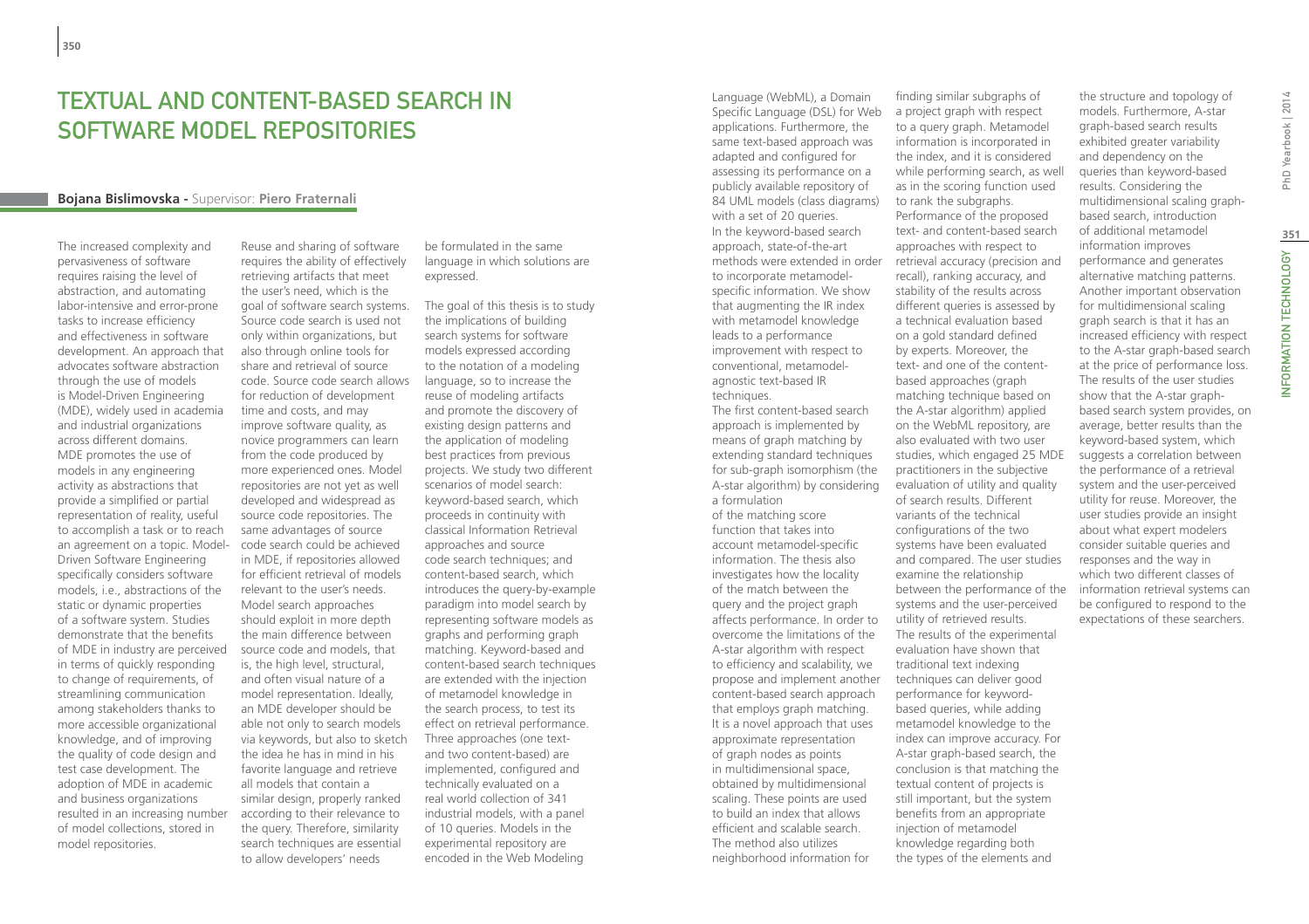## INNOVATIVE SOLUTIONS FOR HIGH-BIT RATE backplane-based datacom interconnection

#### **Anna Boletti -** Supervisor: **Prof. Pierpaolo Boffi**

In the next years telecom operators plan to expand the range of innovative services to guarantee the telecom market growth: the High Definition television, the teleworking, the digital health care system, the digital public administration, the digital learning, the Internet gaming are only some of the considered high quality telecom services. Hence, in the next future the telecom network will be characterized by an alwaysincreasing demand of bandwidth and transmission rate, which increase the need to have transmission equipments with always increasing information transmission capacity. The state of the art in the field of the transmission equipment consists of electro-optical boards with external optical interfaces, interconnected by means of high-speed electrical backplanes in the same subrack. The solutions currently used are based on copper interconnections via backplane, driven by a suitable transceivers subsystem. Looking at high-end telecommunication equipment transceivers are directly integrated on the same silicon chip used for the switching function or Input/Output (I/O) function. The transmitting and receiving interfaces, the connectors, and the Printed Board (PB) technology evolved and allowed us to increase the

single interface bandwidth. In parallel the amplitudes of the transmitted signals has been reduced, to limit power consumption and increase the integration.

In general we can observe the progressive capacity to enhance the power density in a single device and while the consumption measured in mW per Gb/s has had an exponential decrease, the consumption of the interface including Serdes, clock data recovery (CDR), pre-emphasis and equalization is growing. Furthermore, complexity and density increase is supported by evolving silicon technology able to manage more W/mm2 . The realization of the transmission lines in PB even if based on the most sophisticated materials available on the market, shows very significant losses at very high operation frequency. Also connectors, even if now very optimized, contribute to increase loss and crosstalk. The electrical backplane is close to reach its limit and for that reason we need to explore alternative solutions.

Due to the fact that optical technologies are able to provide higher capacity over longer distances than electrical transmission systems, a natural answer to the limitations shown by the copper-based interconnection is to exploit

optical solutions. For optical interfaces the bandwidth density scaling necessary to face the future Ethernet requirements may be achieved through the reduction of the pitch size (presently to about 50μm,) and applying 2D arrays of Vertical Cavity Surface Emitting Lasers (VCSELs) and PINs. Optical fibers constitute a good trade off in terms of bending losses, coupling efficiency with VCSEL sources, costs and attenuation. Multimode multicore fiber and/ or 2D polymer waveguides are being prototyped to match the demand. The reduction of the distance at increased bit data rates for the existing multimode fibers is an important trend and continuous development is offered. Last but not least novel approaches to increase bandwidth density and transmission length are being investigated, for example based on multi-level coding like Pulse Amplitude Modulation (PAM) and compact wavelengthdivision multiplexing systems realized in silicon photonics or InP-based photonic integrated circuit approaches. Furthermore, many studies are carrying out to better achieve the integration using silica or polymeric waveguides, instead of copper striplines.

The aim of this doctoral

quantify the real benefits of an optical backplane from a point of view of cost and complexity of implementation, transmission performance and power consumption. In particular, it has been tried to identify solutions that ensure simplicity of implementation, and which exploit nowadays off- the-shelf technology.

The objective is to understand the real applicability of the proposed optical solutions and their potential for evolution to next capacity upgrade in data center applications.

At the beginning an overview of different levels and types (electrical or/and optical) interconnections used in network applications is presented. Limitations of the electrical and optical approaches are discussed, considering their capabilities to support more than 20-Gb/s transmission and the possibility to evolve towards higher bit-rates. Some possible alternative optical solutions, to integrate the source into the transmitter module on the boards, interconnected via backplane, are presented. Based on optical interconnection the exploitation of low cost, power efficiency source as Vertical Cavity Surface Emitting Laser (VCSEL) is also described.

Then, a comparison between an electrical and optical backplane is given. Based on the nowadays technology and through simulations, it has been possible to design the best achievable electrical backplane. Hence, a comparison with respect a possible optical fiber-based backplane, using

dissertation is to understand and VCSEL as sources, in terms of power consumption and capacity has been carried out. A detailed analysis on different specifications (as scalability, low cost, low complexity and transparency) that a real optical backplane has to satisfy has been discussed. Some of relevant aspects, like material, choice of optical fibers, type of connectors, design and layout have been taken into account to allow a physical realization of a real fiber-based optical backplane. Focusing on one of the

> backplane requirements, the transparency, further studies and experimental analysis have been made. Optical data links should guarantee a complete transmission transparency in the interconnection also with the external network, i.e. a traveling signal must be allowed to pass through the backplane network on a determined internal link without any need of optoelectronic and electro-optic conversion and processing. A center-launching technique between single mode optical fibers and multimode fibers has been exploited to satisfy that requirement. Experimental and simulative analyses have been carried out in order to test the achievable performances and robustness of this technique, making it suitable for fiberbased backplane connections. To reproduce different operating conditions in backplane applications, two experimental configurations have been taken into account and bit error rate curve have been obtained.

Finally the work focuses on how to increase the optical backplane transmission capacity,

maintaining the same number of optical connections and, in the meantime, satisfying stringent requirements like low cost, low complexity and low power consumption. Multilevel modulation format have been considered, in particular close attention is paid on Pulse Amplitude Modulation (PAM) and On-Off-Keying (OOK) modulation format. Beyond a common VCSEL-based technology, a possible alternative technology as Silicon Photonics have been analyzed, comparing them in terms of power consumption and performances through simulations results. The work concludes providing some considerations related to the best technology suitable for short and medium reach applications in the near future, taking into account power efficiency, cost, complexity and integration aspects.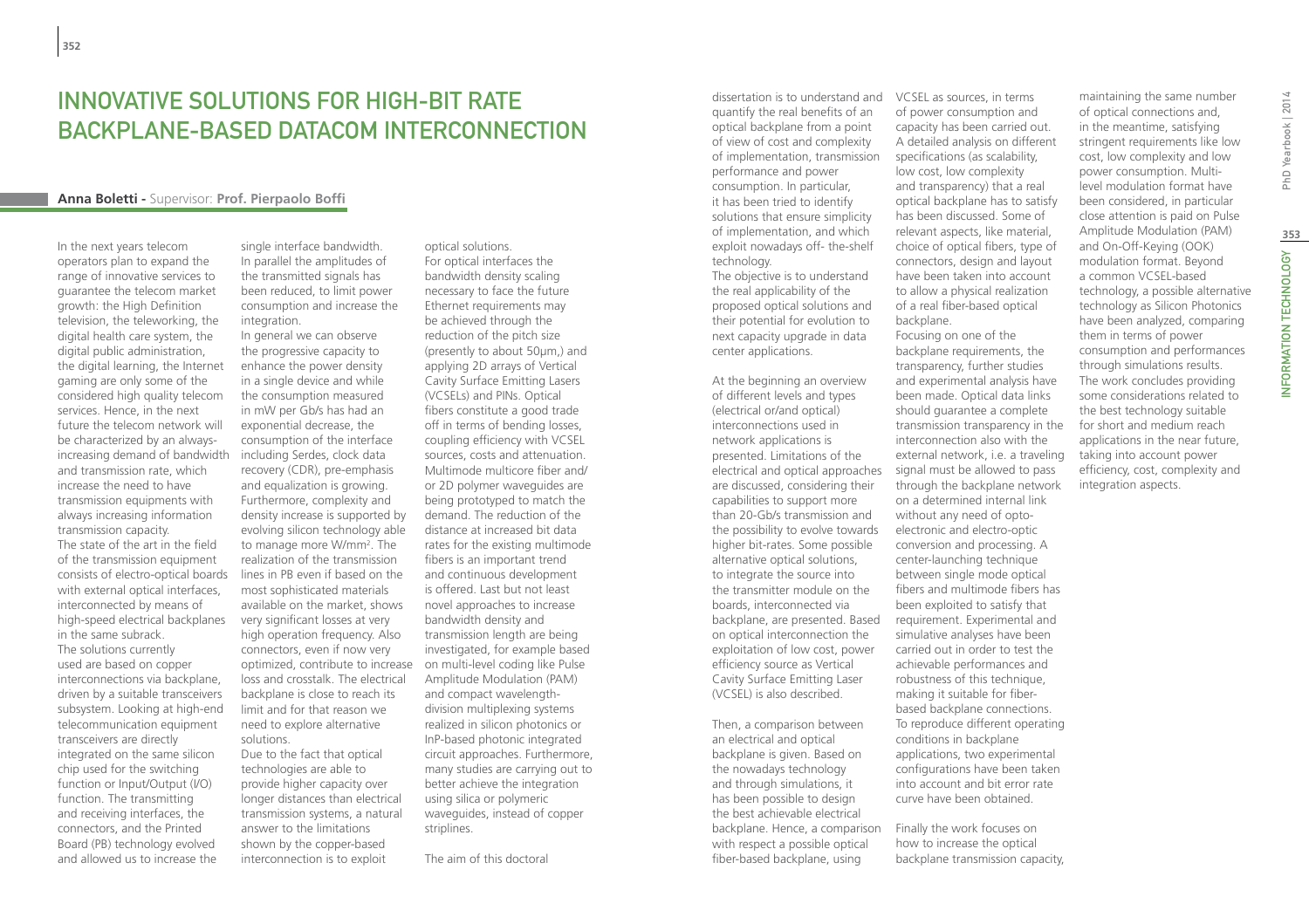## SINGLE-PHOTON COUNTING INSTRUMENTATION FOR GATED-MODE DETECTION

#### **Gianluca Boso -** Supervisor: **Alberto Tosi**

#### **Description:**

The measurement of fastchanging and very faint light signals in the visible and nearinfrared wavelength range with picosecond timing resolution has proven to be an effective technique to study different physical and biological structures like biological tissues in functional brain imaging, optical mammography and molecular imaging, not to mention Fluorescence Lifetime Imaging, Fluorescence Correlation Spectroscopy, Quantum Information, LIDAR and many others. Single-Photon Avalanche Diodes (SPADs) are some of the most used detectors to measure fast light pulses at single-photon level.

SPAD detectors are microelectronic single-photon detectors that are becoming increasingly widespread thanks to their reliability, low cost, ruggedness and possibility to be integrated into a standard CMOS process in order to obtain large arrays or to integrate complex logic structures together with the detector. Performance-wise, they have good Photon Detection Efficiency (PDE) (up to 50% in the visible range) and low timing jitter (few tens of picoseconds). Moreover, a SPAD can be gated from OFF to ON in few hundreds of picoseconds by modulating its bias voltage. Detector gating

is an effective way to keep the detector blind during intense photon fluxes, while enabling its single photon sensitivity only during desired gate-ON time windows.

My major research topic consists in the development, characterization and experimental exploitation of a fast-gated SPAD detector module (see Fig. 1) intended to operate different Silicon SPADs (built in a CMOS or custom process, with different active areas and structures) in the fast-gated regime with ON and OFF transitions below 200 ps. Fast-gating a SPAD detector involves different electronic challenges both in the driving circuitry (the pulse generator) and in the read-out circuitry. These challenges are addressed and many circuital solution are presented. In particular two fastgated instruments have been constructed: (i) a first prototype which monolithically included all the electronic circuits and optical components to fast-gate a single in nitrogen isoelectronic photon detector, (ii) a second implementation which featured a flexible detection head (including the SPAD detector and its ancillary circuits) – control unit topology (including power supply, PC interface and synchronization circuits). This second implementation is based on a commercial platform as starting point and is aimed at

obtaining a more robust module with consistent performance. The various fast-gated modules have been exploited in different research collaborations. Different fast-gated prototypes were specifically tailored to obtain the best performance for each application. Such collaborations include Dipartimento di Fisica of Politecnico di Milano (Italy), CEA-LETI, Grenoble (France), PTB, Berlin (Germany), UC Irvine (USA), École Polytechnique de Montréal (Canada), Istituto Italiano di Tecnologia, Genova (Italy). During these collaborations, the developed fast-gated module helped enhancing the performance of different imaging techniques at single-photon level like functional NIR spectroscopy at null source-detector distance, non-contact scanning functional spectroscopy, tomographic reconstruction of solid inclusions in liquid phantoms, STED confocal microscopy and the study of Rabi oscillation vacancies. The various imaging scenarios are described and the improvement introduced by the fast-gating technique is highlighted. Different custom instruments have also been developed to enhance the performance at the detection level in fast-gated

time correlated single-photon counting (TCSPC) setups

including a gated counter with two detection windows scalable down to 70 ps, a fast pulse generator with rise and fall times below 50 ps and different driver circuits to gate SPADs or to pulse laser diodes in the gainswitching regime with FWHM below 100 ps. In particular, different laser structures have been tested, including sideemitting and VCSEL diodes, with wavelength ranging from 600 nm up to 1550 nm. Every structure has been tested in pulsed mode, through a custom electronic circuit developed as part of this thesis work, and evaluated in terms of optical power range and stability, extinction ratio and pulse shape. The evolution of the fastgated TCSPC setup led to the development of the first setup for contact time-resolved brain imaging were both a fastgated CMOS detector and a picosecond pulsed VCSEL diode are placed in a compact probe (see Fig. 2) in contact with the patient head. This new approach InGaAs/InP detectors). The is leading to different future prospective like dense arrays of sensors or cheap and disposable optical probes with improved photon collection efficiency with respect to actual bulky setups. As a proof-of-principle experiment, a first in-vivo measure has been performed in collaboration with Dipartimento di Fisica of Politecnico di Milano

where blood and hemoglobin variations in the motor cortex of an healthy subject have been monitored during a standard finger-tapping experiment. Employing the same electronic background used to fast-gate Silicon SPADs, a gigahertz sinusoidal gating setup for InGaAs/InP SPADS has been developed (see Fig. 3). Compared to Silicon detectors, InGaAs/InP SPADs have a good detection efficiency (up to 50%) at NIR wavelengths (up to 1700 nm) but suffer from high dark noise level and afterpulsing noise that usually limit their use for high throughput applications. During this PhD thesis a custom setup was developed. The setup, thanks to the gigahertz sinusoidal gating of these detectors, achieves good performances in terms of detection efficiency (up to 4%) and timing jitter (below 150 ps) and boosts the throughput of the system up to 100 Mcps (1000 times faster than standard different gating solutions are described including the issues that arise in the avalanche signal read-out when a SPAD detector is enabled with a gigahertz sinusoidal bias.

PhD Yearbook | 2014



**1. Compact probe for contact timeresolved optical spectroscopy**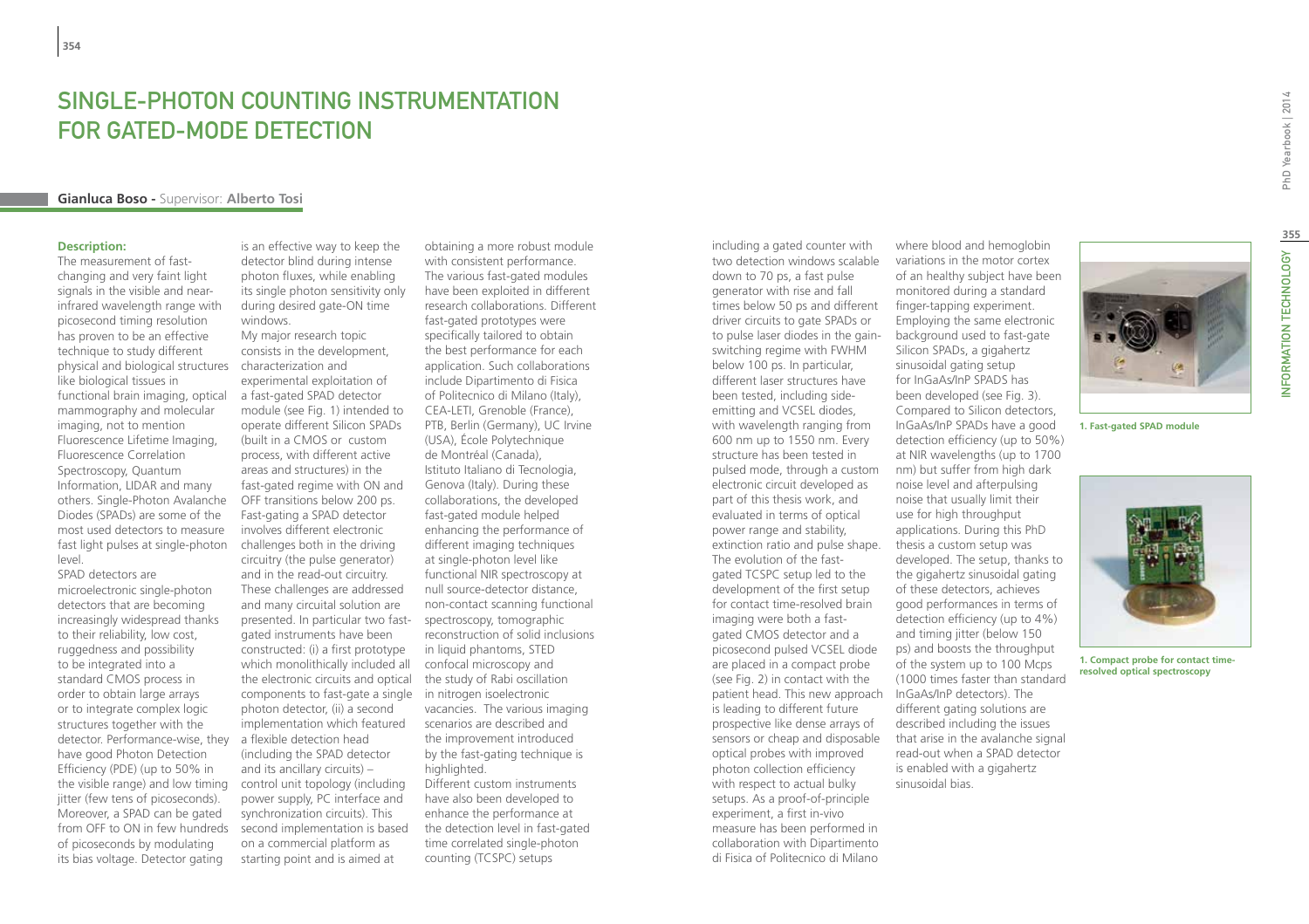# A Methodological Framework to Understand and Leverage the Impact of Content on Social Media Influence

#### **Leonardo Bruni -** Supervisor: **Prof. Chiara Francalanci**

Social media have a strong impact on the way users interact and share information. The process through which users create and share opinions on brands, products, and services, i.e., the electronic word-ofmouth (eWOM) is gaining increasing attention. In the online context, the eWOM has been transformed from a communication act that takes place in a private one-to-one context to a one-to-many complex interaction. The reach of information sharing through eWOM can be both broad and fast. Companies know that controlling the dynamics of information sharing is very difficult. This need for improving control is one of the reasons why there is a growing interest in understanding how social networks can affect the dynamics of user interaction and information sharing. Indeed, by identifying and convincing a small number of influential individuals, a viral campaign can reach a wide audience at a small cost.

Several previous studies have focused on the role of influencers, i.e., nodes with a central position in the network. In particular, microblogging platforms such as Twitter are the focus of a wide range of studies that aim at understanding how messages spread inside the social network and how

the role of the message author impacts on message reach. Microblogging networks are more and more used by companies as a communication medium for the promotion and engagement of customers. While on traditional media attention can focus not only on content, but also on the way a message is conveyed, on social media content plays a more central role. Content is even more central with microblogging, as the shortness of messages compels users to focus on the core of the information that they want to share. On Twitter, the standard size of a message limited to 140 characters is roughly the typical size of headlines and encourages are prominent social media users to produce content that are easy to consume. As a matter of fact, some of the influencers on social media are a "network phenomenon" and, clearly, is what they have said that has had an impact in the past and represents the reason for their current breadth of audience, not the other way round. Our claim is that despite the fact that the information shared by influencers has a broader reach, the content of messages plays a critical role and can be a determinant of the social influence of a message irrespective of the centrality of the message's author. This thesis takes a first

step towards understanding the relationship between content and influence by addressing the following research questions: i) is content a driver of social media influence?; ii) what are the characteristics of content that help increase social media influence? These questions are rather unexplored by the current literature.

Even though the breadth of the audience was considered the first and foremost indicator of influence, the more recent literature has associated the complexity of the concept of influence with the diversity of content. Considering the successful case of Twitter, it has been observed that influencers users, but we cannot expect that the content that they share is bound to have high influence. These literature results provide the theoretical foundations to support the hypothesis that the content of messages plays a critical role and can be a determinant of the social influence of the message irrespective of the centrality of the message's author. The goal of the research presented in this thesis is to analyze the set of relationships existing between content of posts and influence on social media. Content is evaluated from both a per-post and perauthor perspective.

Measuring influence is a complex task because there is no precise consensus as to what influence is and how to measure it. In the context of Twitter, some studies indicate that a person's influence is related to the propagation and repercussion of tweets. Previous literature also recognizes that fundamental goal of any social media user is to post content that is not only shared by many users but also shared frequently. Based on these considerations, the influence variable is defined in this thesis by considering the two most suggested attributes in literature, i.e., volumes and time dynamics.

The relationship among the content and the influence on social media is analyzed by considering two different yet complementary perspectives, such as those of per-post and per-author. One of the most commonly weaknesses in the literature is that analysis often relies on assumptions based on the literature on traditional media, such as television or radio. However, traditional media are based on broadcasting rather than communication, while social media are truly interactive. It is very common that influencers say something totally uninteresting and, as a consequence, they obtain little or no attention. On the contrary, if social media users

are interested in something, they typically show it by participating in the conversation with a variety of mechanisms and, most commonly, by sharing the content that they have liked. A content that has had an impact on a user's mind is shared. Thus, the analysis is performed on a per-post basis and by characterizing content in terms of sentiment, inclusion of multimedia and specificity. This focus at a post level is important to make a clear separation between influence and influencers and measure the impact of content without a bias from the content's author. Then, we make an effort to translate our post-level findings into guidelines to be adopted by authors to maximize their influence. This is performed in two steps. First, we describe an empirical analysis investigating the relationship between content and influence by approaching content measures at an author's level and, thus, searching for the rules that tie author-level behavioral variables and authors' influence. Second, we attempt the application of these rules in a practical case to create and promote a brand. To support both steps we have developed and continuously improved a software suite that

supports assessment.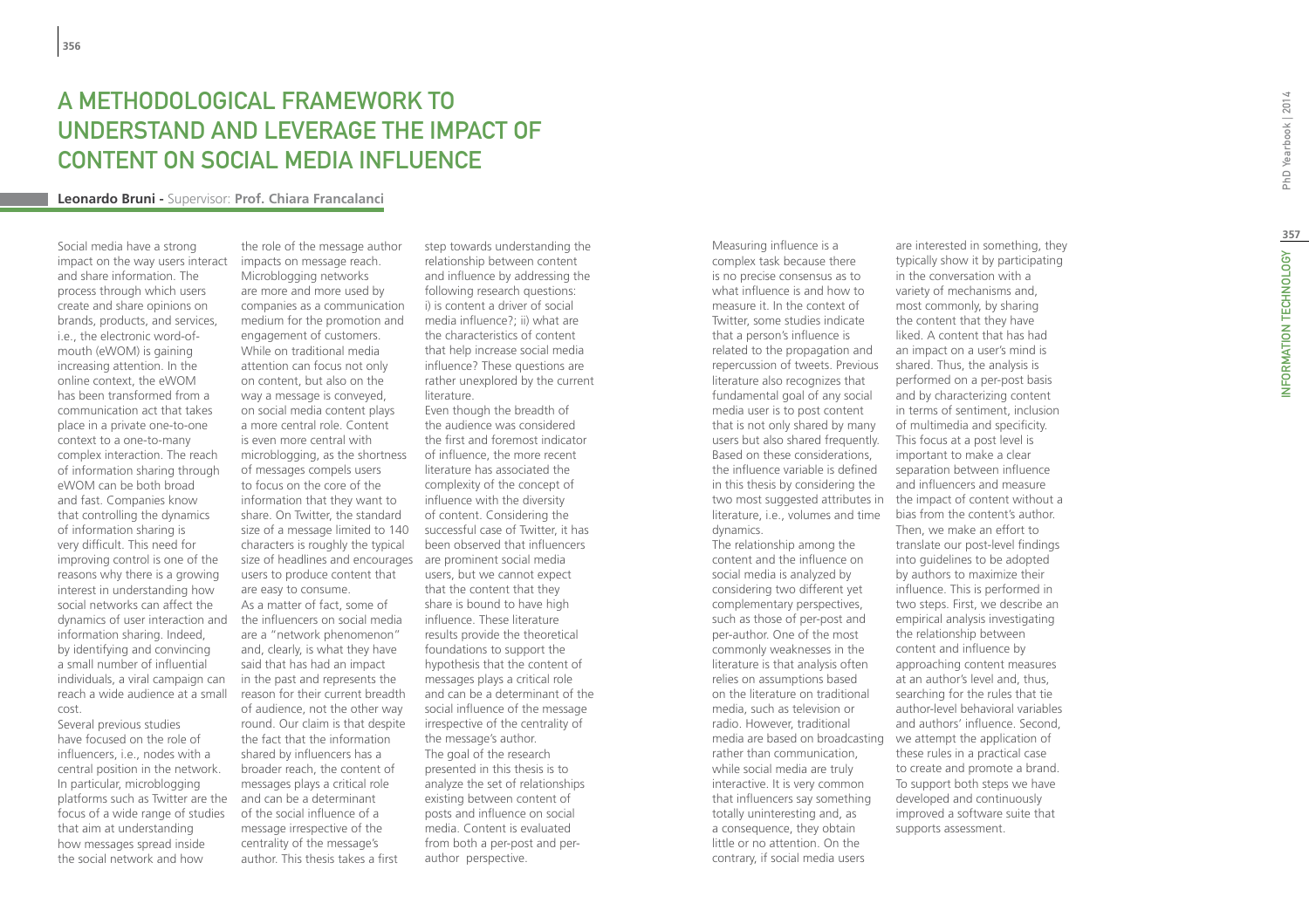## ADVANCED DIGITAL TECHNIQUES AND ELECTRONIC Architectures for High Performance Scientific Measurements

#### **Francesco Caponio -** Supervisor: **Prof. Giancarlo Ripamonti**

The precise measurement of time intervals is a primary goal in a growing number of applications and the challenge to achieve increasingly higher resolutions than ever is a main topic of research. In this sense, time-of-flight measurements and time-correlated photon counting are two milestones. Since the intrinsic resolution of the sensors used today is in the order of tens of picoseconds, the measurement systems must guarantee performance at least of this order.

The choice of making digital a part or the totality of the measurement electronic systems exploits well-known advantages from the adaptivity, to the versatile calibration, to the easiness of implementation of powerful processing algorithms, but also new methods must be put in place to significantly improve the resolution of the measurements.

The well-established method for high-accuracy time interval measurements is the time-toamplitude conversion (TAC). Another diffused method is the time-to-digital conversion (TDC), which has the advantage of easy integration. Methods based on phase measurements have also been proposed in literature. During my PhD research, I developed a new strategy for the high resolution time measurement. This is able to

reach time resolution in the on the additional features of very limited analog hardware, easy integrability in contexts where computation power is already present, with no need of intensive calibration procedures, and minimizing the necessity of

a-priori information. The proposed technique relies on a mixed analog – digital architecture, in order to exploit the full power of the two electronics worlds. The time measurement method is based of the waveform interpolation. The time interval measurement system is based on a Voltage Controlled Oscillator (VCO), whose oscillating frequency is changed according to the arrival of an external event, to be timereference for the measurements. the event arrival. The event changes the DC bias of the varactor, thus the oscillating frequency changes at the exact time of arrival of the event. From this point on, the identification of the instant of arrival of the event becomes a mathematical issue. The signal corresponding to the event is processed by an analog front-end circuit, which provides a stable DC bias to the VCO varactor. In particular, when the event signal arrives, the front-end circuit generates a

ends.

order of few picoseconds, based The sinusoid generated by the VCO is then sampled by an ADC. Data processing is carried out by the FPGA. The test board is composed by two identical channels. Each of them is able to measure the time distance between the arrival of the event and its sampling clock. Thus, the two measurement channels need to be driven by the same sampling clock.

resolved. The VCO acts as a time of the sinusoid before and after At the arrival of the event which triggers the measure, a steep transition on the tuning voltage is generated by an analog circuit. The VCO adjusts the frequency of the output sinusoid. Since the phase of the sinusoid is a continuous function during the frequency transition, there is a relationship between the phase

> In order to evaluate the measurement method performances, the entire system has been simulated in Matlab. The simulation validated the theoretical hypothesis on the working principle, and set to baseline of performance to be achieved with the developed test system.

step function on the output port sampling clock. Each channel which resets after the processing can measure the time of arrival In order to test the method, an application specific test board has been developed. The board is composed by two separate channels, with the same

of the event with respect to the sampling clock.

The presented technique is an innovative method to achieve high-resolution measurement of time intervals, which is suitable to be the exploited in various scientific applications, for instance as an instrument of test for high-resolution time measurement devices. The proposed technique offers the possibility to measure time interval between two or more events with high resolution and high linearity. The achieved results place this method in the highest rank of the highresolution time measurement techniques, with a resolution of few picoseconds both in simulation and in experiment. The method relies on the purity of the sinusoid generated by the VCO, which is the time reference device. The optimization of the VCO is the key for the improvement of the achievable resolution.



**1. Block diagram of the Time Measurement Instrument**



**2. Picture of the realized instrument**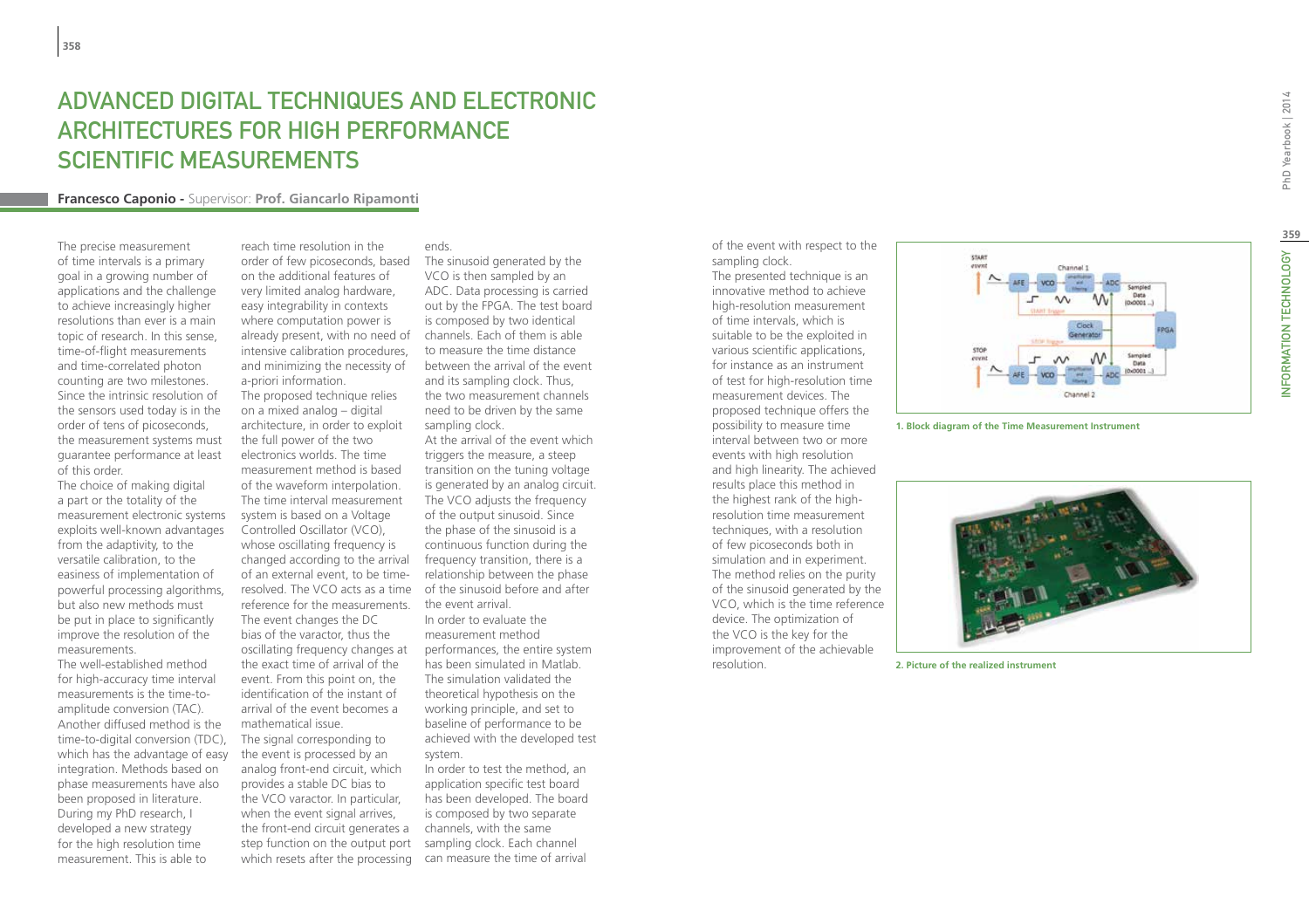## C-BASED HIG H LEVEL SYNTHES I S O F PARALL EL APPLICATIONS TARGETING ADAPTIVE HARDWARE **COMPONENTS**

#### **Vito Giovanni Castellana -** Supervisor: **Fabrizio Ferrandi**

The ever increasing complexity of embedded systems is driving design methodologies towards the use of abstractions higher than the Register Transfer Level. In this scenario, High Level Synthesis (HLS) plays a significant role by enabling the automatic generation of custom hardware accelerators starting from high level descriptions (e.g., C code). Typical HLS tools exploit parallelism mostly at the Instruction Level (ILP). They statically schedule the input specifications, and build centralized Finite Stat Machine (FSM) controllers. However, the majority of applications have limited ILP and, usually, centralized approaches do not efficiently exploit coarser granularities, because FSMs are inherently serial. Novel HLS approaches are now looking at exploiting coarser parallelism, such as Task Level Parallelism (TLP). Early works in this direction adopted particular specification languages such as Petri nets or process networks, reducing their applicability and effectiveness in HLS. This work presents novel HLS methodologies for the efficient synthesis of C-based parallel specifications. In order to overcome the limitations of the FSM model, a parallel controller design is proposed, which allows multiple flows to run concurrently, and offers

natural support for variable latency operations, such as memory accesses. The adaptive controller is composed of a set of interacting modules that independently manage the execution of an operation or a task. These modules check dependencies and resource constraints at runtime, allowing as soon as possible execution without the need of a static scheduling. The absence of a statically determined execution order has required the definition of novel synthesis algorithms, since most of the common HLS techniques require the definition of an operation schedule. The proposed algorithms have allowed the design and actual implementation of a complete HLS framework. The flow features automatic parallelism identification and exploitation, at different granularities. An analysis step, interfacing with a software compiler, processes the input specification and identifies concurrent operations or tasks. Their parallel execution is then enabled by the parallel controller allow concurrent access to architecture. Experimental results confirm the potentiality of the approach, reporting encouraging performance improvements against typical techniques, on a set of common HLS benchmarks. Nevertheless, the interaction with software compilers, while profitable for the optimization of the input

code, may represent a limitation in parallelism exploitation: compilation techniques are often over-conservative, and in the presence of memory operations accessing shared resources, force serialization. To overcome this issue, this work considers the adoption of parallel programming paradigms, based on the insertion of pragma annotations in the source code. Annotations, such as OpenMP pragmas, directly expose TLP, and enable a more accurate dependences analysis. However, also in these settings, the concurrent access to shared memories among tasks, common in parallel applications, still represents a bottleneck for performance improvement. In addition, it requires concurrency and synchronization management to ensure correct execution. This work deals with such challenges through the definition of efficient memory controllers, which support distributed and multi-ported memories and the memory resources while managing concurrency and synchronization. Concurrency is managed avoiding, at runtime, multiple operations to target the same memory location. Synchronization is managed providing support for atomic memory operations, commonly adopted in parallel

programming. These techniques have been evaluated on several parallel applications, instrumented through OpenMP pragmas, demonstrating their effectiveness: experimental results show valuable speedups, often close to linearity with respect to the degree of available parallelism.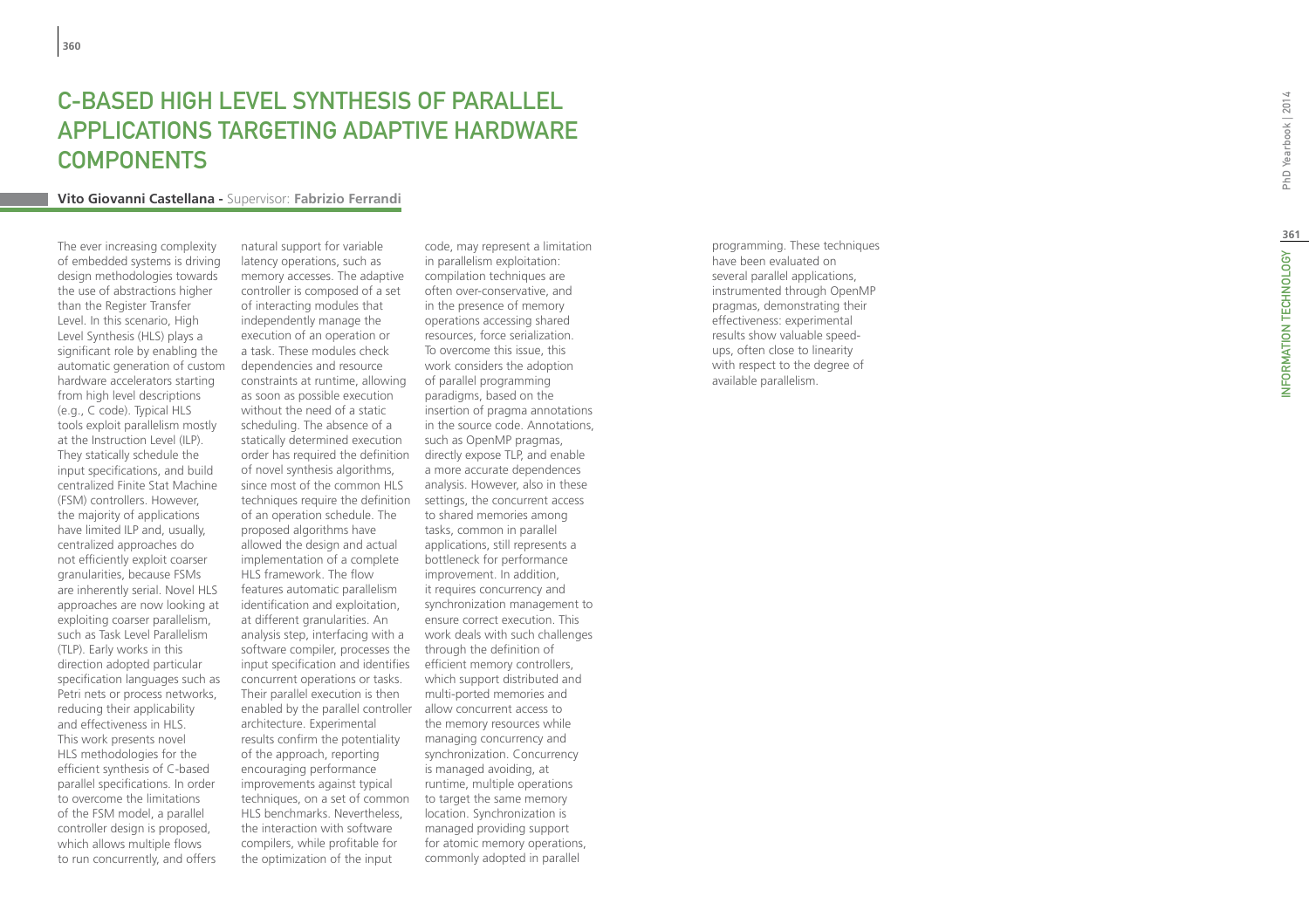## TCAD Modeling of Performance and Reliability of Nano-Scale Memory Devices

#### **Niccolò Castellani -** Supervisor: **Prof. Alessandro Spinelli**

This work presents the most part of the results obtained during collaborative working projects between the nanolab group of the Politecnico di Milano and external organizations. Since each organization has a proper research field and specific requests, results are presented in three divided sections focused on different topics concerning the applied analysis of innovative memory devices and following a unique scientific approach. Each problem was faced by a theoretical point of view and using numerical tools based on finite elements methods in a *Technology Computer Aided Design* (TCAD) framework. The following list provides an introductory description.

I. Flash memory devices: *An insight study of threshold fluctuations, Politecnico di Milano and Numonyx Inc., Agrate Brianza, Italy.* A comprehensive study of Random Telegraph Noise (RTN), a very specific issue of MOSbased memory technologies, is presented. MOS-based technologies have been studied for long time so literature works provide a full description of the device working principle pointing out a detailed list of problems that might affect next technological nodes. What we did is to study one of these issues using our approach and

without having specific models or tools at our disposal. The Random Telegraph Noise is the fluctuation of threshold voltage of a Flash memory device between two (or more) well definite levels. It is caused by one (or more) trap sites located in the tunnel oxide and randomly over the channel area. The RTN is one of the most challenging reliability issues for nanoscale Flash memory devices and the statistical analysis of its features is a mandatory task to fully understand its impact on state-of-the-art technologies. In particular, the statistical distribution of the RTN amplitude is an extremely important piece of information for Flash technology because the This is the most companylarge number of devices per chip related research, strictly requires the exploration of the distribution down to very low probability levels.

We start analyzing on the numerical approaches used to reproduce the statistical RTN distribution for scientific and industrial purpose. We highlighted the simulation speed limit of the conventional Monte Carlo approach and studied the reliability of faster alternative methods.

Then we focused the attention on the RTN physics and we developed a new model to study the three-dimensional electrostatic implications on the spread of RTN time constants.

Moreover, since spectroscopic analyses of RTN traps have always represented a useful way to gather information on the quality of a technology process and on the nature of the defects mining it, we also studied the implication of three-dimensional electrostatic effects on the most common experimental extrapolation methods, providing for the first time a quantification of their roughness.

II. Charge-Trap Split-Gate memory devices: *A numeric study for technological optimization, Politecnico di Milano and CEA - LETI, Grenoble, France.* bonded to production process: here the request was to face a technological problem, understand it and, above all, provide an affordable solution. A Charge trap Split Gate memory device is composed by two overlapped MOS devices controlled by two different gates. The memory gate controls the storage unity, while select gate is introduced to modulate the current at the drain contact, to reduce the current dissipation during program operations. Charge trap Split-Gate memory devices are considered a promising technology because they can combine typical

layer, such as robustness and scalability, with a low power consumption design, small circuitry, common lithographic realization and high speed operations. This technology is a good candidate to be used for embedded applications as Floating-Split-Gate memory replacement, but phenomena of program disturb were addressed to limit the technology scaling. Here the program disturb was faced using a numerical approach: we suggest a possible solution and analyze the trend with scaling, keeping an angle of view as close as possible to real industrial concerns.

advantages of a discrete storage

III. Thyristor-Based memory devices: *Physical comprehension of a brand new device working principle, Politecnico di Milano and Micron Inc., Agrate Brianza, Italy.*

This work took place as scientific support to the comprehension of the working mechanisms of a brand new memory device. In this interesting challenge the most part of the of the efforts were spent to provide a reasonable description of device behavior and we decided to discern and optimize existing models rather than developing new tools.

Here we studied the working principle of a new thyristor-Based memory device, designed

as a possible candidate for SRAM or DRAM replacement. This promising technology was studied in the Micron Technology Inc. laboratories with the aim to determine the industrial feasibility of the project, to be introduced on the market. This work takes place as scientific support in this scenario,

**Floating gate** 

with the aim to reach a good physically based comprehension of the phenomena involved in common device operations. Here we provide an accurate description of the involved physical phenomena that occurs during static and dynamic operations.



Sub.

Tunnel oxide



Figure 2. Schematics for the charge trap split gate cell used in Part II **2. Schematics for the charge trap split gate cell used in Part II**

FG

PhD Yearbook | 2014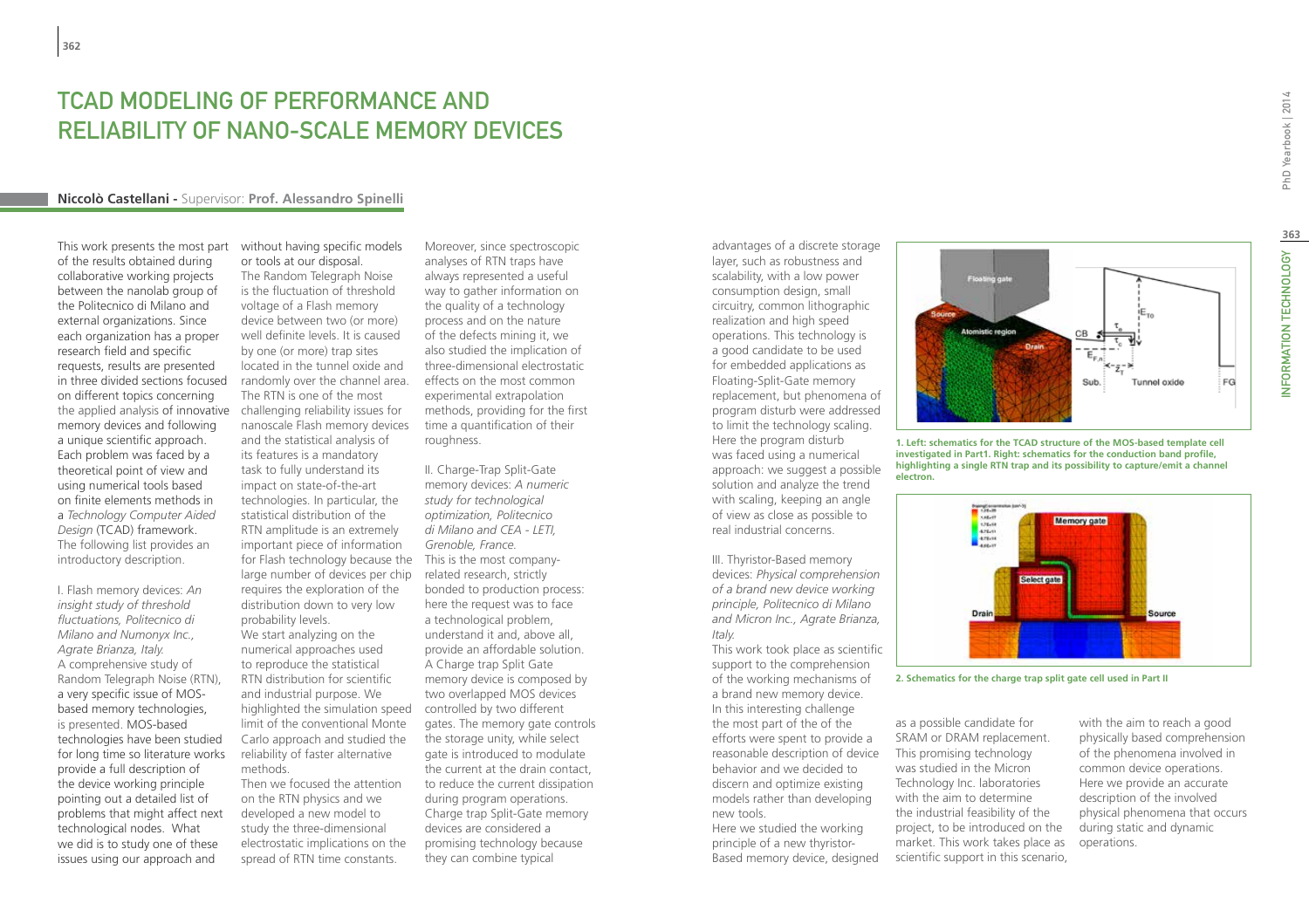## Computational Prediction of Gene Functions through Machine Learning methods and Multiple Validation Procedures

#### **Davide Chicco -** Supervisor: **Marco Masseroli**

Genes are the most important and essential molecular units of a living organism, and the crucial key in the understanding of physiological and pathological biological processes, and in the development of new drugs and therapies. This association between a gene and its function has been named as *biomolecular annotation*. Unfortunately, the discovery of new annotations is often time-consuming and expensive, because so are biological *in vitro* experiments carried out by physicians and biologists.

Rapid advances in highthroughput technology have been making many new gene functions available online in public databases and data banks. Despite their undeniable importance, these data sources cannot be considered neither complete nor totally accurate, because annotations are not always revised before their publication, and sometimes include erroneous information, beside being incomplete by definition. In this scenario, computational methods that are able to quicken the curation process of such data are very important.

This has motivated the development of computational algorithms and softwares that

knowledge of their functions is a prioritized lists of biomolecular utilize the available genomics information for gene function prediction, able to provide annotations to the biologists, in order to orientate their future research and experiments.

> With this thesis, we first face the problem of predicting novel gene functions (or biomolecular annotations) through different computational machine learning methods, in which we take advantage of the properties of co-occurrences of annotations to suggest new likely gene functions. We propose some computational methods, implemented in an integrated framework, able to produce prioritized lists of predicted annotations, sorted on the basis of their likelihood. Particularly, we enhance an annotation prediction method already available in the literature, and then developed two variants of it, based on gene clustering and term-term similarity weight.

In addition, we also deal with the issue of the validation of the predicted annotations. Scientists keep adding new data and information to the annotation data banks as long as they discover new gene functions, and sometimes these data are erroneous or inaccurate. In addition, new discoveries are made every day, and the

available information cannot be considered definitive. For these reasons, such databases are always incomplete. This leads to a significant problem of validation, because we do not have a true *gold standard* to refer. So, we designed and developed different validation procedures able to check the quality of our predictions. We introduce a validation phase consisting of a Receiver Operating Characteristic (ROC) analysis, a search for the predicted annotations into a new updated database version, and possibly an analysis of the available knowledge in the literature and through some available web tools.

To better understand the variation of the output predicted lists of annotations, we design and develop new measures, based on the Spearman coefficient and the Kendall distance. Such measures are able to state the level between two lists by analyzing the difference between positions of the same element in two lists, and by evaluating the number of element couples having contrary order in the two lists. These measures demonstrated to be able to show important patterns otherwise difficult to notice. Finally, we provide a visualization and statistical tool able to state the novelty of the

predicted gene annotations, denoted as *novelty indicator*. For each gene, this tool is able to depict the tree graph of the predicted ontological annotation terms, producing images easily understandable also by nonexperts, and also a statistical value that states the level of *novelty* of the prediction.

Our tests and experiments confirmed the efficiency and the effectiveness of our algorithms, by retrieving manifold predicted annotations as confirmed in the updated database or in the literature. The similarity measures resulted very useful to understand the similarity of our predicted lists, making us able to see specific similarity patterns subsequently available within while key parameters vary. The *novelty indicator* possibly, resulted very useful in producing tree graphs able to make our lists of predicted biomolecular annotations clearly usable by biologists and scientists.

Currently, the discovery of new biomolecular annotations is a time-consuming process, in biology. Biological experiments are long-lasting and expensive, and so are the *in vitro* validation procedures of biomolecular annotations that finally state if an annotation is biologically correct and reliable. In this thesis, we described some computational methods that we explored to predict new gene functions, to verify their consistence with multiple validation procedures, to compare different annotation lists, and to comprehend the value of our predictions.

We started from an existing algorithm by Khatri et al.

*("A semantic analysis of the annotations of the human genome"*, 2005) and first enhanced it with automated procedures able to select the best key parameters for the SVD truncation level and for the likelihood threshold. Departing from a previous work developed in our research group, we moved to new algorithms, based on gene clustering and on termterm similarity weights. Our tests showed that these methods are able to improve the reconstruction of the output annotation matrix. This led our prediction to increase the percentage of annotations later found confirmed by the annotations become updated versions of the public data bases, while decreasing the number of total predictions.

Together with these new techniques, we also provided some useful validation procedures. Since we do not have any facility to run *in vitro* experiments, we designed and implemented different validation methods based on ROC analysis, comparison with available versions of annotation databases, and literature and analysis. Our validation procedures

resulted very efficient in checking the correctness of our predicted annotations.

To better compare annotation lists, when varying the predictive methods or the input parameters, we introduced new coefficients, based on Spearman rank and on Kendall measure, which are able to detect *how much* a list differs from another one.

These new measures demonstrated very effective and able to reach the objectives which they were designed for, showing similarity values that vary proportionally to the difference between the lists.

Finally, we designed and developed software functionalities to analyze the *importance* level of our predictions. First, with a powerful DAG viewer visualization tool, able to depict the DAG tree of the (former and predicted) annotation terms of each gene. Afterwards, by implementing a *novelty indicator* measure based on the semantic similarity between the original gene and the new annotated gene, fit to classify each prediction from *little novel* to *very novel*.

The DagViewer with its DAG graphs that demonstrated to be very useful for understanding which predictions more relevant and interesting than others, can be easily interpreted also by non-expert readers. The introduced novelty indicator values resulted consistent with the visualization tool results, and "translated" the concept of *prediction novelty* from qualitative visualizations to quantitative values. After designing these modules, we integrated them all into a unique software, that may be extended in the future with new functionalities, too.

We believe that the tools presented within this thesis may be very useful to the bioinformatics and scientific community to address future research experiments about gene functions.

PhD Yearbook | 2014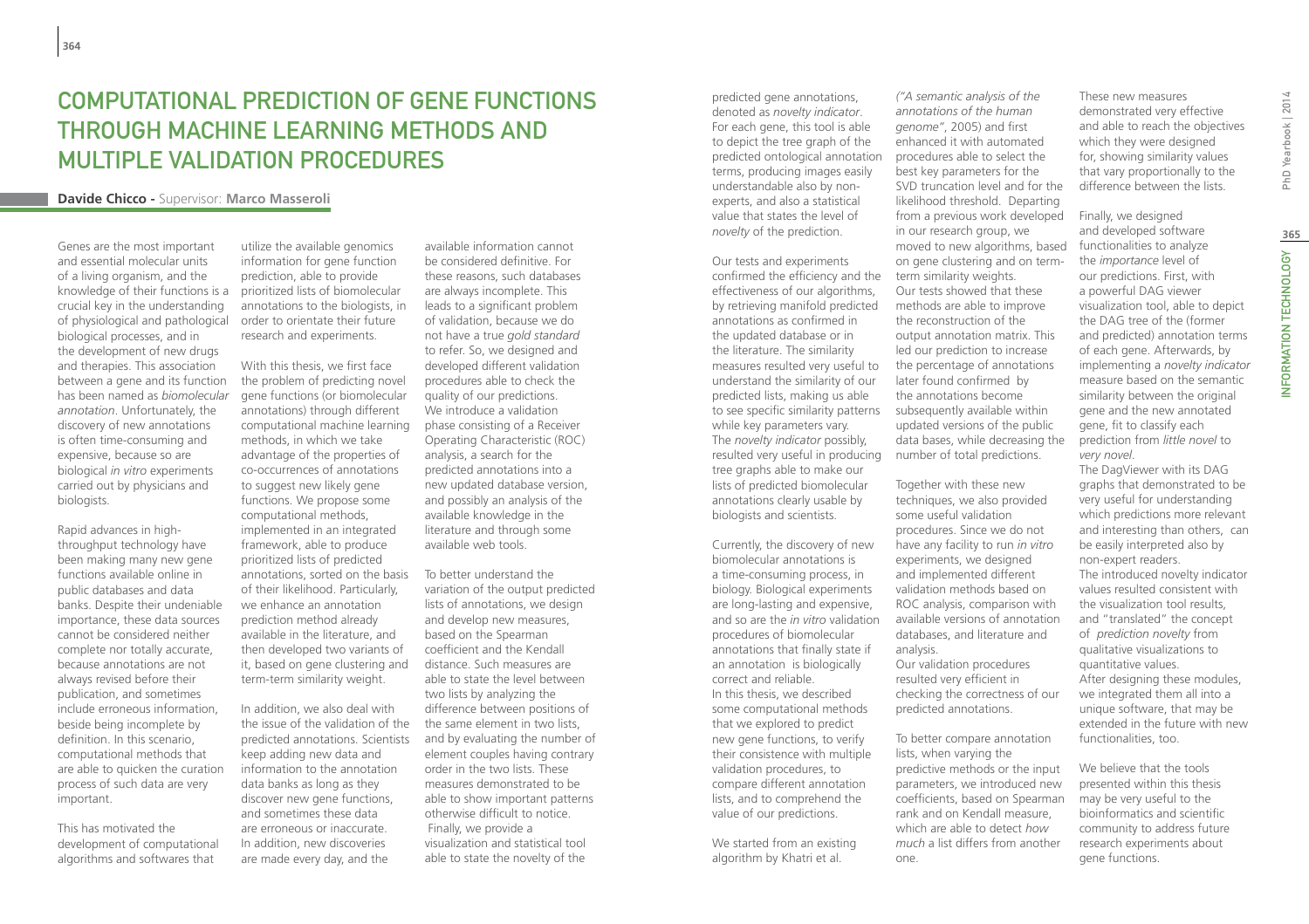## DEVELOPMENT OF ELECTRONIC SYSTEMS FOR Single-Photon Avalanche Diode Arrays

#### **Andrea Cuccato -** Supervisor: **Ivan Rech**

In recent years, the biomedical and chemical research has focused on optical analysis to better understand biological processes, indeed these noninvasive measurements are the best solution for in vivo experiments and medical diagnostic tests. This trend has pushed the research in the electronic field towards the development of highperformance photodetectors, in order to meet the strict requirements imposed by applications. As an example, in the last decades single-molecule spectroscopy (SMS) has rapidly grown in the biomedical and biochemical field. The technique involves examining very low it requires photodetectors with extremely high sensitivity and low noise, and nowadays the best answer to these requirements is represented by single-photon detectors. In particular, great achievements in single-photon avalanche diode (SPAD) arrays have been recently made, pushed by a growing demand for parallel experimental setups. Indeed a multispot approach significantly reduces the measurement time, allowing the study of fast dynamic processes in analysis such as SMS, single-molecule Förster resonance energy transfer (smFRET) and fluorescence lifetime imaging microscopy

concentration samples, therefore (LIDAR) or FLIM. However, from (FLIM). Moreover, the temporal response of the single-photon detector is of utmost importance complete 32-channel system when the time-correlated single-photon counting (TCSPC) technique is employed to obtain fluorescence decay curves with subnanosecond time resolution. Nowadays, state-of-art imaging sensors integrate thousands of single-photon detectors on the same chip. As an example, devices designed in CMOS technology make possible to integrate the detector and circuits for time-to-digital conversion within the pixel, thus allowing the fabrication of large 2-D SPAD arrays for high framerate time-resolved imaging applications, like laser ranging the detector point of view, these systems suffer from poorer performance with respect to the best in literature, which is represented by SPADs (and SPAD arrays) developed in a customized technology process. As a drawback, the latter limits the number of pixels that can be extremely high performance of integrated in a single chip, due to on-chip signal routing issues. Moreover, to exploit the best detector performance, a hybrid CMOS-custom technology pixel structure has to be implemented, which leads to off-chip signal routing issues and increased area occupation. To break the strong tradeoff between performance

improvement and parallelization, in our research group a for TCSPC measurements, based on a custom-technology 32×1 linear SPAD array, has been designed and fabricated with the aim to maximize the detector performance. Part of this complete system constitutes the main subject of this thesis work, which involved the design and fabrication of a compact 32-channel time-resolved singlephoton detection instrument, capable of performing singlephoton counting analysis as a stand-alone module, and TCSPC analysis when connected to a multichannel TCSPC instrument. The basis of this project are represented by an 8-channel detection head, developed in a previous thesis work, and the experience acquired from the development of a complete single-channel TCSPC instrument. The 32-channel time-resolved detection head exploits the

the 32×1 custom-technology SPAD array, which works in conjunction with a 32×1 CMOS AQC array. However, this hybrid architecture has led to many design issues to deal with, like signal routing. electrical crosstalk between parallel channels, connectivity, power management, heat dissipation and the development



**1. (a) Picture of the two boards that make up the 64-channel single-photon detection head; (b) picture of the 32-channel time-resolved single-photon detection head (the upper aluminum cover has been removed to show the integrated arrays).**

of suitable packaging solutions. In particular, since the SPAD dark counts can be reduced by cooling the detectors, a customized sealing system has been designed to allow a temperature control while preventing the formation of dew. The main advantage with respect to a standard sealed package (i.e. TOlike packages) is the larger number of connections that can be implemented between integrated circuits and PCBs for signal processing and power management purposes. A complete and parametric head has been performed, and results are in good agreement with SPADs developed in a custom technology process. During typical operating conditions, i.e. with 6V of

characterization of the detection module, during this thesis work SPAD excess bias voltage and -10°C of SPAD temperature, the module featues a mean dark count rate lower than 400cps, a photon detection efficiency peak close to 45%, an afterpulsing probability lower than 2% and 10-2 of optical crosstalk probability for adjacent pixels. Moreover, the system response function to a photondetection event features a time jitter as low as 60ps FWHM at a mean count rate up to 1Mcps per channel, hence suitable for multidimensional TCSPC measurements. Besides the time-resolved a 64-channel single-photon detection head for single-photon counting measurements has been designed and fabricated. Indeed, 2-D SPAD arrays and

SPADs with enhanced efficiency

spectrum have been recently developed in our research group. The new detection head has been developed with the aim to make these new detectors employable in an experimental setup, thus meeting a growing demand for high performance and high measurement throughput in biochemical applications. The main modifications with respect to the 32-channel module concern the improvement of the power management system and the digital processing capability. In the new detection head, the channel number increase has been obtained at the cost of a reduced time resolution performance, due to signal routing issues at both chip-level and PCB-level. However, the two systems developed in this thesis work are complementary, each one targeting a specific range of applications. Moreover, they actually represent an attempt to investigate the limit of the tradeoff between performance and parallelization for customtechnology-based single-photon detection systems.

in the red region of the visible

**367**

INFORMATION TECHNOLOGY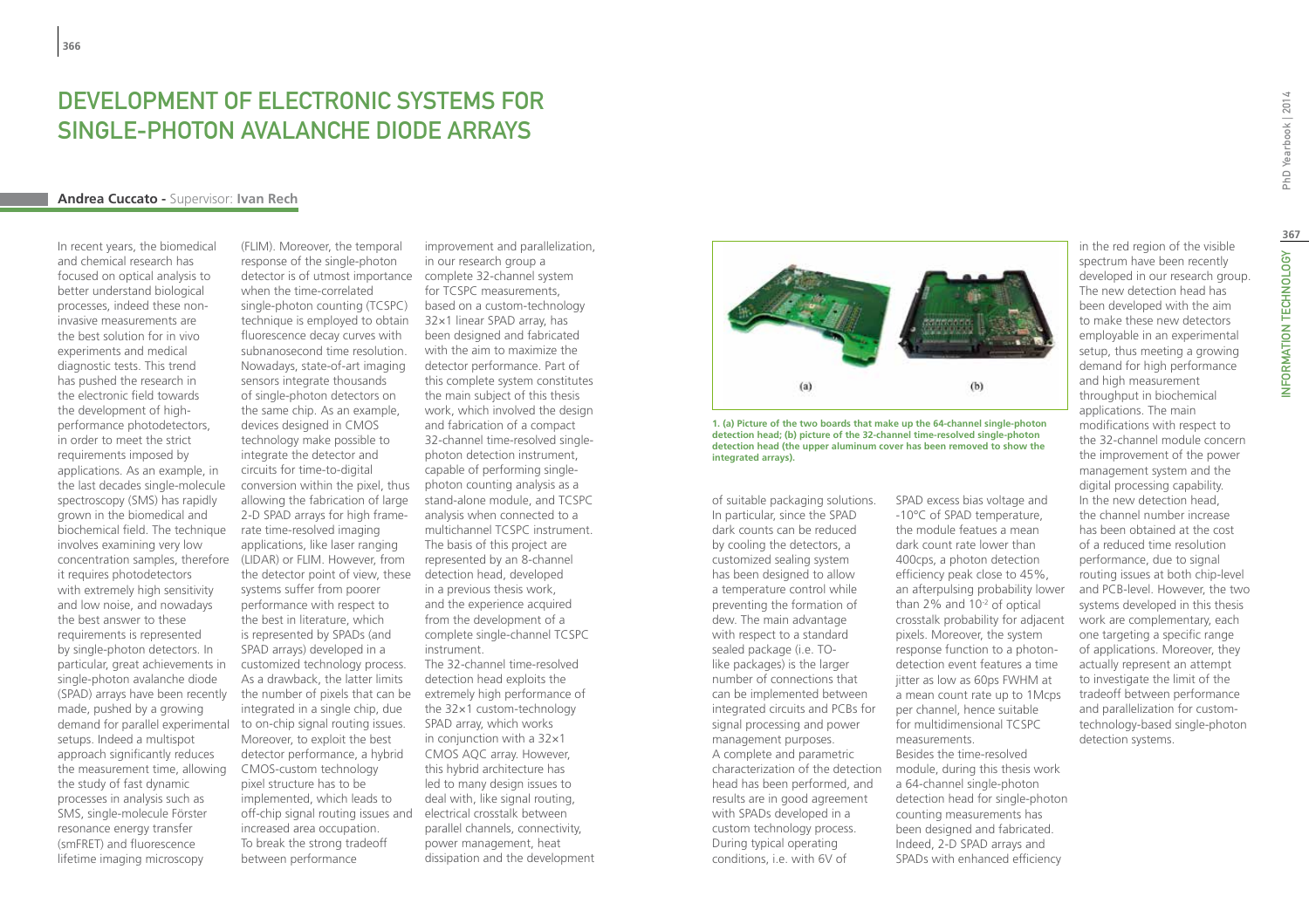## ACOUSTIC PIPELINE MONITORING: THEORY AND TECHNOLOGY

#### **Silvio Del Giudice -** Supervisor: **Giancarlo Bernasconi**

Nowadays pipelines are a widespread, efficient and cheap mean of transportation for many fluids, in particular hydrocarbons.

Possible failures or damages to such structures might cause serious economic, environmental and health consequences, that's why it's of paramount importance to monitor the working condition of pipelines. In particular as regards to oil and gas pipelines, in many country the law compels fairly to install systems that detect leaks of a certain amount within a certain delay.

Since conduits are often buried or laid on the sea-bottom it's difficult to perform direct monitoring and there arose the need to think out techniques of indirect monitoring, often called non-invasive or non-destructive. The technique dealt with in this thesis is acoustic monitoring which exploits the fact that many events to be monitored in the pipeline produce or influence acoustic transients and these propagate as waves within the transported fluid at distances of many kilometers, carrying information on the originating event and on the propagation channel.

During my PhD I contributed to the development of a vibroacoustic monitoring system (e-vpms® registered technology) which employs sensors to



**1. e-vpms® vibroacoustic monitoring system**

measure acoustic and other signals to monitor pipelines. The design and development of this technology have required the study of the theory of wave propagation in pipelines.

#### **Theory**

I analyze the theory of acoustic wave propagation as far as it is useful to describe propagation of waves that can be exploited for pipeline monitoring, considering both liquid and gas as filling fluids. In the case of gas-filled pipelines, the pipe can usually be considered a rigid medium and the simple widetube approximation which describes the fluid-borne wave propagation is sufficient for most The comparison shows that practical application; in the case of liquids, the compressibility of the fluid is comparable to the compressibility of the

pipe material and therefore the properties of the shell are important and possibly even the properties of the external medium.

I report a selection of propagation models according to the phenomena they take into account, most of the models were selected for their relative simplicity, being analytic or semi-analytic. For each model the computation method is presented.

Then I choose a common scenario of particular interest to hydrocarbon transportation, that is a buried oil-filled pipelines, in order to compute and compare the results of the models presented.

none of the methods presented can accurately compute the propagation parameters in the whole range of frequency of

practical interest, at least from unit Hz up to hundred Hz, but a more general matrix method is needed.

The method described allows to consider a waveguide made of 3 co-axial cylindrical layers each of which can be either solid to provide accurate results in or fluid. In case of solid it has an elastic behavior, described by elastic parameters such as Lamé's. In case of fluid medium, both thermal and viscous effects are considered, and for each of them, both bulk and boundary layer types.

The switch from solid to fluid is easily performed by replacing Lamé parameters with proper functions of fluid's viscous and thermal parameters. In this way a unique model can be used for both gas- and liquid-filled pipelines, which can support technologies such as e-vpms®, for monitoring of pipelines in different ways like for example real-time remote detection of thirdparty interference or long-term monitoring of transportation efficiency or detection of malfunctioning, failures and anomalies along pipeline. This general matrix method is called AXSYM-3L.

Then I show some of the results of the model, limited to fluidfilled pipes, buried or submerged Sensors and GPS signals are and to the fundamental fluidborne propagation mode. In particular some tests are

performed to verify the effect of the surrounding media, and others of the thermal boundary layer.

Results of AXSYM-3L are shown together with the other models, and AXSYM-3L looks suited a wider frequency range than other models. Finally AXSYM-3L as a matrix

method is used to compute and display also the profiles of field variables and these are shown in physical units for the usual scenario at the typical frequency of 50 Hz.

#### **Technology**

e-vpms® monitoring system relies on a discrete network of pressure and vibration sensors installed on the pipeline, at relative distances of tens of kilometers. The acoustic and elastic waves produced for example by third party interference and by flow variations (leaks, spills, valve regulations, pig operations, etc.), propagate along the pipeline, and they are recorded at the monitoring stations. The propagation parameters thus have a significant effect on measurements and here lies the importance of wave propagation theory.

acquired in each local unit and local units are connected to a control unit that executes

the multichannel processing, enabling the detection, localization and classification of the triggering event, but also to gain useful information on the pipeline system through advanced processing. The e-vpms® system has been installed on both oil and gas transportation lines during several field campaigns.

I show some interesting experimental results obtained on different oil and gas pipelines: The field test campaigns have permitted to:

- ∙ derive and validate mathematical models of sound
- propagation within pipes; ∙ tune and realize a detection system for leaks and TPI (third party interference);
- ∙ track PIGs (pipeline inspection gauges) both in low pressure and high pressure scenarios;
- ∙ characterize the pipeline as equivalent acoustic transmission channel;
- ∙ apply long term monitoring of pipe for analysis of the transport efficiency, detection of anomalies such as deformations/obstructions and identification of fluid properties.

PhD Yearbook | 2014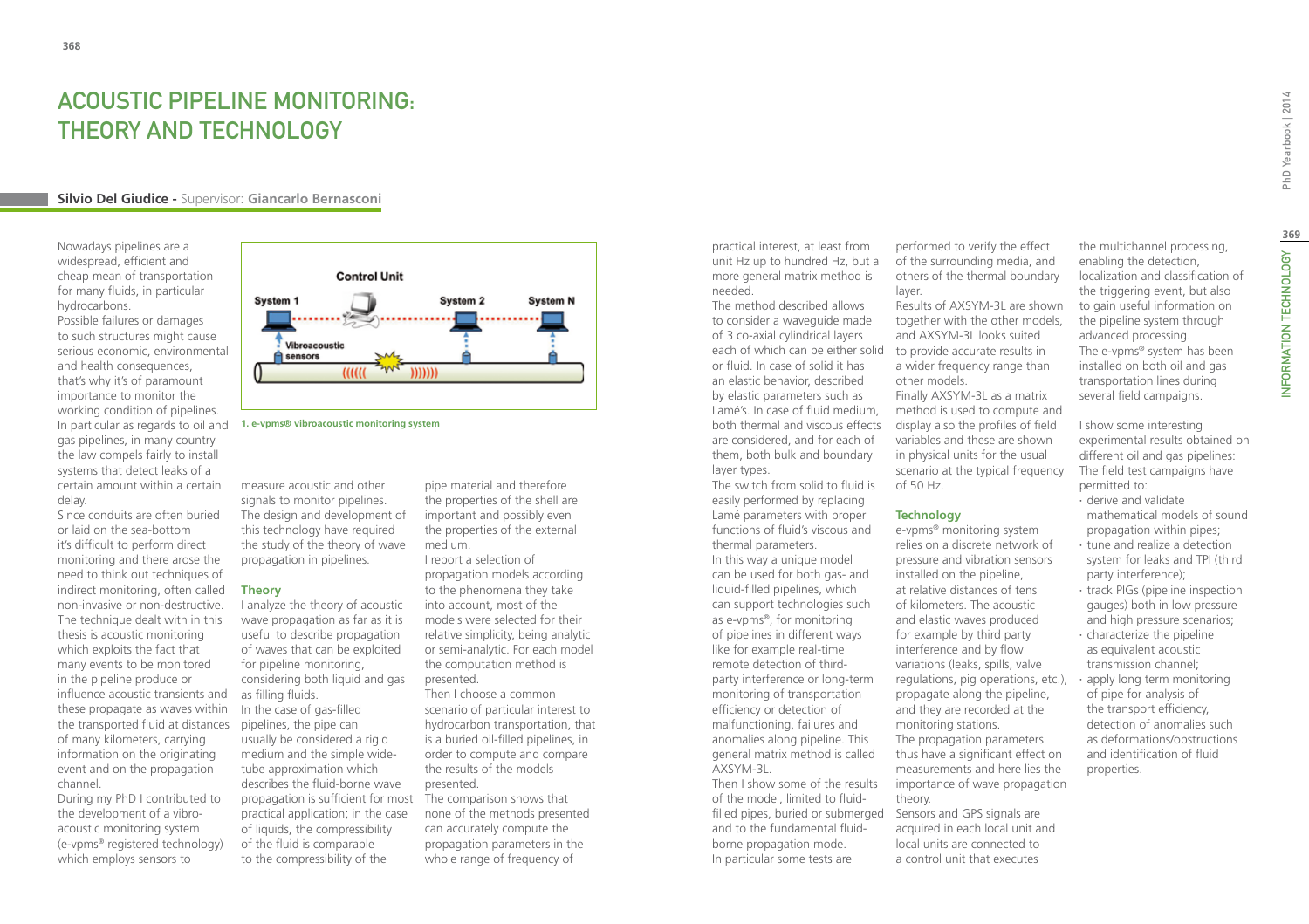## TECHNIQUES FOR HIGH SPEED AND LOW POWE DIGITAL-TO-ANALOG CONVERTERS

#### **Andrea Fenaroli -** Supervisor: **Salvatore Levantino**

The extraordinary evolution of today communication systems towards higher levels of integration is increasingly leading to the implementation of more and more complex functions in the digital domain. This process drives the need for the realization of high performance data converters in low-cost ultra-scaled nanometer CMOS processes, connecting the systems digital core to the real analog world.

In particular, academic and industrial research in the field of high-speed Nyquist-rate Digital-to-Analog Converters (DACs) is pushed forward by the growing interest in multi-carrier multi-band transmitters, for both wireless and wireline systems. Several communications standards have been recently developed requiring a DAC in the transmitter path with a sampling frequency in the GS/s range, while posing, at the same time, extremely stringent constraints on resolution, linearity and power.

Unfortunately, the feature device scaling and the supply voltage reduction, in addition to the typically noise environment of large Systems-on-Chips (SoCs), are introducing critical issues on the design of such converters. More precisely, the analysis of state-of-the-art CMOS DACs reveals two fundamental tradeoffs limiting their performances:



**1. Architecture of the proposed linearization scheme 2. Chip prototype in 28nm CMOS**

the first one between lowfrequency and high-frequency linearity while the second one between linearity and power efficiency.

The essential objective of this thesis is the definition and the development of new design methodologies and techniques for the realization of highspeed high performance DACs suitable for the integration in ultra-scaled CMOS technologies, simulations confirm the which allow overcoming the fundamental trade-offs limiting performances. In particular, the thesis core is the introduction of a novel digital technique based on the use of a new multipath LMS adaptive filter that continuously measures and cancels static non-linearity errors in the background of normal operation. Since analog circuits impairments are canceled out in the digital domain, a design full-

oriented at optimizing dynamic performances is allowed, overcoming in this way the typical trade-off between lowfrequency and high-frequency linearity. The proposed scheme includes an additional voltage comparator and an ancillary slow rate, yet linear, DAC, resulting in an extremely simple and low-power overall DAC architecture. Behavioral effectiveness of the algorithm in increasing the linearity across the full bandwidth, with an improvement ranging from 26dB at DC to 15dB at the Nyquist frequency. A 10-bit 2.5GS/s currentsteering DAC including the digital calibration scheme has

been designed and implemented in 28nm CMOS. Using a single supply voltage of 1V, it provides a 10mA full-scale current onto a



50Ω differential load, resulting in a −2dBm output power. While the current-steering circuit consumes 36mW power at the maximum operating frequency, the ancillary 10-bit 25MS/s resistor-string DAC draws only about 20μA. Simulation results show a DAC SFDR greater than 65dB across the entire Nyquist bandwidth, revealing the potential effectiveness of the proposed linearization technique to advance the state-of-the-art.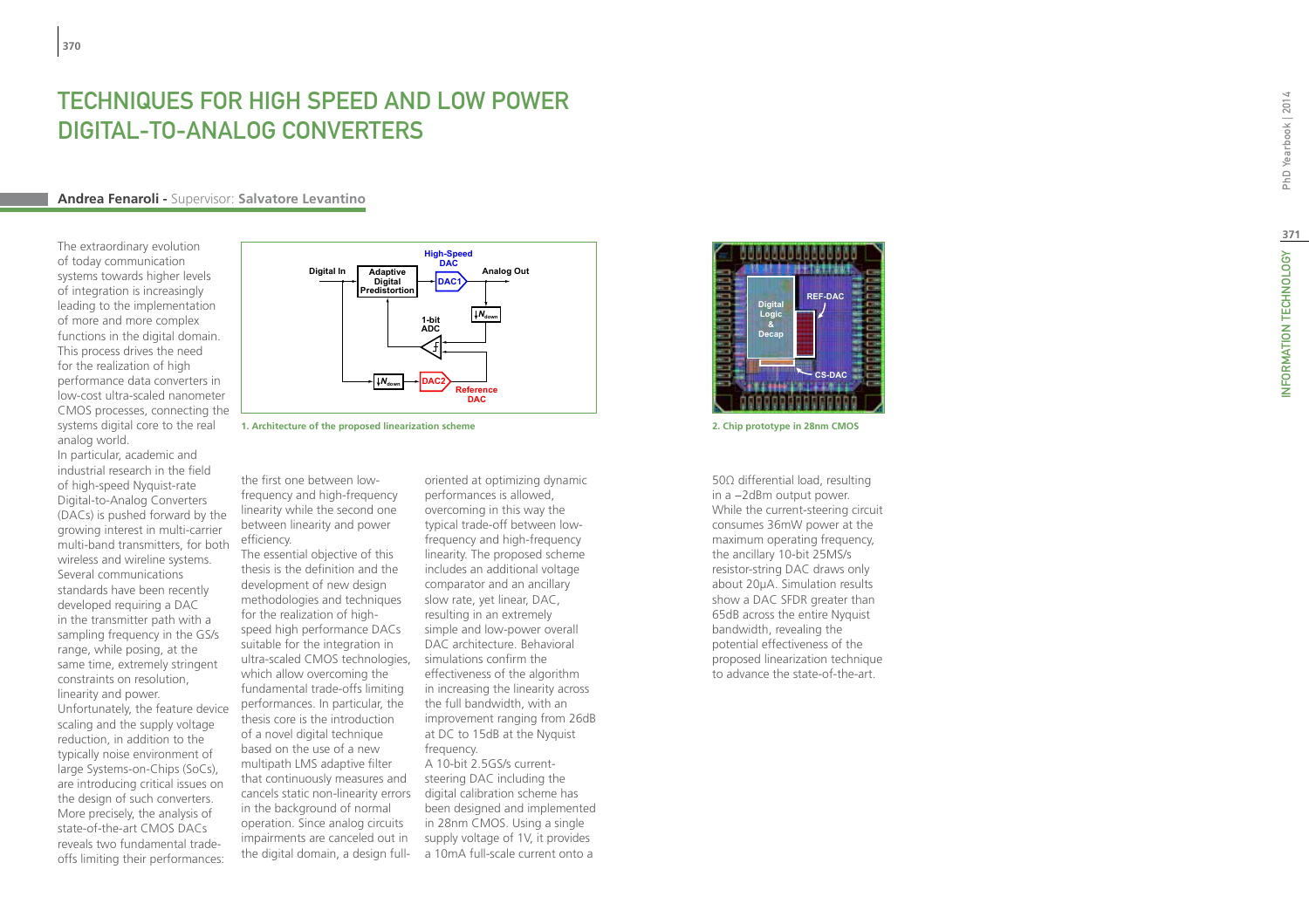## Integrating formal methods with industrial standards in the development of FLexible manufacturing systems

#### **Luca Ferrucci -** Supervisor: **Dino Mandrioli**

The thesis presents a complete, innovative, formal verification approach to model certain class of manufacturing systems, Flexible Manufacturing Systems (FMS). It is the final product of a collaboration project between a group of automatic control engineers of the "Istituto di Tecnologie Industriali ed Automazione" (ITIA) of the CNR of Milano and a group of informatics engineers of the "Dipartimento di Elettronica, Informazione e Bioingegneria" (DEIB) of the Politecnico di Milano. A complete, integrated Model-Driven environment is the final target of the project; this environment should support the designer from the modeling phase to the formal verification phase, to obtain an agile, flexible development process. To overcome the difficulties using formal languages, the approach is based on widely-used, graphical but semi-formal high level modeling languages. We have chosen Stateflow, which is a graphical language derived from Statechart, and encoded it in terms of formulae of the TRIO logic, which is a firstorder metric MTL-like temporal logic; by this way we provided a rigorous, compositional, run-to-completion semantics for Stateflow, based on concepts of micro and macrosteps. The formal model of the system and the semantics,

glued together in a set of logic axioms, permit us the formal verification of a set of realtime qualitative or quantitative user-defined properties, using a fully automatic bounded model checker tool, Zot, which has been developed internally at the DEIB. The approach is general enough to allow using different modeling languages, logical formalisms or modelchecking tools. The approach is illustrated and validated through the development of a realistic case study of a Robotic Cell, a simple FMS. Each component of the cell has been modeled in the standard IEC61499 language, a widelyused graphical language based on the concept of Function Block, analyzed during my third year of the doctoral studies and standardized recently. Components are then translated in Stateflow in a straightforward in a non-standard time instant way, while the component's network has been implemented using Simulink. In the last part of the work, we have defined a new metric linear temporal logic called X-TRIO, derived from restricted to the number of the TRIO, which permit to predicate over micro and macro-steps. The particularity of this new logic is the time domain: given a formulae are quantifier-free. It temporal domain T (for example, has been Real or Integer numbers), it has been augmented with the set of infinitesimal numbers, which are numbers that, in absolute

value, are smaller than any real number. The augmented domain, called  $\overline{T}$  is a total ordered metric domain. The idea is to substitute each zero time transition with an infinitesimal time transition, that is not a "real, tangible" time transition (since it is less than any real number), such that it is possible to give a temporal order to micro-steps. By this way, we note that is not possible to the system to be in the same "state" at the same time, so the state is a function of time and we can avoid logical contradiction (e.g. a propositional variable that is true in a micro-step and false in the next one can lead to a contradiction in a "normal" time domain with zero-time transitions). In X-TRIO has been defined a new Next time operator X to refer to the next system state which occurs in case of a micro-step, or in a standard one in case of a macrostep. We have analyzed only a fragment of X-TRIO, called X-TRIO<sub>N</sub><sup>P</sup>, where the domain is form x=v+kε, where v,k є N (the set of natural numbers), ε is a fixed infinitesimal constant and demonstrated that the X-TRIO<sub>N</sub><sup>P</sup>

logic is undecidable, but has been identified a suitable syntactic restriction to the

formulaes such that the new fragment of the X-  $\text{TRIO}_\text{N}^{\text{P}}$ obtained by this restriction is decidable. Decidability has been demonstrated by reducing the satisfiability problem of the fragment X-TRIO<sub>N</sub><sup>P-R</sup> to that of PLTLB (Propositional LTL with both past and future operators) through a translation function that preserves satisfiability. The decision procedure works also in the opposite way, demonstrating that a PLTLB formula and a corresponding restricted X-TRIO<sub>N</sub><sup>P-R</sup> formula obtained by the translation function are equisatisfiable. The translation function of the decision procedure has been used to encode the decidable fragment of X-TRIO<sub>N</sub>P-R into LTL. A plug-in for the model checker Zot has been developed, which perform the translation of formulae written in the decidable fragment of X-TRIO<sub>N</sub><sup>P-R</sup> into LTL, to permit the verification of models and properties written in the new logic. Another plugin for Zot, called SF2TRIO, has been developed during the last year, to allow end-users to specify the various parts of a Stateflow graph using a set of commands which are used to declare states and transitions of the graph, hiding the logical encoding. The initial case study, defined during first year, has been rewritten in the new logic and a set of properties have been verified

using Zot, to test experimentally the correctness of the translation function.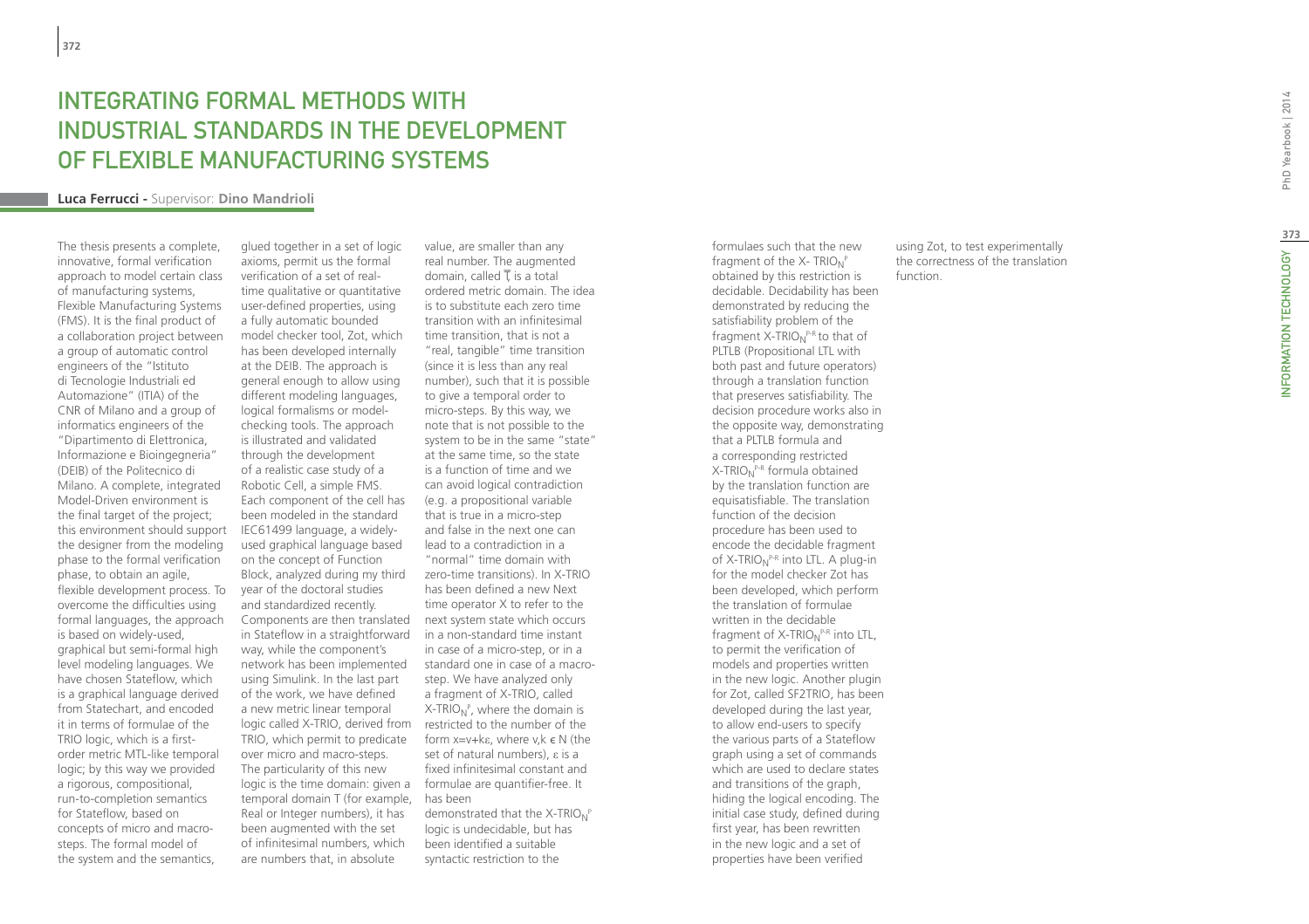# Modelling and Control of Automatic Transmission Systems in Two-Wheeled **VEHICLES**

### **Paolo Giani -** Supervisor: **Prof. Sergio M. Savaresi**

Transmission systems represent the main component of all vehicles powertrains, as they provide the link between the engine and the driving wheels. Due to their crucial function, the automatic management of these systems is a challenging and difficult task, which requires a thorough knowledge of both the powertrain and the vehicles dynamics.

In years, several automatic systems have been developed to assist the driver in the transmission management. However, these are mainly tailored to cars, trucks and other heavy vehicles, while applications in the two-wheeled vehicles field are still largely unexplored. In this context, the present research aims to expand the current state-ofthe-art considering the latter class of vehicles. In particular, two vehicle categories have been considered, namely highperformance motorcycles and conventional bicycles for city usage.

In details, two motorcycle prototypes have been employed, see Figure 1. All of them were based on the standard aprilia® RSV4 model, and each of them was properly equipped with the required sensors and actuators needed to automatically control of the transmission. It is worth pointing out that this motorcycle



**1. Motorcycle prototypes considered in the work. 2. Experimental bicycle prototype.**

model particularly suits the application, as it is one of the most powerful motorcycles actually available on the market and its weight and engine power characteristics make the automatic transmission management a complex task. The high-performance motorcycle powertrain is, indeed, a complex system, made of several components, such as the engine, the clutch, the gearbox and all the additional equipment needed to make the system electronically controllable.

On the other hand, the innovative bicycle analysed in the work is based on a standard bicycle, see Figure 2, which was equipped with an automatic transmission system and all the required additional devices that make it

electronically controllable. In this application, the model of the powertrain system requires a consistent effort to be derived, as, in bicycles, also the rider (i.e., the vehicle source of power) is part of the powertrain system. This process, however, is indispensable to achieve an effective control of the vehicle powertrain. As a matter of fact, the bicycle source of power is a (very) low power engine and the efficient use of its energetic resources is the crucial point to considerably improve the whole system efficiency. The methodological pathway

- adopted in the investigations can be summarised into three main steps:
- ∙ System modelling. To understand the underlying dynamics of the systems, consistent models of both transmissions and powertrains



of the two vehicle classes are needed. To this purpose, an accurate analysis of each powertrain component was first addressed, and the models parameters were identified through specific experimental tests on the systems. The derived models were finally validated using experimental data.

∙ Transmission-level control design. Based on the derived models, suitable controllers for the transmission components were designed, so as to ensure prescribed performance levels. In motorcycles, such controllers allow the precise modulation of the clutch position and the selection of the inserted gear. On the other hand, the transmission controller on bicycles allows to finely regulate the transmission ratio between the pedal and

are the enabling steps for the higher-level controllers implementation. ∙ Vehicle-level control design. The proper and coordinate use of the transmission-level controllers allows pursuing higher-level objectives, as, e.g., manage comfort and safety related aspects or regulate the energy flows in the vehicle. In motorcycles, the controlled transmission system was used as main actuator to perform automatic gear shifts and launch manoeuvres. On the other side, in bicycles, the automatic transmission system was employed to actively regulate the heart rate of the rider, in order to optimize the riding effort.

the wheel velocities. These

The achieved results, in both vehicle and for each milestone of the work, were carefully analysed and validated through suitable experiments, witnessing the effectiveness of the proposed approaches for the control of the transmission systems in the two vehicle classes.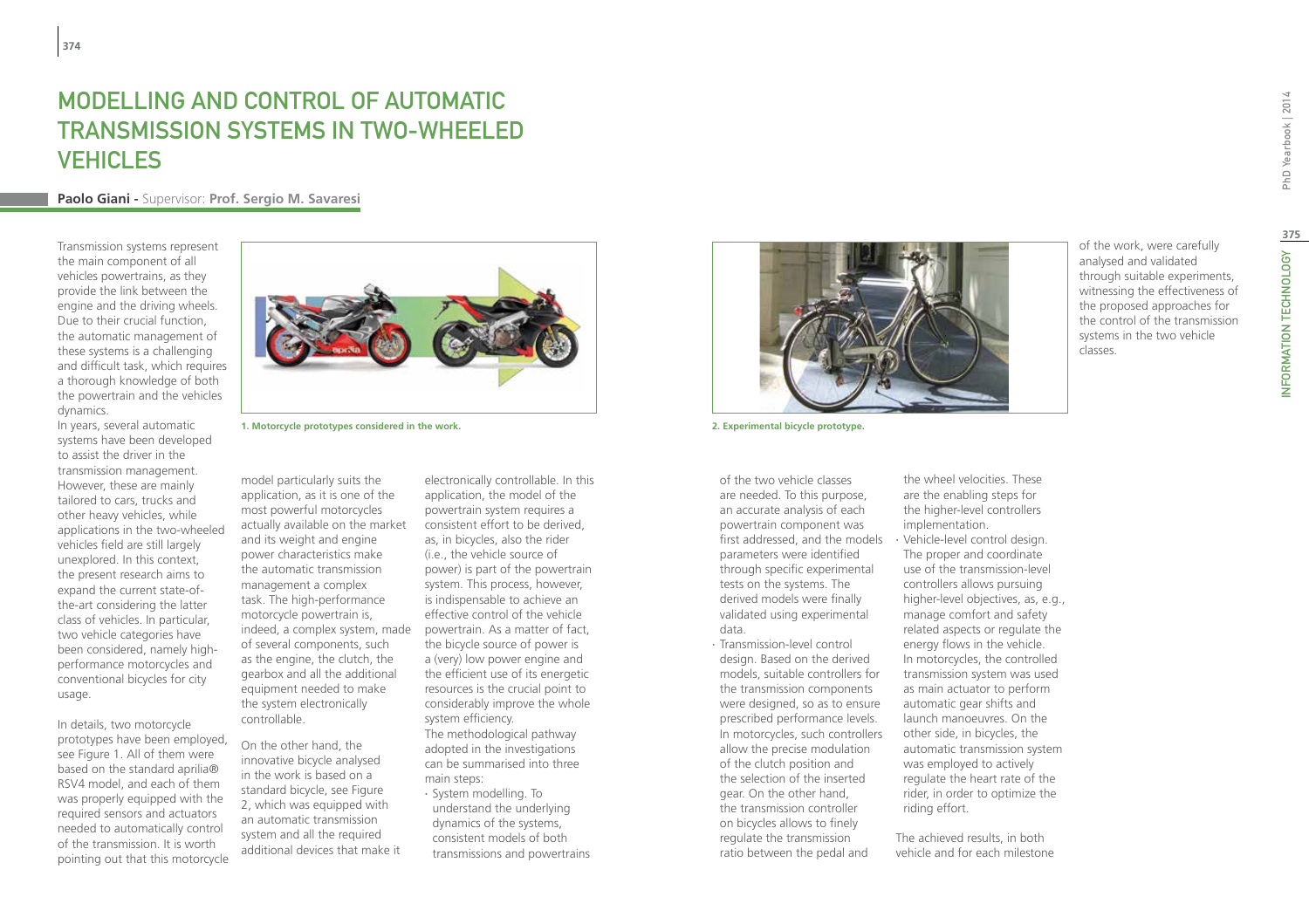## Agent–based water resources management in complex decision–making contexts

#### **Matteo Giuliani -** Supervisor: **Prof. Rodolfo Soncini-Sessa**

The presence of multiple, institutionally independent but physically interconnected actors is a distinctive feature of the complexity characterizing most of the decision-making problems in environmental contexts. As dealing with many conflicting stakeholders requires to replace the concept of optimality by that of Pareto efficiency, the presence of many decision makers requires some kind of coordination and a cooperative attitude of the involved parties, who agree on adopting a fully coordinated strategy to maximize the system-level performance. These assumptions are often unpracticable in real world contexts, where the decision makers generally belong to different institutions or countries. In these situations, they independently pursue local interests and produce negative externalities leading to a low system-wide efficiency. Game theory and simulation-based approaches are generally used to analyze these issues from a descriptive standpoint, while their prescriptive use in decision support systems to design coordination mechanisms between the originally selfinterested decision-making actors remains a challenge.

This thesis contributes a novel decision analytic framework based on multi-agent system

(MAS) to study water resources planning and management problems in complex decisionmaking contexts. The aim of the proposed decision analytic framework is to combine descriptive and prescriptive methods, which provide informative tools to represent the actual decisionmaking context as well as decision support procedures to recommend proper coordination mechanisms. The adoption of an agent-based framework naturally allows the representation of a set of decision makers or stakeholders (agents), which act in the same environment and need to coordinate to maximize the system-wide efficiency in the use of the available water. This agent-based perspective aims to move beyond the traditional centralized approach to water resources management and to explore different levels of cooperation, from fully coordinated strategies and full information exchange to completely uncoordinated practices. Moreover, coupling the agent-based modeling scheme with state-of-the-art Control Theory techniques allows a better understanding of the feedbacks between agents objectives, agents decisions, and the environment they share, as well as the description of their

co-evolution and co-adaptation

under change.

The proposed framework is demonstrated in four different problems characterized by distinctive decision-making contexts, which require the adoption of different tools and methodologies. The first application introduces the problem of balancing system-wide efficiency and solutions practicability working on a hypothetical water allocation planning problem. Two extreme situations, corresponding to a fully centralized and a totally uncoordinated strategies, are first computed. An extensive analysis of the intrinsic conflict between efficiency and practicability is then developed, by highlighting the limitations (i.e., low practicability) of centralized and fully cooperative solutions in systems characterized by the presence of distributed decision making institutions. Different levels of coordination are explored by means of MAS methods based on distributed constraint optimization problems to develop effective constraintbased mechanism design strategies.

The agent-based decision analytic framework is then applied in two real world case studies to show the advantages of coordination mechanisms based on the exchange of information. The first application assesses the value of cooperation and information exchange in transboundary systems. The Zambezi River basin is used as a case study to estimate the benefits potentially achievable by the downstream country (i.e., Mozambique), under different levels of cooperation with the two upstream countries (i.e., Zambia and Zimbabwe). The differences in the system-level benefits attained under different scenarios of cooperation provide an estimate of both the economic value of full cooperation, measured as the benefits obtained by full cooperation with respect to the one with coordination only, and the economic value of information exchange, measured as the benefits obtained with coordination with respect to the the Lower Susquehanna River, ones with no cooperation. The second application shows the potential for a co-adaptation strategy between farmers and water managers to enhance the effectiveness of agricultural water management practices in the Lake Como system. The proposed co-adaptation aims to match the needs of the farmers with the design of water supply management policies, under current and projected climate. The framework proposes an integrated procedure to model water supply and demand as coupled human (farmers and water managers) and natural (crops) systems, where people and nature interact reciprocally, form complex feedback loops, and co-evolve under changing conditions. The analysis is performed under current and future climate conditions, in

order to assess the potential for the adaptation loop to enhance the efficiency of agricultural water management practices and foster crop production as well as to mitigate climate change adverse impacts. Finally, in the last application, the framework combines reservoir policy identification, many-objective optimization under uncertainty, and visual analytics to characterize current water reservoir operations and discover key tradeoffs between alternative policies for balancing evolving demands and system uncertainties. Moreover, this chapter contributes a novel method based on input variable selection techniques to support the identification of effective mechanism design strategies for environmental protection. These tools are demonstrated on the Conowingo Dam, located within USA. The Lower Susquehanna River is an interstate water body that has been subject to intensive water management efforts due to the presence of many stakeholders (agents) affected by the Conowingo Dam operation. To provide effective support to the Susquehanna River Basin Commission and avoid policy inertia and myopia, the current regulation of Conowingo Dam is identified and refined to balance the conflicting objectives as well as the uncertainties related to the hydroclimatic variability. Then, alternative policy mechanisms are designed by directly constraining the decision space in order to dynamically condition the reservoir operating policy and better balance the primary operating objectives (i.e., guaranteeing the public

water supply and maximizing the hydropower revenue) with environmental protection and recreational interests.

Part of this thesis' contributions has appeared (or has to appear) in the following main publications: *i*) M. Giuliani and A. Castelletti (2013), Assessing the value of cooperation and information exchange in large water resources systems by agent-based optimization, Water Resources Research, 49, 3912-3916; *ii*) M. Giuliani, A. Castelletti, F. Amigoni, and X. Cai (2013), Agent-based distributed optimization as a tool to balance efficiency and practicability in watershed management, Journal of Water Resources Planning and Management, (under review); *iii*) M. Giuliani, J.D. Herman, A. Castelletti, and P.M. Reed (2013), Many-Objective Reservoir Policy Identification and Refinement to Reduce Institutional Myopia in Water Management, Water Resources Research, (under review); *iv*) M. Giuliani, Y. Li, A. Castelletti, and C. Gandolfi (2013), Coadapting water demand and supply to changing climate in agricultural water systems, Global Environmental Change, (in preparation).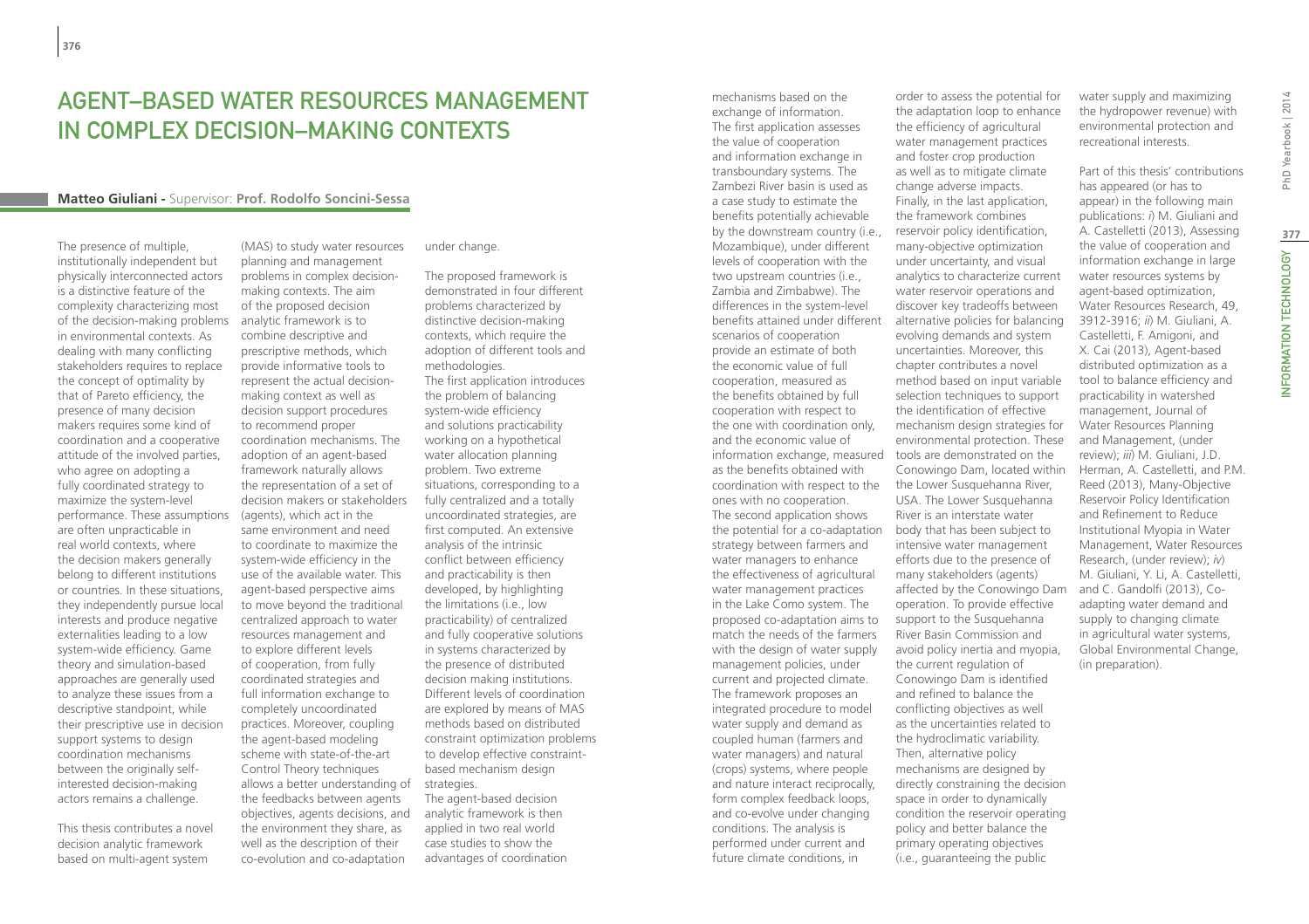## Harnessing Adaptivity Analysis for the Automatic Design of Efficient Embedded and **HPC SYSTEMS**

#### **Silvia Lovergine -** Supervisor: **Fabrizio Ferrandi**

Embedded Systems (ESs) and High-Performance Computing (HPC) systems belong to two distinct areas of the Information Technology (IT). On one side, embedded systems are usually designed as hardware implementation of a specific functionality, with the aim of either reducing power consumption, or accelerating the most frequently executed portion of an application. On the other side, high-performance computing systems are designed as massively parallel supercomputers with tens of thousands of processors, usually employed to solve complex, highly parallel scientific problems. Due to the distinct nature of the two domains, these systems have historically evolved following different trends.

However, many issues and design challenges are lately affecting both the domains. Among the examples, increasing computational demands and large parallelism degrees, together with the growing capabilities of silicon technology, led to the design of increasingly complex architectures and applications. As a consequence, modern embedded systems exploit the potentialities of hundreds or thousands of processing units, often heterogeneous and physically

distributed, which run in parallel on the many-core platform. These same factors led to massively parallel systems in HPC domain. As another example, power constraints, which have always been a critical requirement for embedded systems design, are becoming more and more relevant also in the high-performance domain. As a consequence, communication minimization techniques are required also for modern HPC systems design. This trend suggests that HPC systems design techniques can be exploited, at a different abstraction level, by embedded systems designers to address shared issues, and vice versa. In other words, designing modern supercomputers, as well as modern embedded systems, requires a holistic approach that relies on tightly coupled hardware-software co-design methodologies.

Among the numerous issues which are shared between the ES and the HPC domains, this work focuses on unknown, uncertain and unpredictable behaviors. Modern computing systems have to deal with this kind of behaviors, which are often related to incomplete information at design/compiler time. Unknown, uncertain and unpredictable information can be originated by different

sources. For example, the interaction with external modules (e.g., sensors, IPs, memories) generates variable and possibly unpredictable communication latency. Moreover, the nature of high-level applications is inherent uncertain (e.g., unknown number of loop iterations, unknown values of the incoming arguments of a function, unknown outcome of conditional instructions evaluation, or unpredictable memory accesses). Incomplete information at design or compile time often leads to suboptimal designs: to prevent the system from a failure, the designer must either consider all the possible scenarios, with con- sequent increase in area and complexity of the circuit, or take a conservative approach, with consequent decrease in performance. Moreover, this approach is error prone, since the correctness cannot be guaranteed in all the situations (such as run-time events which the designer cannot predict, or technology parameters which change unpredictably during the life cycle of the device, for example due to component degradation). In this scenario, systems able to dynamically adjust their behavior at run-time appear to be good candidates for the next computing generation in both the domains.

This work aims at defining efficient design methodologies for modern embedded systems and high-performance computing systems, able to deal with unknown, uncertain and unpredictable behaviors. For such purpose, this work introduces the concept of Adaptivity Analysis, which provides a formal approach to study the adaptivity properties of the applications. Given the different scale of the problem in the ESs and HPCs domain, Adaptivity Analysis is defined at two distinct abstraction levels.

In the embedded systems domain, Adaptivity Analysis addresses the problem of designing efficient adaptive hardware cores. More in detail, this analysis identifies, at design-time, the conditions that each instruction (or group of instructions) must satisfy to execute, according to their dependences. Such conditions, called Activating Conditions (ACs), are logic formulas. Since unknown information may occur at design-time, the ACs provide parametric results, which depend on conditions that will be resolved at runtime (e.g., outcome of the evaluation of a conditional instruction). At run-time, as soon this context as a compiler as the unknown information is resolved, the ACs are evaluated. Once an AC is satisfied, the corresponding instruction can safely execute, thus providing an explicit activation mechanism for the instruction, which allows their dynamic auto-scheduling. Such a scheduling technique, called dynamic AC-scheduling, provides support for the High-Level Synthesis (HLS) of adaptive hardware cores. Moreover, this

work defines a prototype for this kind of system. Furthermore, this work defines a proper Intermediate Representation (IR), called Extended Program Dependence Graph (EPDG), able to provide a parallel execution model for adaptive hardware cores. The EPDG is defined starting from the Program Dependence Graph (PDG), and adding minimum control-flow dependences to it. Indeed, since the PDG only contains minimum data and control dependences, this kind of IR is not suitable to represent a parallel execution model for the specification. A formal definition of minimum control-flow dependences is provided. Finally, the dynamic AC-scheduling (together with EPDG construction and ACs computation) has been implemented as part of the PandA framework, thus providing a fully automated design methodology.

In the HPC domain, Adaptivity Analysis is used as automatic compiler-based generation of parallel irregular applications. In HPC design, run-time systems are entitled for managing unknown, uncertain and unpredictable behaviors. Hence, adaptivity analysis is used in technique for the support of run-time systems. More in detail, as previously mentioned, this work focuses on the automatic parallelization of a particular class of applications, known as Irregular Applications. Due to their irregular nature (i.e., irregular data structures, irregular control flow, irregular accesses to the communication network), the efficient parallelization of irregular

applications is significantly challenging. Indeed, such a class of applications suffers of poor locality, it is characterized by high-intensive communication and synchronization, and its data structures are usually difficult to partition in a balanced way. This work introduces the Yet Another Parallel Programming Approach (YAPPA) compilation framework. YAPPA aims at efficiently parallelizing irregular applications running on commodity clusters. The novel parallel programming approach supported by YAPPA is defined by the underlying run-time library, called Global Threading and Memory (GMT). GMT cross combines different parallel programming approaches, which are usually exploited separately in the literature. It integrates: i. Global Address Space (GAS) across cluster nodes; ii. lightweight multithreading for tolerating memory and network latencies, iii. support for a fork/ join programming model. YAPPA extends the LLVM compiler with a set of transformations and optimizations, which at first instrument the sequential code to run GMT primitives (parallelization phase), and then apply a set of transformations to improve the efficiency of the generated parallel code (optimization phase). A novel set of transformations is defined in this work targeting irregular applications needs. YAPPA is provided as a plugin for the LLVM compiler.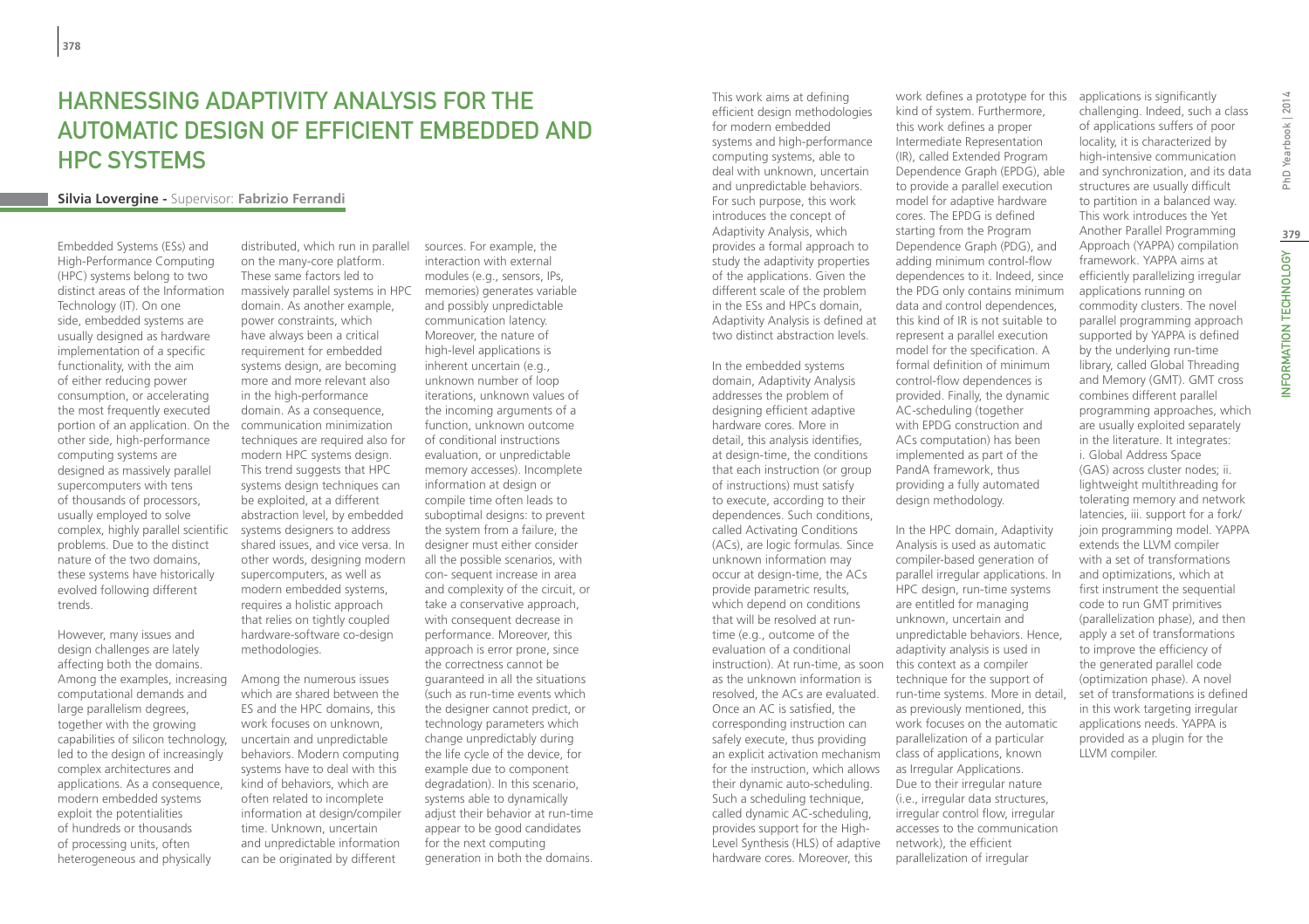## JOINT USE OF RECONFIGURABLE ANTENNA PATTERN AND ADAPTIVE CODING AND MODULATION IN SATELLITE COMMUNICATIONS AT HIGH FREQUENCY BANDS

#### **Marco Luccini -** Supervisor: **Prof. C. Capsoni, Prof. S. Primak**

This Ph.D. thesis covers a large number of topics related to radio propagation for satellite communications at high frequency bands. Though it is not meant to be a comprehensive discussion of all the issues involved in new multimedia satellite communication systems, our goal was to further the research in the area of the joint use of Fade Mitigation Techniques (FMTs) to cope with atmospheric attenuation at high frequencies.

Satellite and terrestrial Telecommunication systems greatly benefit from the use of high frequencies (Super High Frequency (SHF) band and above in this thesis). The main advantage is the availability of larger bandwidths, required for the increasing demand of multimedia services. In addition, higher frequency bands require smaller antenna size for a fixed gain, which certainly represents a concrete benefit. Moreover, the possibility of using on-board antennas with reconfigurable directivity is attractive for satellite systems whose coverage area is sub-divided in spot beams for frequency reuse or regional services.

The drawback of radiowaves at frequencies above the Ka band (Q/V and W bands) is the consistent increase of the

impairments caused by the

lower part of the atmosphere (troposphere). Due to the strong propagation impairments at those frequencies, the design of Telecommunication (TLC) satellite systems must rely on advanced techniques to counteract atmospheric fades. The extensive use of Fade Mitigation Techniques (FMTs), such as site diversity and onboard adaptive power allocation, from the propagation point of view, Adaptive Coding and Modulation (ACM) and Data Rate Adaptation (DRA), from the information-theoretical point of view, is mandatory.

The choice of the most appropriate technique and its implementation is based on the intensive use of propagation models, able to mimic the quality of the radio channel with sufficient accuracy. In this respect, the models able to represent the spatial distribution of atmospheric attenuation over large (continental) areas and derived from the simple knowledge of basic meteorological information are of specific interest for both Broadcasting Satellite Service (BSS) and Interactive Multi Media Broadband Service (IMMBS) scenarios. For these application scenarios, important models are those able to provide the attenuation time series experienced by different

end-users spread over the service area. Useful models should simulate high resolution data in space and time based on available low resolution meteorological data. In addition, they should be able to reproduce with good accuracy first order and second order statistics (such as fade slope and fade duration) for multiple locations, including the correct spatial correlation of atmospheric attenuation.

This thesis addresses the problem of the joint use of two FMTs for fixed satellite communications: the on board reconfigurable antenna pattern coupled with ACM. The problem is analyzed in its entirety: we consider the use of reconfigurable antenna and ACM in conjunction with a developed model to simulate the propagation environment based on meteorological data. To the best of our knowledge, this is the first attempt to take into account all these techniques together.

A complex satellite system, characterized by a reconfigurable antenna frontend, able to spatially arrange power distribution according to the actual time-variant propagation needs will be referred to On-Board Dynamic Power Allocation (OBDPA) system. In such system, the

power is allocated only in the amount that is needed to support required QoS, thereby allowing management of the limited on-board available resources (Fig. 1). The antenna adaptation procedure relies on updated meteorological information, provided to the reconfiguration algorithm on a regular basis. On the other side, ACM is a sophisticated form of information rate control in which single user information rate is adapted by changing modulation type and coding rate, while maintaining a constant symbol rate. The aim of the ACM technique is to dynamically select, based on the current channel quality, the transmission Modulation and Coding (ModCod) pair which maximizes spectral efficiency, satisfying the required Frame Error Rate (FER) performance. In order to test the joint use of the above techniques, the attenuation information at single uses a large database of rain user level with high resolution in time and space is required. A new model has been developed to reproduce correct statistics of rain attenuation on the short and long-term basis. On the short basis, the simulated attenuation evolution should reproduce with the highest accuracy single rain events evolution (within 6-hours time interval), which is comparable to a communication session



**2. Example of dynamic power allocation (OBDPA system) over the european service region. Signal-to-Noise+Interference Ratio (SNIR) with the beam excitation coefficients optimized to the simulated rain attenuation conditions.**

duration; on the long term basis, resulting statistics should represent the sites specific meteorological conditions over a time period of a few years. Moreover, the need of considering multiple users not co-located and subject to spatially correlated attenuation conditions appeared evident. As input information, this model attenuation measurements available. Furthermore, the model is trimmed and refined to reproduce the spatial rain attenuation information which are provided to the OBDPA system. Finally, the model is used in a case study evaluation of the performance of the OBDPA system with and without ACM. The outcome of this study could potentially be applied to the following scenarios

(among others): 1) the design and analysis of the Satellite Communication System before its deployment, which requires the use of channel models and input data whose computational complexity must be traded off with the accuracy they provide; 2) the system operational stage, during which the model may be used to activate specific mitigation techniques. In this case, requirements are in terms of real time or about real time application, of ability to identify the actual state of the radio channel and of the confidence interval of the performances.

**381**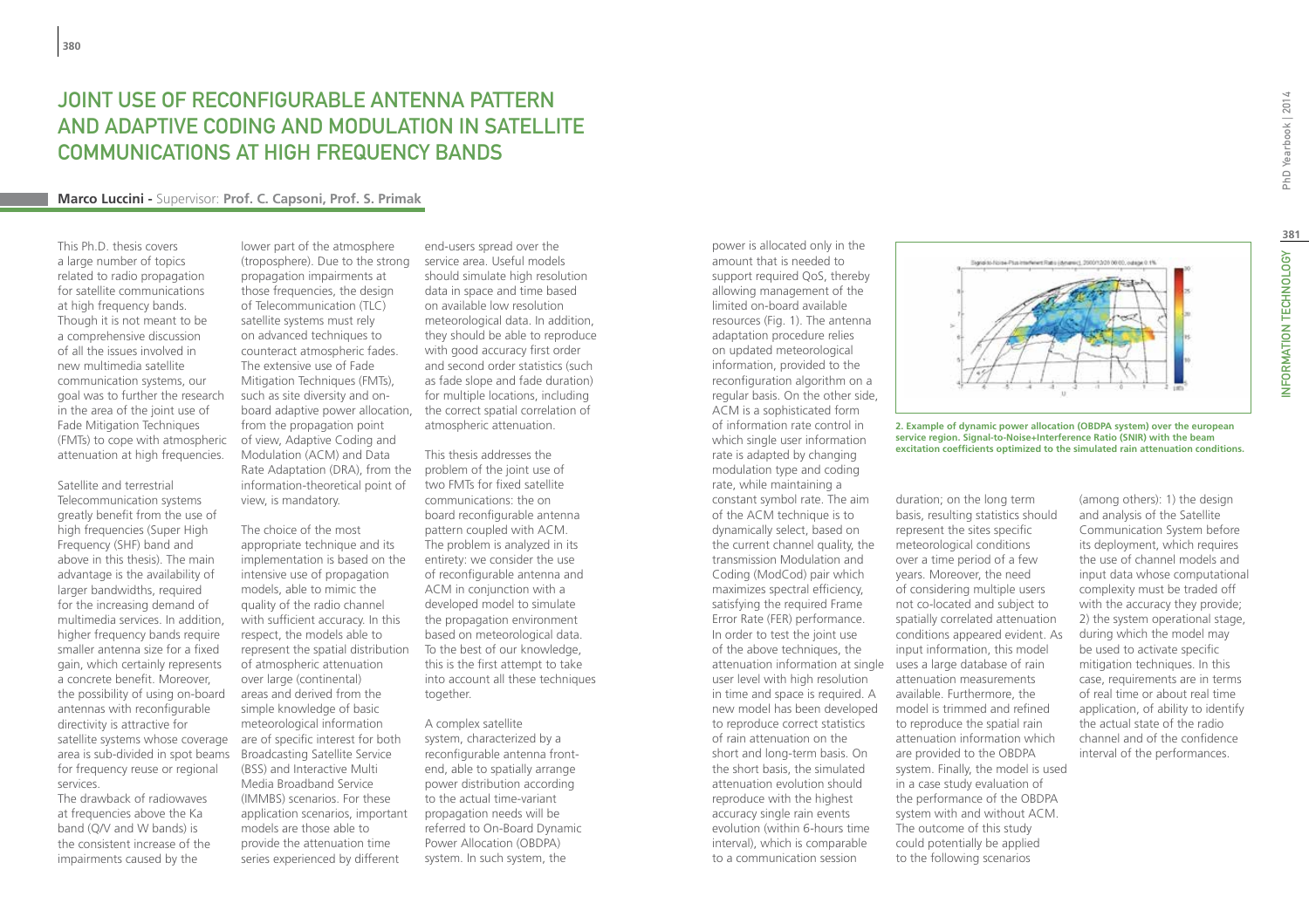## INSTRUMENTATIONS FOR DIMENSIONAL MEASUREMENTS BASED ON SELF-MIXING INTERFEROMETRY

#### **Alessandro Magnani -** Supervisor: **Michele Norgia**

During the last years, selfmixing interferometry has been considered even more as a valid alternative to the classical optical instrumentations. Its characteristics such as contactlessly, low-cost and high-resolution, allow to achieve novel kinds of measurement systems dedicated to dimensional measures. The advantage in using selfmixing technology consists, in fact, in the good trade-off between low production cost and obtainable accuracy; these interferometers permit to reach sub-micron displacement measures with a very simple optical setup, constituted by the laser diode only, as shown in Fig. 1. Moreover there is no requirement for any external component and the classical optical configuration is not invasive, allowing to operate on sensitive and remote surfaces. Basing on self-mixing interferometry, the aim of this research work was to develop different instrumentations for dimensional measurements; in particular, four electronic prototypes functioning in realtime was studied. The first one is a vibrometer operating in openloop mode, which allows spatial resolution down to about 100 nanometres over an undefined spatial range. As shown in Fig. 2, this instrument acquire the selfmixing signals and reconstructs

the remote displacements by means of two different algorithms; in way to increase the quality of the interferometric Currently, these instruments signal, an autofocus system based on step-by-step motor was implemented. The second instrument is another kind of vibrometer, based on close-loop technology, which guarantees spatial resolution down to few nanometres, high linearity, but operating on a dynamic range of about 100 microns. Substantially, the interferometric signal is injected into the laser current, causing the wavelength modulation and then (if the loop other applications are the is kept stable) compensating the remote displacements. A third developed device is oriented to the measure of the speed of a target, based on a dedicated frequency-domain algorithm which analyses the phase-spectrum in real-time. This prototype demonstrated good performances for speed until 3 meters per second with a resolution better than one millimetre per second. The last developed device is a rangefinder (or a telemeter); the device takes the absolute distance measurement from the remote target, in the spatial range between 10 centimetres and 2 metres, with a resolution of about 100 microns. All the developed instrumentations have been studied, designed and finally implemented in a

real-time electronic device, providing the results on both an analog and digital output. are only prototypes and not yet distributed commercially: future works should be done in way to increase the robustness and the reliability of the measurements, but they represent now a starting point of a novel series of industrial devices. Typical applications range from the mechanical vibrations measurements to the monitoring of the positioning of objects in industrial processes; measurement of the liquid level during the filling of bottles, or also the analysis of the micrometric eccentricity of pipes diameter. An important part of the PhD research was devoted to a novel application for the self-mixing interferometry: the measurement of the holes depth in ablating systems based on high-power lasers. In fact, the self-mixing phenomenon could represent a valid solution for many ablation processes, in particular texturing, where the measure of the depth of the laser excavation is necessary to monitoring (in real-time) the correctness of the process. At the present, many experimental measurements have been done with different target materials, power lasers and optical configurations. The main optical-

mechanical setup, shown in Fig. 3, consists in the overlapping of the high-power laser beam with the interferometric beam; ideally, it is possible to measure the progress of the hole depletion. The results indicate that selfmixing technology may be used to these purposes: the classical fringes signal is visible, indicating the depth of the ablation. In the future, however, it is necessary to better understand many spurious phenomena due to the evaporation of the ablated material so that the self-injection interferometry may be used for this kind of processes; further experimental tests are required and theoretical analysis before having a reliable measurement system. In conclusion, this Thesis work showed the great capabilities of the self-mixing interferometry in dimensional measurements contexts. Even if much other work should be done, the author believes that these instrumentations will have a future in the choice of a measurement system, if not will overcome other similar devices.



**1. Optical setup of a self-mixing interferometer.**



**2. Simplified scheme of an open-loop vibrometer based on self-mixing technology.**



#### **3. Optical-mechanical setup for the ablation depth measurement of high-power laser systems.**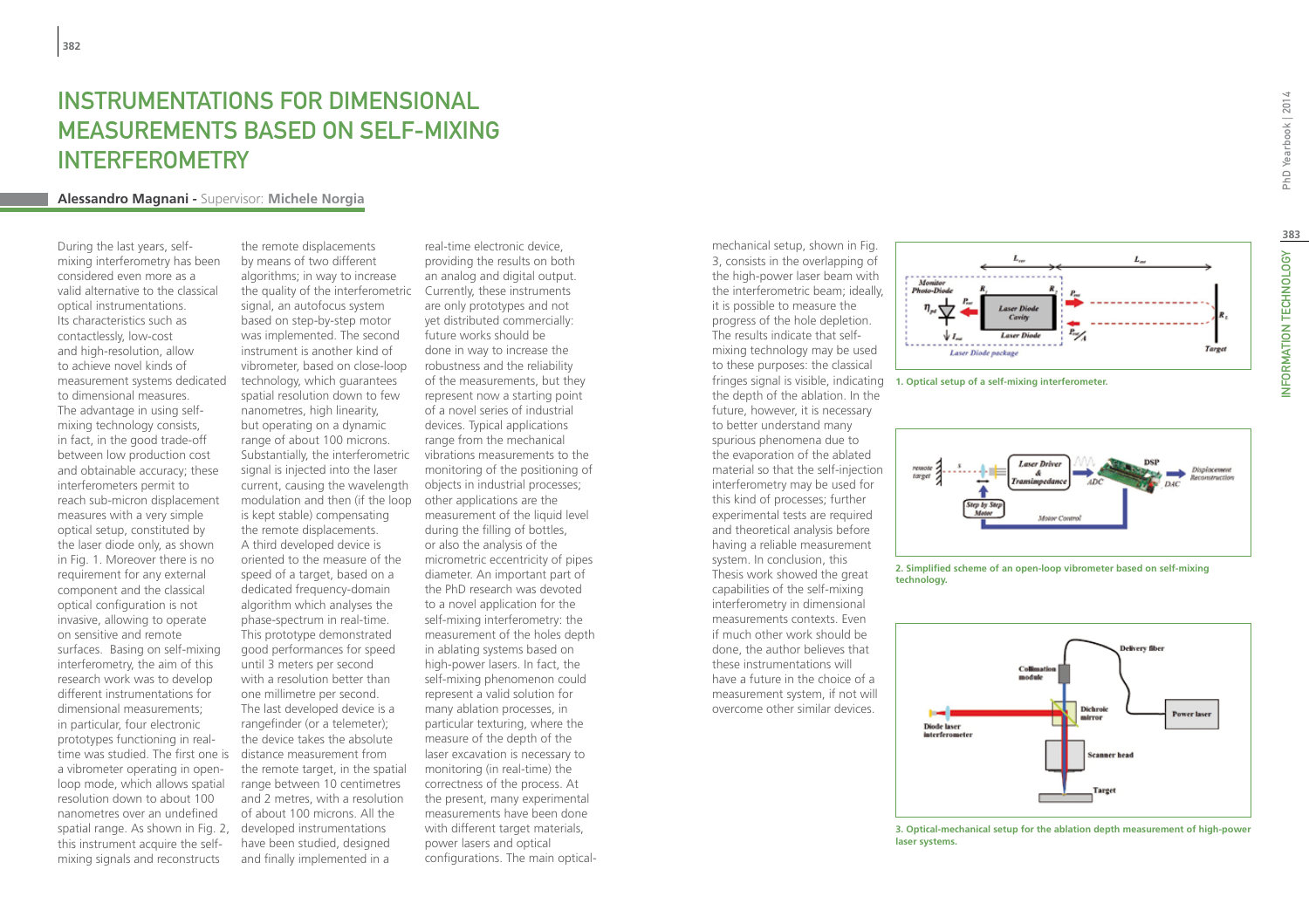## Characterization of Ground Backscattering in Presence of Vegetation Through Polarimetric SAR Tomography

#### **Mauro Mariotti D'Alessandro -** Supervisor: **Prof. Stefano Tebaldini**

The impact of human activity on the global environment has dramatically increased in the last two centuries. The necessity of understanding the effect of the human development on the natural equilibrium led to many efforts in the recent years. On the one hand measures of Earth parameters multiplied; on the other hand, modeling attempts to describe the Earth dynamics relying on such measurements spread. Of particular interest in this scenario is the study of the above the ground biomass together its the relationship with carbon cycle and global warming. Synthetic Aperture Radars (SARs) working at microwaves offer a perfect tool for global mapping due to its capability of imaging day and night, with any atmospheric

condition and due to the fast coverage of very large areas. In particular longer wavelength SARs enable to penetrate the vegetation layer

up to the ground level. It follows that each depth inside of the vegetation and the underlying ground contribute to the radar signal. Thus the whole forest layer can by imaged, still refined processing chains are needed to interpret this data properly. The main processing issue is to separate the contributions coming from different depths inside of the vegetation layer as they reach the sensor mixed

up together. This goal can be attained by means of SAR tomography. SAR tomography enables to associate the proper contribution to the elevation where it belongs. An innovative way to perform tomography not relying on any a priori assumption is introduced in this thesis: it is referred to as *model free SAR tomography*. A novel tomographic calibration technique is presented also: it is called *phase center double localization (PCDL)*. These operational tools, together with many others known by achieve a good characterization of the ground contribution when imaging a vegetated area. In particular the ground signal topography, forest structure and underlying lithology. Also an algorithm to estimate the digital terrain model beneath the forest has been presented: it is named *ALGAE*. Furthermore experiments have been carried out on areas covered by a much thinner layer of vegetation, a grass layer. In this case no dedicated processing tools have been developed, the feasibility of a lithological classification relying upon SAR features has been investigated. SAR tomography relies on the joint exploitation of several radar images of the same area. The availability of the phase delay

literature, have been exploited to displacement of the sensor from has been studied varying ground effective in calibrating the image information enable to combine together the radar echoes in order to achieve resolution along the three spatial directions. For this process to be successful a very precise calibration of the image stack is needed. Usually man made targets can provide enough constraint to achieve a satisfactory calibration; such targets might be totally missing in case of a survey on a forest. The proposed calibration algorithm enables to jointly recover the uncompensated phase delay associated with each image (in terms of its nominal position) and the elevation of the phase centers associated with each resolution cell. *PCDL* has resulted very stack; it turned out to be the only way to perform a proper 3D reconstruction of the forest. Major advantages are the fast convergence time, the possibility to apply the algorithm to areas where man made targets are totally missing and the possibility to calibrate the data stack also when the ground cannot be reached. Whenever the penetration capability of the electromagnetic wave is good, the contribution coming from the ground

is clearly visible. In this case a different calibration technique can be applied: the *sum of Kronecker product* 

*decomposition (SKPD)*. This calibration technique has been published in the past years and applied in this work; a further processing step is presented here: it enables to estimate the digital terrain model under the forest by processing the calibration phases SKPD returns, it is called ALGAE. ALGAE algorithm explicitly takes into account the null space of the forward operator associated with an airborne SAR survey. It algebraically inverts the forward problem up to the null spaces and returns a full solution by weighting the null space basing on some a priori information. The effectiveness of this approach has been proven by comparing with the LIDAR estimation of the topography of the area.

Standard calibration algorithm together with innovative ones has been used to achieve a good understanding of the interaction of the electromagnetic wave with the target vegetation plus ground. A wide experimental section is devoted to the exploration of the physical phenomena occurring when imaging a vegetated surface at microwaves. The goal of this section is to provide an insight of which quantities contribute to the radar signal and to what extent, which are the significant parameters that can be reliably inverted starting with the SAR



#### **1. The Guyaflux tower as imaged through model free SAR tomography.**

#### data.

SAR signal has been found to be strongly dependent on ground topography; mainly because a flat ground allows the double bounce scattering mechanism to take place. The 90° angle made by flat terrain and tree trunk produces a strong echo masking the contribution of the upper canopies. SAR tomography enabled to quantify the tilt angle needed for the double bounce mechanism to fade. The issue of relating this threshold angle to a physical quantity of the forest arose. A simple model has been fitted and it revealed that this angle can be possibly related to a free path length in front of the trunk rather than to the tree height. Also model free SAR tomography has been exploited to neglect the strong contribution coming from the ground and to focus on the

canopy to estimate biomass. The relationship between SAR polarimetric features and under the forest lithology has been explored. A ground truth map has been compared to several maps associated with many SAR derived quantities. A very poor agreement has been found in this case. The presence of understorey and the thickness of the vegetation layer likely masked the effect of underlying lithology.

Also the connection between ground and canopy signal has been explored. The SKPD made it possible this kind of analysis as it relates together the three dimensional structure of the canopy to the polarimetry of the ground and vice versa. A strong experimental proof against many published models of ground backscattering in a forest has been found.

A polarimetric analysis of the ground contribution in presence of a thin grass layer has been carried out. In particular SAR features have been compared to underlying lithology. This work is strongly innovative and it might be considered as the first attempt in this direction. The agreement with the ground truth map prevent to draw definitive conclusions.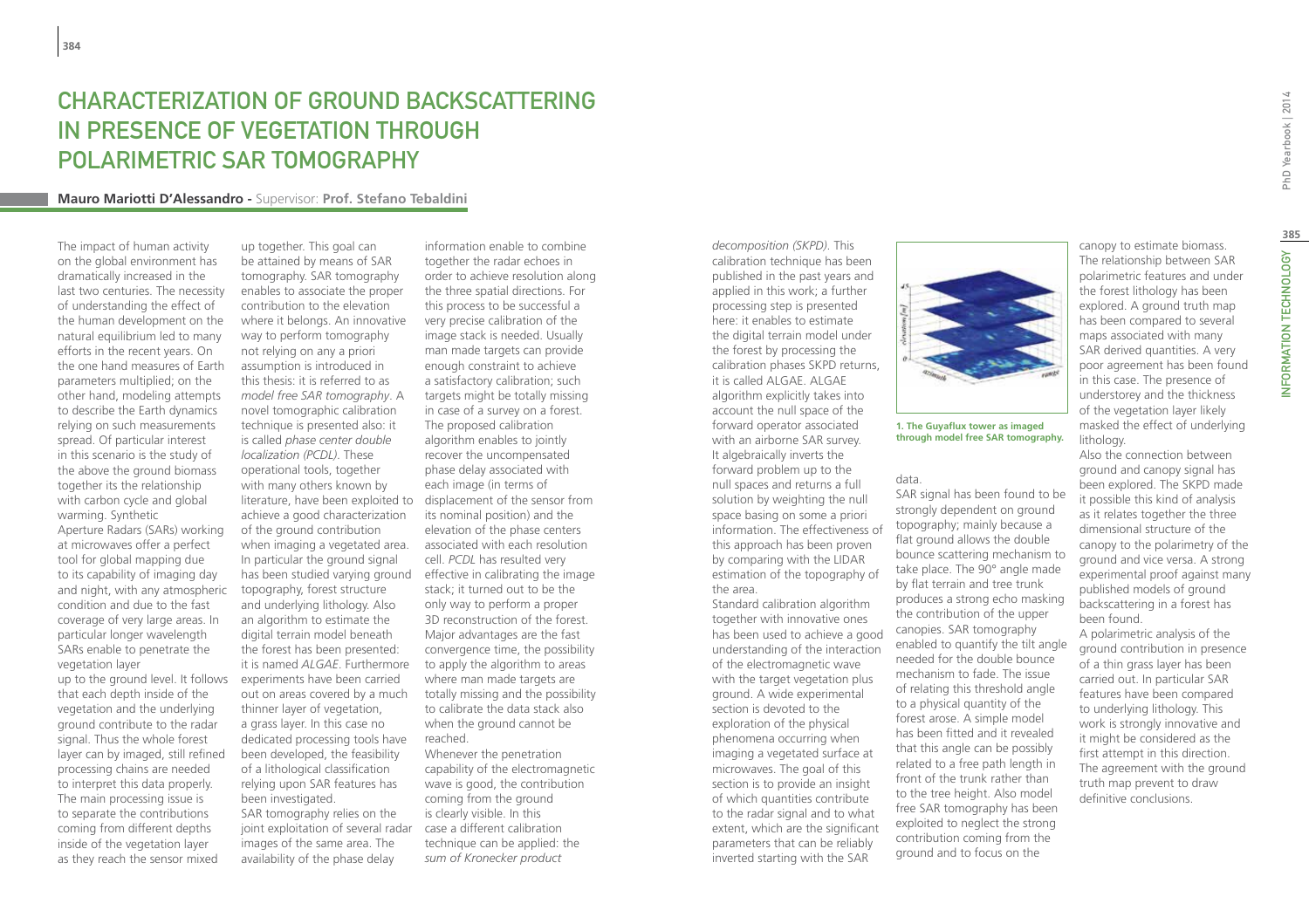## A design kit perspective on InP-based photonic integrated circuits

#### **Daniele Melati -** Supervisor: **Prof. Andrea Melloni**

Over the last decade, integrated photonics has experienced a large widening of its application fields. Photonics community has exploited the advantages of the integration of optical circuits for telecommunications, sensing, medical/biological applications, microwave filtering, longwavelength devices. Among other, Indium Phosphide-based photonics emerged as one of the most promising and versatile technology for the integration of numerous different functionalities. The opportunity to grow active materials alongside passive layer stacks in a feasible and reproducible manner, enabled monolithic integration of complex circuits comprising sources, amplifiers and detectors together with passive circuitry as power splitters, waveguides or filters. As innovative components led to new applications and business opportunities, became clear to the photonics operators how a real market breakthrough for integrated photonics could be only related to the possibility to access a very large scale of integration, increasing the complexity of the optical circuits. On the other hand, it also emerged how a very small number of promising photonics devices resulted at the end in commercial products available on the market, highlighting an intrinsic limit in the methodology adopted for the development and fabrication of the circuits. Nowadays many groups work in the field, each one designing, producing and testing chips internally, grounding the whole chain on technologies developed expressly for application-oriented projects, generating a huge fragmentation. The potential market of each technology is too small to justify investments for development and industrialoriented reconversion, suitable for high volume production and complex integration scale. Obviously, this phenomenon severely hampers the emergence of a real market for these products, limited to few business

What is needed is the availability of stable and cost-effective technological processes that can be exploited for the realization of photonic circuits. New methodologies are required in order to establish an organization of the photonic field which can be attractive for market players and encourage the implementation of photonic-based solutions for the development of commercial products. This goal can be reached exploring the approach followed by microelectronics long time ago and resulted in a wide diffusion of inexpensive electronic chips. The idea is to develop few standard integration technologies not

niches.



**1. Through generic foundries, the advantages of integrated optical circuits could be exploited in many application fields with reliable, inexpensive and high-performance photonic chips.**

oriented to a single high performance application but rather able to offer the most used components, optimizing their functionalities and guaranteeing their characteristics. If each single device exhibits a repeatable behaviour, their combination can likely result in circuits with higher complexity and better performances. A generic foundry (as a foundry adopting this manufacturing approach is commonly named) can open its process to a large group of external small users which share the same production runs and hence share the whole fabrication costs, resulting in a large reduction of the cost per chip.

proposed for photonics in the last years and large efforts have been spent to set up this new organization of the production processes. However, key instruments are still missing in order to allow the users to easily access this new technologies. In particular the lack of Process Design Kits which help abstracting from the technological levels and focusing on circuit problems prevents nowadays the full exploitation of generic integration processes. The present work addresses this subject, currently of great interest, successfully developing the theoretical and experimental instruments which permit the realization of complete Process Design Kits, providing a clear demonstration of the effectiveness of this approach for the design and fabrication of integrated-optic circuits. The precise description of the optical characteristics of a component is one of the most important information included in a Process Design Kit because it permits to properly design a circuit relying only on fast circuit simulations. Advanced characterization methods are hence needed to collect foundry-specific data. A novel experimental technique based on coherent frequency-domain reflectometry is presented and theoretical developed. This technique allows to identify both localized and distributed reflective sections present inside a component with a resolution up to ten microns and to exploit them to extract the device parameters and to perform a complete tomography of the structures. Alongside with experimental

This approach has been



**2. Any Process Design Kit requires advanced theoretical models and foundry-specific data to describe a particular technological process. In this work, waveguide sidewall roughness (visible in the figure) is extensively analyzed, a difficult but fundamental aspect to consider for a realistic description of an integrated optical device.**

instruments, theoretical models are fundamental instruments for the realization of a Process Design Kit. Here, an innovative model for the description of the interaction of the light with sidewall roughness (which affects any kind of fabricated integrated component) is developed and demonstrated to correctly predict both backscattering and radiative losses. The proposed model is applied to both 2-D and 3-D laterally confined waveguides and compared to experimental data, finding a good match and providing a clear understanding of the physical phenomenon. A circuital model is also developed to allow simulation of the roughness effects directly during the circuit design, including also the statistical properties of backscattering. Since part of the light radiated as consequence of sidewall roughness can generate optical cross-talk in nearby waveguides, an extensive is carried out. Characteristics of the radiated power in terms of absolute value and phase behaviour are described. The last part of the work is devoted to the analysis and design of innovative circuital solutions able to expand the capabilities of a generic foundry. A novel test-on-wafer technique is developed for a fast mapping of the optical properties of the waveguides immediately after the conclusion of the production process. Relying on the proposed reflectometric technique, spectral acquisitions of few Point Reflector Optical Waveguides allow to sample the properties of the waveguides on the entire wafer, providing precious information to the foundry. Lastly, a Two Mode Interference coupler is designed and characterized, demonstrating properties complementary to widely exploited MMI couplers. An actively controlled version is proposed for the design of an innovative wide-band continuously tunable optical true time delay line.

characterization of this aspect

INFORMATION TECHNOLOGY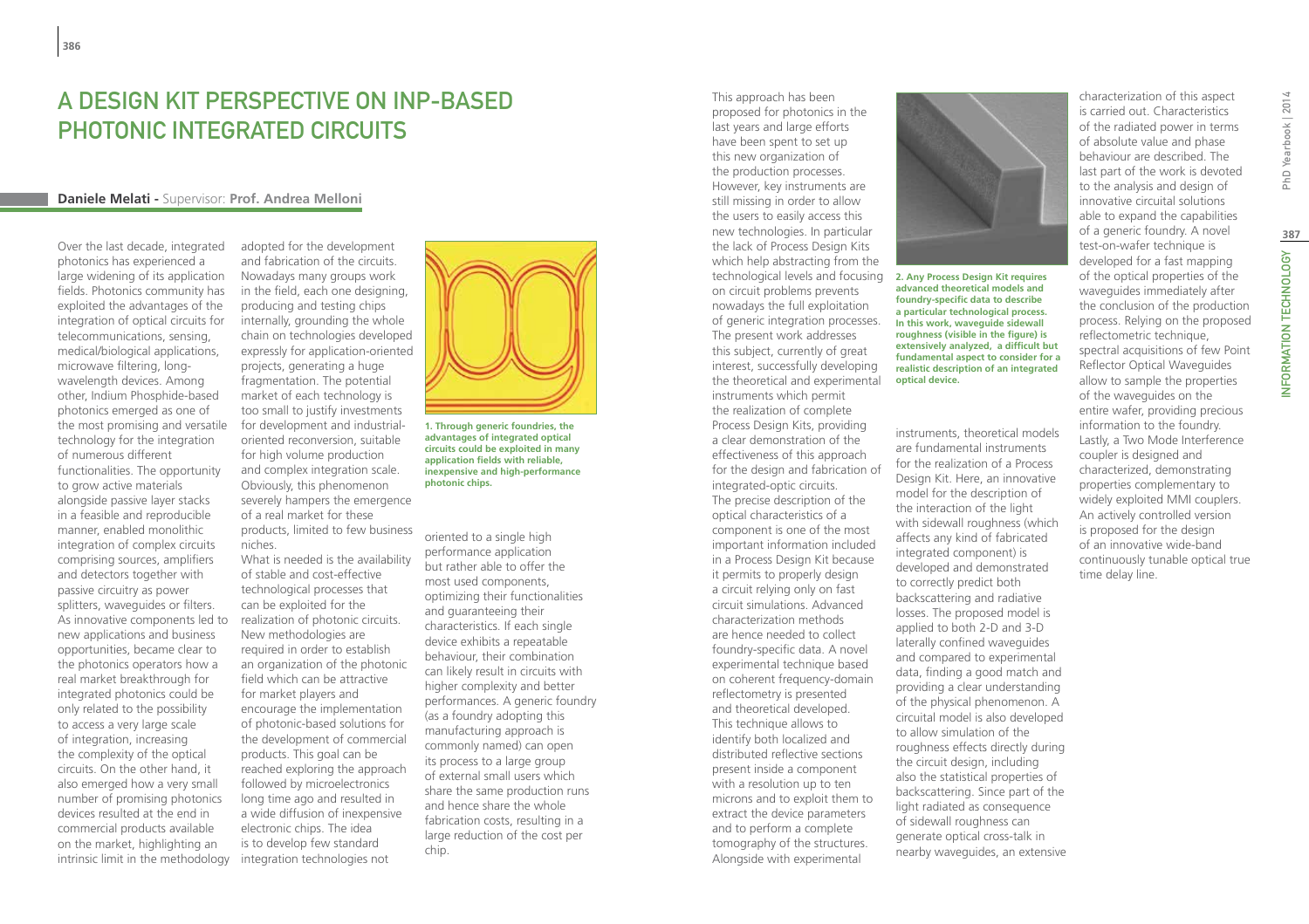## The R2P fram ework for robot prototyping: e hodological approach, hardware t modules, and s o ftware compon ent s

#### **Martino Migliavacca -** Supervisor: **Prof. Andrea Bonarini, Prof. Matteo Matteucci**

Starting from the observation that robotics still fails to enter the mass market, we identify in the problem of robot prototyping one of the main limiting factors in today's robotic By analyzing common robotic research.

Robotic applications need to be prototyped at an early stage of development, as their success depends on the interplay of a variety of components, involving several, different, competencies.

Today, the prototyping process can be even more demanding than developing the application itself: no standardized components for the development of generic robots exists, and systems are often implemented from scratch, even if they share most of the requirements.

 Many unexpected issues often show up at early stages of development, slowing down, or even preventing, the translation of interesting ideas into working systems.

In this thesis, we present a novel approach to robot prototyping based on modular development techniques which have been recognized effective in many other fields.

The goal of the thesis is to extend the modular, componentbased, approach to hardware level, developing hardware devices and programming tools

focused on robot requirements, to enable massive hardware/ software reuse and fast prototyping.

systems, we identified a set of functional requirements that we implemented at hardware level as distributed modules with on-board computation, each focused on a specific task. Modules share a standard physical interface, with a simple connection schema, so that robot prototypes can be developed by selecting the modules that satisfy the identified requirements and by assembling them in a plug-andplay fashion.

Real-time interaction between the different devices is provided by RTCAN, a novel protocol for the CAN bus we developed starting from the requirements of distributed architectures for robots.

It combines the advantages of different approaches to communication scheduling: time-triggered communication, e.g., from control loops, is handled with a pure TDMA approach to guarantee high temporal determinism, while event-triggered communication requests, e.g., from sensors, are handled with EDF scheduling, to be delivered with low latency.

A lightweight publish/subscribe middleware extends modular development also to lowlevel control software, which is implemented by means of distributed, loosely coupled, nodes executed on the hardware modules. In this way software components

running on resource-constrained devices can be reused and shared through different projects, with a programming model most robot developers might be familiar with.

To easily integrate robotic platforms with high-level control software, we developed μROSnode, a lightweight ROS client that can run on low-cost microcontrollers, publishing native ROS messages over TCP/ IP.

μROSnode enables directly interfacing with the low-level control network, without the need for specific adapters and device drivers; in this way, the same interfaces are shared among different robot platforms, allowing to adopt the same ROS software in different projects.

The contributions of this thesis led to the Rapid Robot Prototyping (R2P) project, an open source hardware and software framework aiming at reducing time and effort needed to develop robotic systems.

With R2P, complex systems can now be implemented by assembling off-the-shelf components and easily programming their interaction, without the need for domainspecific knowledge in electronics and low-level control. Individually, the components of the framework may also be used independently from R2P, and easily integrated in other projects, thanks to the open source development approach. The overall approach has been validated with some use cases to demonstrate the effectiveness of the proposed architecture to develop real applications.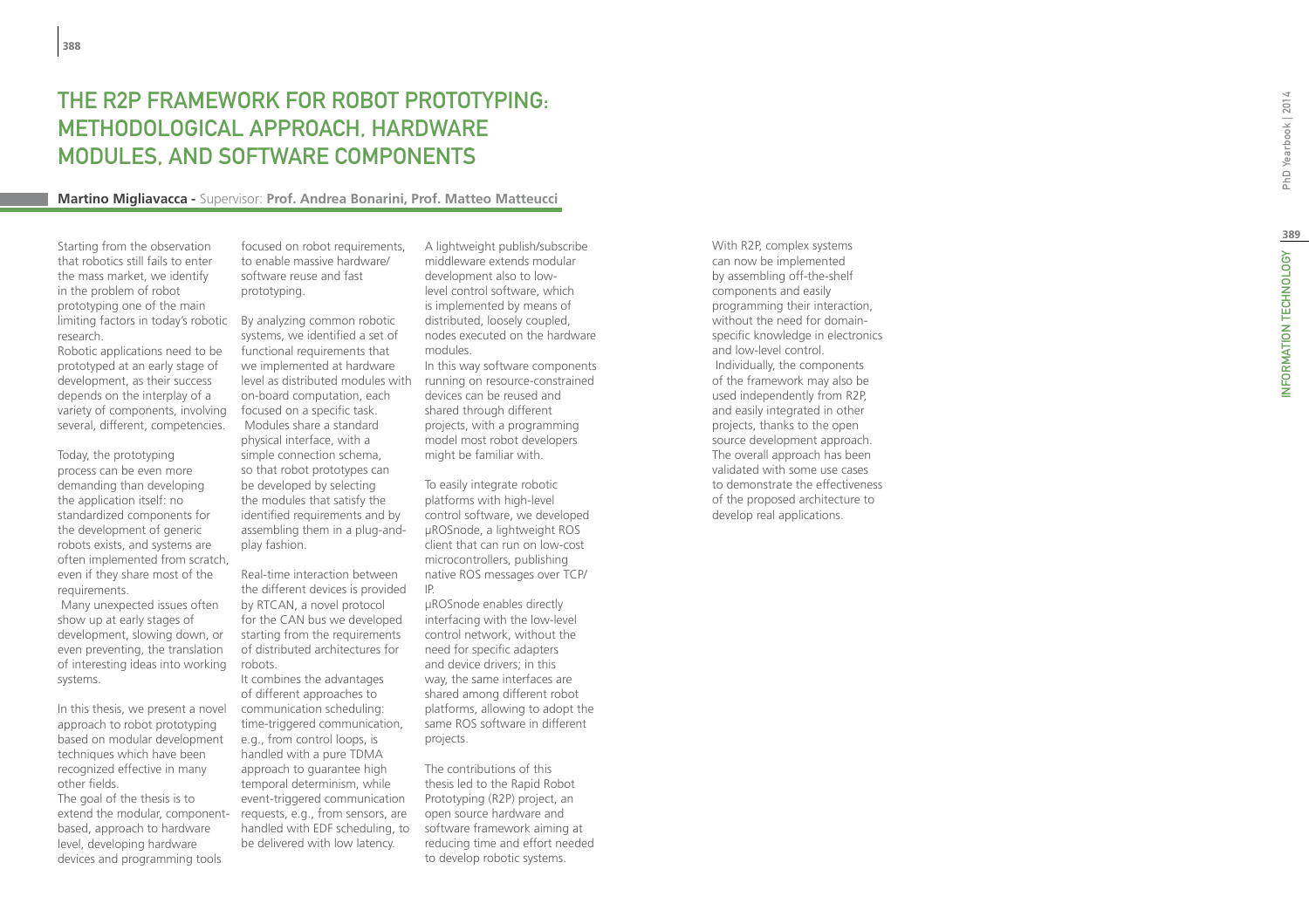## Models of the spatio-temporal dynamics of the high altitude Alpine fauna in the climate change context

#### **Andrea Mignatti -** Supervisor: **Prof. Marino Gatto, Prof. Renato Casagrandi**

High altitude Alpine regions are hotspots of biodiversity and are very sensitive to the occurring climate change, displaying a warming rate higher than the global average. The most evident response of Alpine species is an uphill movement towards higher elevations. Summit species are the most vulnerable because they cannot shift over the ridges or the perennial snow. This thesis's aim is to develop innovative models for the occurred and expected responses of high altitude Alpine fauna to the climate change. We developed both species distribution models and demographic models. Species distribution models describe the relationship between environmental variables and the suitability of a territory to host a given species. Temporal dynamics are instead taken into account in demographic models, which show how the abundance of individuals changes in time. In both cases, there is a need for appropriate methods that identify, from data, which environmental and/or climatic variables have an important influence on the spatial distribution and on the demographic parameters of the target species. The identification of the best predictive models has been carried out by using standard selection criteria. When the model selection

was uncertain, we relied on multimodel techniques to produce predictions. The three high altitude species under study, chosen according to their already known sensitivities to the environmental conditions, are: the Alpine marmot (*Marmota marmota*), a small mammal that hibernates during winter; the black grouse (*Tetrao Tetrix*), a tetraonid bird that lives just above the tree line; the Alpine ibex (*Ibex ibex*), a long-living large mammal that uses several different habitat during the year.

In the Alpine marmot case study, we investigated the fine scale species distribution of the species in an undisturbed high altitude valley near the borders of the Stelvio National Park (Italy). The positional data of the burrows were personally collected. The availability of a high resolution vegetation map permitted to study the fine scale influence of vegetation type on the suitability of the habitat for the marmots. We found, in fact, that the vegetation cover is one of the most important factors that determine the suitability of the habitat for the species. The most important topographical variables are related to (i) sun exposure, which can regulate both winter conditions and snowmelt in spring, and (ii) a burrow position favourable to defend against predators

and to avoid extreme weather conditions.

As for the black grouse, we studied the influence of spatial position, population density and meteorological conditions on four demographic rates (growth rate and 3 components of fertility) that characterize the populations of 17 Alpine districts in the Piedmont region (Italy). Currently, few studies have investigated the influence of climate on the Alpine populations of black grouse, while most of the studies refer to lowland populations. Our results are mostly consistent with those published for lowland populations. In fact, high temperatures in the breeding season reduce the growth rate while the fertility decreases with the increase of rainfalls in the hatching period, when newborns are more sensitive to harsh conditions. The winter precipitations are likely to negatively affect the population growth, probably through a reduction of the food availability in the critical winter period. We also found that the direct (negative) density dependence is the main driver for growth rate. Moreover, our approach permitted to separate two groups of districts that are characterized by different carrying capacities. Future projections show that the variations in climate have the

potentiality to strongly affect dynamics, even if no clear future trends are detected. Alpine ibex populations are characterized by a strong age and sex structure that has never been considered in a population dynamics model. Past studies show that the main driver of population growth rate are the population density and the accumulation of snow in winter, while survival and fertility are not constant with the age, but are typically smaller and more variable for the youngest and the oldest individuals. Using the Gran Paradiso National Park (Italy) population data, we developed models that, alongside with density and snow depth, take into account the age and sex-structure of the population at different levels of complexity. First, we considered four population groups, as reported in the population counts. We relate the growth rate and the demographic rates (adult male survival, adult female survival, weaning success and survival of kids) to the linear and nonlinear effects of snow depth and population density. Ibex population is divided into spatially segregated groups composed by individuals of the same sex; we found that the demographic rates related to a specific population group are more likely to be affected by the density of that group only. The values of all the demographic rates are clearly determined by the interaction between population density and snow. Moreover, we found that the nonlinear effects of snow depth are important for the juvenile compartments, which are favoured by intermediate levels of snow. However, considering

the population groups instead of the total population does not satisfactorily explain the occurred dynamics, especially the recent population decline. We therefore developed more sophisticated models that permit to reconstruct the complete age structure of the population. Using those models, we studied the effects of maturation time and senescence to determine the population dynamics. Our results underline that taking into account senescence is particularly important to explain the survival of adult females and their ability of breeding kids, while is less important for adult males and weaning success. Moreover, harsh environmental conditions are likely to enhance the senescence rate, and, thus, their effects are stronger in old individuals. The simulation of the population structure shows that the number of old individuals increased in the last 25 years of the study, at the expense the fraction of young adults. The stability in the fraction of middle age adults, which are characterized by both a high survival and a high weaning success, can be interpreted as a strategy to damp the short term effects of harsh conditions. The methodologies adopted in this thesis are a sound solution to tackle the problem of studying the spatial distribution and the demography of the species in the climate change context. Our models permit in fact to investigate the role of climate-sensitive variables, such as the status of the vegetation and the meteorological variables, in affecting the spatial and temporal dynamics of the case-study populations, taking also into account the peculiar

characteristics of each species. This kind of analysis is crucial for conservation purposes for several reasons. Without precise modelling studies that include the peculiarities of the species it is in fact difficult to predict and understand the expected impacts of climate change on the populations. Indeed, using the species specific results to make generalizing conclusions can be misleading because each species has different characteristics and different vulnerabilities. Our results highlight which are the most critical areas (for marmot and grouse), periods of the year (for grouse and ibex) or periods of life cycle (for grouse and ibex) on which is worth to put more effort in future studies. On the other hand, a lot of work is still needed in this field, in particular to include the interactions between species, which is certainly of paramount importance to explain their spatial and temporal distribution.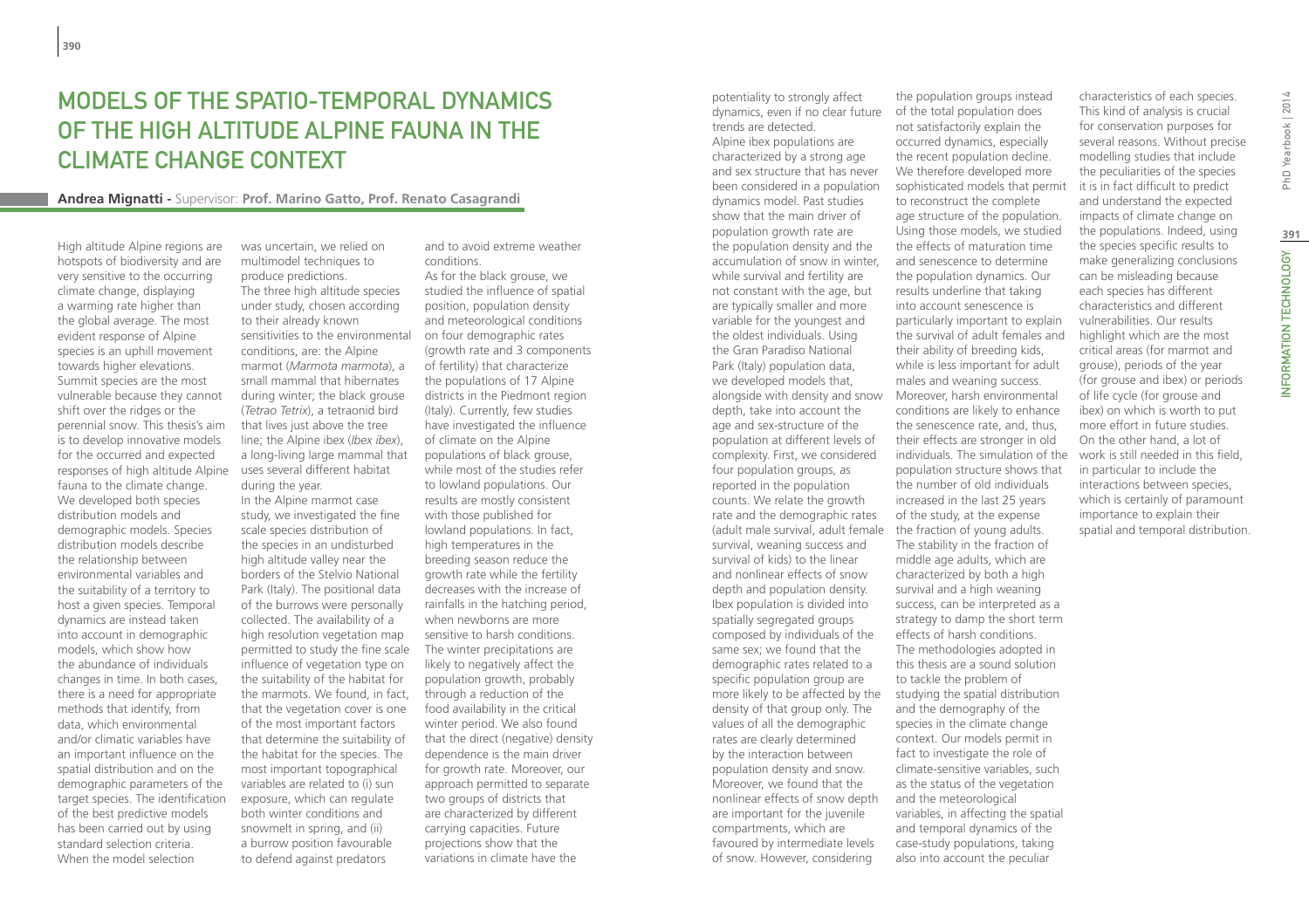## Requirements Verification of Variability-Intensive Systems

#### **Amir Molzam Sharifloo -** Supervisor: **Carlo Ghezzi**

#### **Problem Formulation:**

Modern software is increasingly complex. That is why it is often designed and implemented through an iterative and incremental process. The development process is conducted in a series of iterations, through which a high- level design is refined into detailed specification and finally in machine-readable code. As the result, a large-scale problem is gradually tamed while the evolution is carried out by elaborating and implementing functionalities of interest. Similarly to iterative-incremental development, the research on adaptive systems deals with some kind of evolution triggered by the need to adapt and modify functionalities at run time. Techniques to develop adaptive systems continuously monitor the changes in the operational environment of a software system in order to adapt their behavior and satisfy the requirements. Adaptation is often realized through introducing some degree of dynamism into the system such that it switches among different configurations depending on the changing environment. There exist different techniques to design and develop adaptive systems. In most cases, the ability to adapt is embedded via adding variation points which can be realized by different

alternative implementations. For example, a concrete service realizing an interface can be rebound at run time following a service-oriented architecture. This implies that system specification may dynamically evolve over time. Research on Software Product Lines (briefly SPLs) is another research direction where variability and evolution play the central roles. Relying on planned modularity and reusability, and techniques to introduce variation points and alternatives, may be produced through engineers derive a large number of different products from a shared SPL specification. In this case, the specification contains product takes only a subset.

all the functionalities while each Although the research on iterative-incremental development, adaptive systems, and SPLs are conducted by different communities, they are linked via the common concern of variability. That is why we take the name of Variability-Intensive Systems (briefly VIS) to refer to the system specifications produced in these disciplines, from which a large number of systems can be derived. In particular, we are interested to guarantee that a VIS specification satisfies its requirements. This is drastically crucial for safetycritical systems, where any violation may lead to expensive

penalties. This urges to employ verification techniques able to check specifications before any real implementation and execution. Formal verification, in particular model checking, has interestingly progressed through the last two decades and has been successfully applied in industry.

However, there are two main obstacles to apply existing model-checking tools. First, they are not able to deal with incomplete specifications, that early stages of development when there are not enough information to construct the final specifications. Moreover, model checking is an expensive task in terms of time and computation since it exhaustively explores the state space of specification. Running a model checker frequently for any change may not be economically reasonable and timely feasible. Hence, there is a need for cheap model-checking techniques dedicated to check evolving specifications. Regarding model checking to SPLs, requirements verification of individual products can be quite expensive. This is due to the large number of products that may be derived from a single SPL.

#### **Contributions:**

The contributions of this thesis target the verification of variability-intensive specifications. However, we study this problem in two different areas, and this is the reason that the thesis is organized in two main parts. In both cases, we aim to develop model-checking techniques capable of handling incompleteness and variability in our prototype implementation specifications. To reach efficiency on the enlarged versions of SIR demands, our techniques enjoy the reuse of verification results for invariant parts of VISs. The thesis initially focuses on the techniques to verify an incomplete specification against temporal properties, that are appropriate to express safety and liveness requirements. We choose Computational Tree Logic (CTL) as our formal property language due to its power in expressing temporal properties. However, the general idea of our approach is extensible to other temporal languages e.g. LTL. We motivate the need for verification of temporal properties for incomplete specifications through a running example Secure Information Retrieval. We introduce a new formalism Incompletely Labeled Transition Systems (ILTS), as a new variation of Labeled Transition Systems (LTS), to capture incomplete specifications. A new verification diagrams linked to feature

technique IMC is presented to verify ILTS against CTL, which is able to deal with unspecified components. Unlike the standard CTL model checking that is unable to handle unspecified components, IMC is able to produce constraints for such components to guarantee the satisfaction of a property. We study the scalability of IMC by running system. Moreover, we show how IMC can be applied to efficiently check adaptive systems. Since ILTS formalism is rather low-level, we extend our approach to Statecharts that are well-known to model a system behavior within a user- friendly and compact notation. The new technique is able to verify incomplete Statecharts, and by increasing the verification reusability it alleviates the time to re-verify slightly modified specifications. We discuss the applicability of the approach through the classic Railway Cross case study, and report on its performance. We later focus on modeling stochastic behaviors of SPLs, that we use to check a set of non-functional properties, namely reliability and energy consumption. We initially focus on scenario-based specifications, in which augmented sequence

diagrams and enriched with stochastic information are used to represent a stochastic SPL behavior in a compact form. To support the stochastic verification of SPLs, we introduce a new variation of Markov models - FDTMCs - that proposes the notion of features as the first-class concept. We describe three different techniques to verify FDTMCs against two stochastic temporal logics: PCTL and Reward logic, that are popular to express reliability and energy consumption properties. We study efficiency of the approaches through two case studies.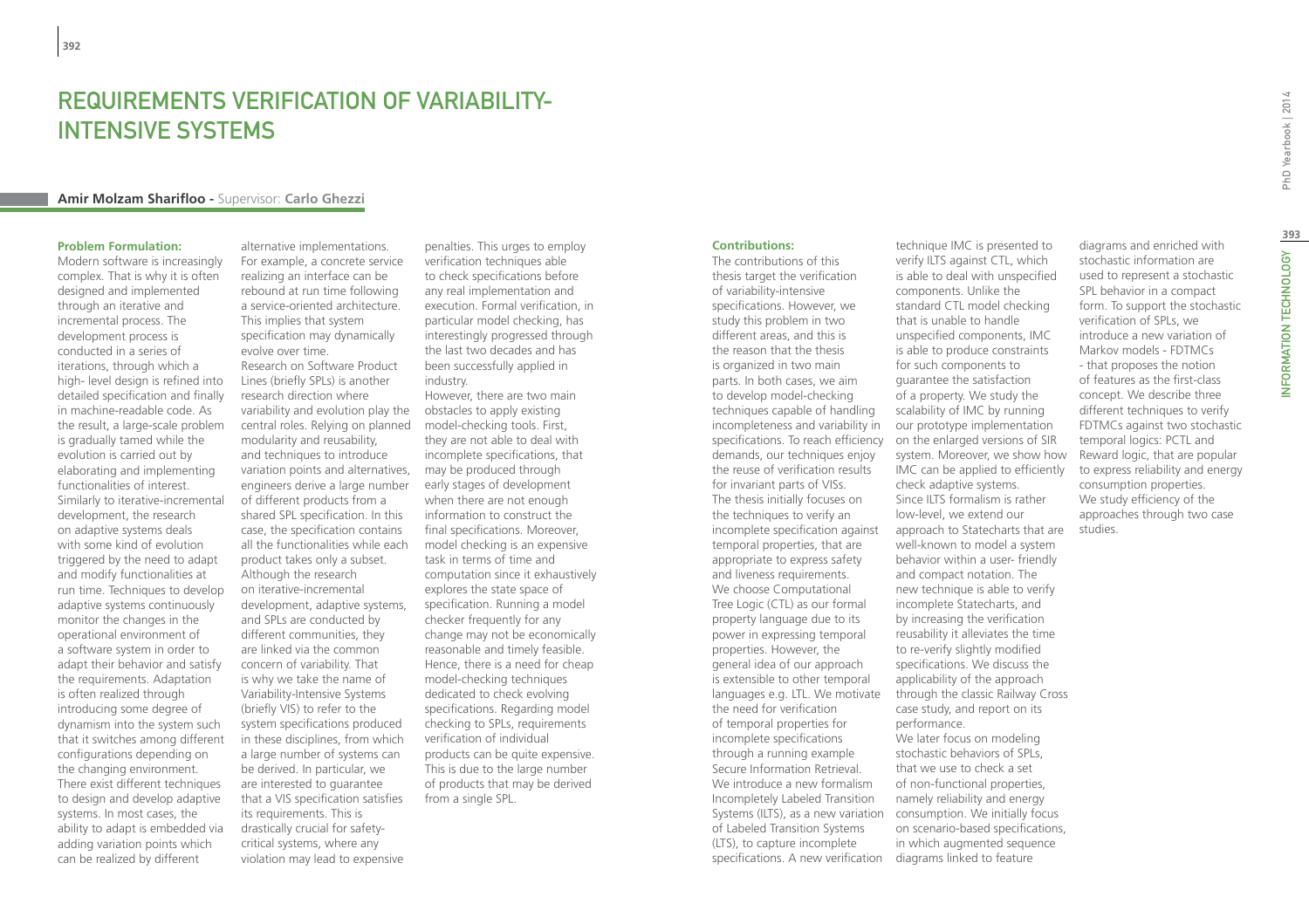## DEVELOPMENT AND APPLICATION OF A TEST SUITE FOR RADIATION DETECTORS OVER A WIDE RANGE OF CHARGE INJECTION LEVELS

#### **Giuseppe Vito Montemurro -** Supervisor: **Prof. Andrea Castoldi**

New techniques aimed at the direct characterization of the response of semiconductor detectors and of the associated front-end electronics are an essential factor for the successful development of a new generation of detection systems compatible, for example, with the present and future high brightness Free Electron Laser sources of X-rays because of their unprecedented beam properties which demand to the detector side the ability to handle high charge levels (up to 107 electron-hole pairs per pixel), a dynamic range up to 1:10000 and ultra-fast readout speed. Even higher levels of charge generation are expected in the planned detection arrays for the upcoming nuclear physics experiments which require suitable techniques and instrumentation for calibration and diagnostics in such nonstandard operating conditions. To this aim we investigated two techniques, based (i) on the use of mono-energetic proton bunches, available at the DEFEL beam-line at LABEC (LAboratorio di tecniche nucleari per i BEni Culturali), Italy, for high levels of charge injection and (ii) on a table-top pulsed IR laser system, suitable for low and medium injections levels.

Laser sources are an efficient tool for the characterization of detector response and in

particular for the possibility of mapping the relevant properties of radiation detectors with micrometer resolution. The main advantages are intrinsic capabilities of accuracy in beam positioning and in time synchronization, finely tunable intensity. The laser source has also some disadvantages; it can be difficult to calibrate the laser intensity for all the available intensity range. In fact, optical reflection losses and refraction at the considered wavelength can affect the spatial distribution of the generated charge within the detector volume. However, at low levels of charge injection, absolute calibration of the intensity can be gained with direct comparison with the response to calibration radioactive sources. As an attractive tool to probe the response of the detector-front end system at higher levels of charge injection with high precision in space, time and for different ionization profiles across the detector depth, the possibility of using a pulsed mono-energetic proton beam has been exploited. The protons projected range in silicon is perfectly matched with the typical thickness of silicon detectors in the energy range 1-6 MeV. The ionization profile of protons can be tuned from shallow ionization (16 um at 1) MeV) to an extended ionization

(295 μm at 6 MeV) along the wafer thickness. Finally the radial range, which sets the ultimate achievable position resolution, is limited to 9.5 μm at 5 MeV. By increasing the number of protons in a bunch, it is possible to probe the detector at increasing levels of charge injection. These levels correspond exactly to multiples of the generated charge by a single proton; therefore the total generated charge is intrinsically calibrated. Being the time duration of a proton bunch (i.e. the spread of the times of incidence of individual protons in the same bunch on the detector surface) much smaller than the detector charge collection time, the detector output amplitude is proportional to the bunch multiplicity. Protons are hence suitable for probing the detector and front-end electronics at high, and precisely calibrated, levels of charge generation with high spatial resolution and tunable ionization profile. In addition to the optimization and expansion, with the introduction of new instrumentation, of the pulsed IR laser facility, the activity has been focused on the improvement and qualification of the performance of the DEFEL proton beam line. We upgraded the beam line spatial resolution of the proton beam with novel remotely controlled in-vacuum hi-resolution profiling slits and a

CMOS imager has been installed as 2D beam monitor. Up to now a beam spot down to about 60 μm x 40 μm has been achieved and potentially can be further improved. The time jitter of the proton bunches is better than also the transport dynamics of the charge carriers with accurate the acquisition management time resolution.

A great effort has been also devoted to the implementation of a novel general purpose multi-channel data acquisition (DAQ) system, 500 Msample/s 12 bit, capable of full shape digitization of the output signals coming out from the devices under test. A general purpose multichannel system is versatile and suitable for the different foreseen experimental situations, especially the case of charge sharing among adjacent detector channels, which may be more noticeable at high levels taken in the development of of charge generation. Moreover the acquisition of the full shape of the output signals allows gaining deeper knowledge of the detector behavior, for example extracting the real current pulse at the detector anode (directly correlated with the charge cloud) by means of a dedicated deconvolution algorithm. The system is based on SIS3350 sampling boards, produced by Struck Innovative Systeme GmbH, featuring 4 channels, 12 bit, 500 MSample/s. The boards are connected via VME Bus, while a SIS3100 bridge acts as VME-PCI interface for the communication Spectroscopy) array. The tested with the host pc via optical fiber. The dedicated acquisition software, written in C language, has been developed in order to be as user friendly as possible and, at the same time, to give

0.5 ns opening the way to probe consisting of three sections: the to the user the possibility of fully exploits the features offered by the sampling boards, in order to adapt the data acquisition system to different experimental conditions. Essentially, the software can be described as configuration of the system, and the data transfer-storing. We present the development of the DAQ system, including the arrangement of the hardware, the development of the dedicated software and the functionality tests carried out with the system developed so far. Up to now a maximum data transfer speed of 30 MByte/s is provided. In the future the system, limited to 8 channels by the available hardware, can be easily expanded with additional sampling modules. This can be achieved thanks to the care the software, which is able to manage a system with an arbitrary number of boards (with reasonable limitations, for example the slot capacity of the VME crate). We probed the test suite through qualification campaigns on two relevant case studies. The first one is the characterization, with monochromatic protons, of the Double Sided Silicon Strip Detectors (DSSSDs) used as first and second detection stages of the telescopes that constitute the FARCOS (Femtoscope Array for COrrelations and detection system required an exhaustive study of the amplitude response at high levels of charge injection and, because pulse shape

analysis must be performed,

of the induced signals shape as a function of the injection position. The second case study consists of a detailed qualification, carried out at low and medium levels of charge generation with the laser test suite, of a pixel matrix with DePFET (Depleted P-Channel Field Effect Transistor) readout, that is a first prototype of the DePFET-based pixel detector developed by the DSSC consortium (DePFET Sensor with Signal Compression), a collaboration aimed at the development of a large area 2D X-Ray imaging pixel detector for the new European XFEL. This characterization provides a deeper understanding in the properties of DePFET-based detectors and offers a detailed data-set useful to predict the detector response as a function of operating conditions. A test of the DePFET matrix has been carried out also with monoenergetic 1 MeV protons at the DEFEL beam line (not yet upgraded) to probe its amplitude response. Due to the limited spatial resolution of the proton beam at that moment it was not possible to perform amplitude calibration and in-pixel mapping, which would be now possible in the upgraded beam line.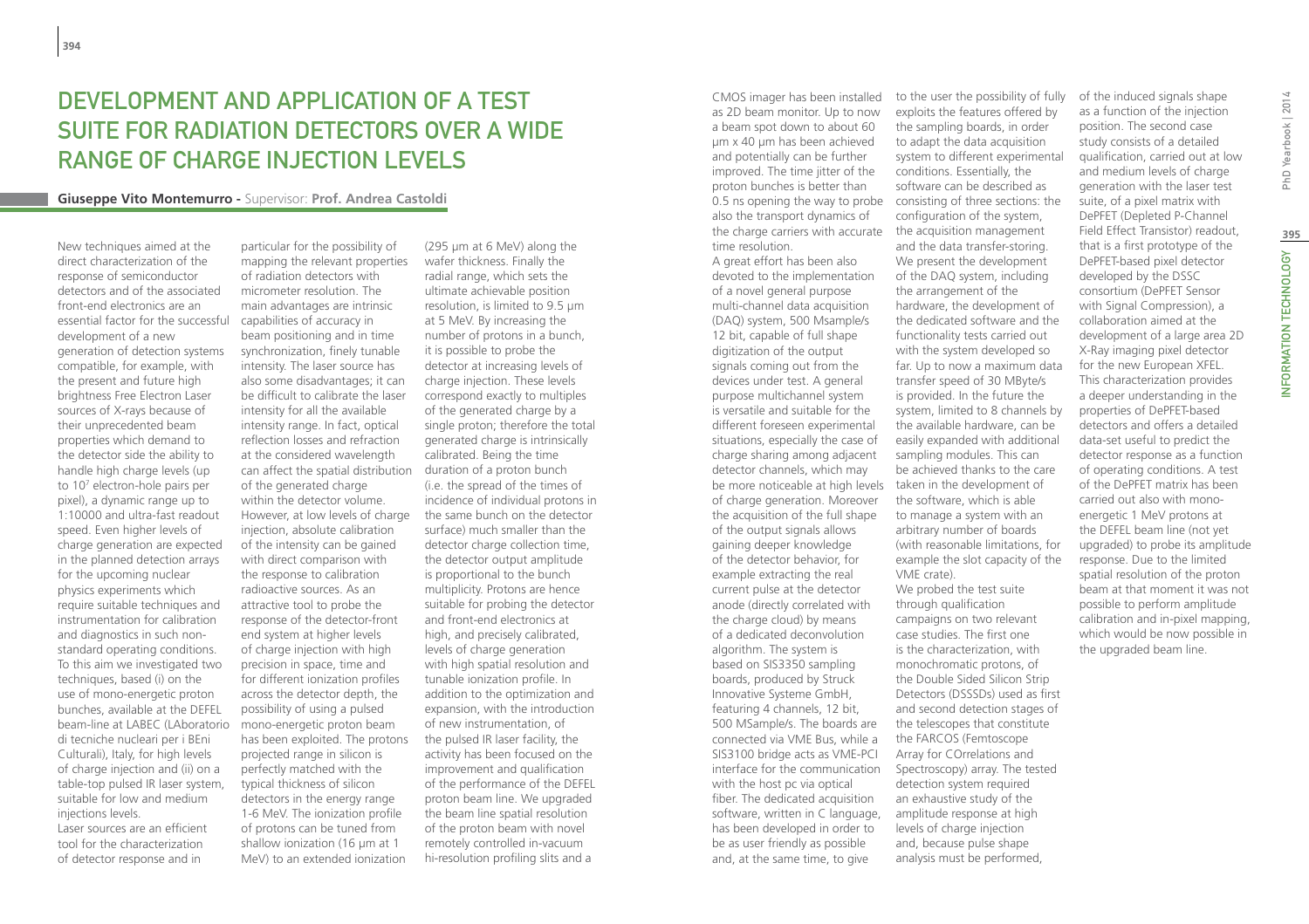# ALGORIT H M S FOR THE VERI FICATION, COMPUTATION AND L EARNING O F EQUILIBRIA IN EXTENSIVE-FORM GAME

#### **Fabio Panozzo -** Supervisor: **Prof. Carlo E. Fiorini**

The study of strategic-interaction situations has recently received increasing attention in artificial intelligence with the aim of designing autonomous software agents able to act optimally. These situations are customarily modeled as games in which the mechanism describes the rules and strategies describe the behavior of the agents. Particular attention is focused on the study of formal methods to theoretically guarantee the optimality of the agents' behavior. Game theory and microeconomics provide mathematical tools to model strategic-interaction situations and characterize the appropriate solution concepts. However, they do not provide computational tools to find solutions. this problem, commonly called equilibrium computation, is instead central in computer science, whose aim includes assessing the complexity of finding an exact or approximate solution, designing exact or approximate algorithms, and evaluating the application of the algorithms in practical settings. In this thesis, we focus on non-cooperative generalsum extensive-form games. Extensive-form games are more suitable to represent real-world situations providing a richer representation than strategic-form games, where the sequential structure of decision-

making is described explicitly and each agent is allowed to be free to change her mind as events unfold. While in zero-sum and computation problems can extensive-form games the main problem is to solve games of large dimension (e.g., poker), in general-sum extensive-form games there are other important to find some refinements of issues. The most important is the choice of the most suit- able solution concept: it depends on the scenario modelled by the game, e.g. the agents' common knowledge, and it depends on its computability, i.e. the amount of time and memory necessary to solve the game. We can identify two main scenarios, characterized through the knowledge available to agents: the case where the agents have common information and the case where they have incomplete information. Interestingly, with common information, the appropriate solution concepts for extensiveform games refine the concept of Nash equilibrium, while, when agents learn, the appropriate solution concepts relax the concept of Nash equilibrium. More precisely, in the first scenario, it is well known that the Nash equilibrium is not suitable, allowing strategies to be nonsequentially rational. The game theoretic literature provides a number of refinements of Nash equilibrium for extensive-form

games that are the appropriate solution concepts. For these solution concepts the verification be hard. In this thesis we show that for some solution concepts the verification problem is easy and we design algorithms Nash equilibrium. When the information is not common every agent needs to have a set of beliefs over the opponents' behaviour. This beliefs are updating during the learning process, i.e. while the agents repeat the game. In this thesis we discuss the suitable solution concepts for this scenario and we develop efficient evolutionary game theory techniques and algorithms that works with the sequence form representation of extensive-form games allowing an exponential reduction of time and space w.r.t. the algorithms presented in literature. Finally, we experimental evaluate each presented algorithm.

PhD Yearbook | 2014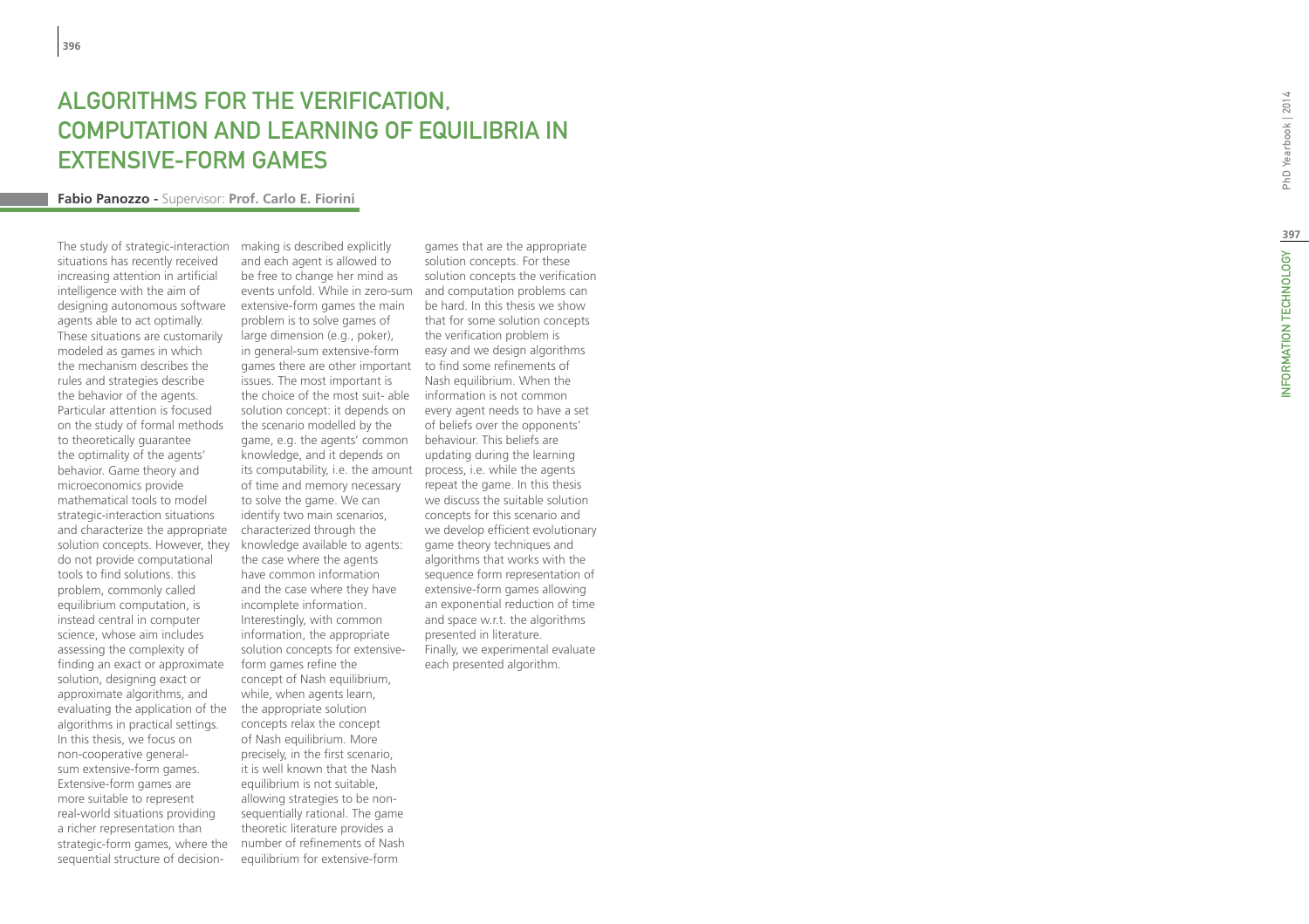## SAFE AND EFFICIENT DYNAMIC UPDATES OF DISTRIBUTED SOFTWARE SYSTEMS

#### **Valerio Panzica La Manna -** Supervisor: **Prof. Carlo Ghezzi**

Modern software systems are subject to continuous, often unanticipated changes. Changes may occur in the environment in which the system is operating, or in the requirements, when new functionality is added or the existing functionality is modified. To deal with these changes software systems need to continuously evolve. Software evolution yields specific updates, upgrades, or software patches that are typically managed and installed *off-line*. That is, the system is shutdown, updated, and restarted. However many advanced technical systems runtime evolution of a system in transportation or production, but also information systems in commerce, financial transaction processing and healthcare, often have to operate continuously while their environments change or their requirements evolve. It is often expensive and impractical to shut down these systems in order to perform software updates, so the software needs to be *dynamically updated*, at runtime, while the system is operating.

Compared to off-line maintenance, *Dynamic Software Updates (DSU)* are much more difficult since in addition to the correctness of the new version, they must also preserve ongoing activities. Especially in critical applications, updates must therefore be *safe*, i.e. they must not lead the system to

unexpected erroneous behavior. At the same time, dynamic updates must also be *efficient*. They should minimize the interruption of system's service (usually called *disruption*) and improve the *timeliness*, i.e. the delay with which the system is updated.

#### **The problem**

Research in dynamic software update and dynamically updating systems mainly focuses on two different levels of abstraction. A dynamic update can be performed to support the at *architectural level*. Software architecture defines the components of the system and how they are interconnected and its runtime evolution is typically supported by *dynamic reconfigurations*. A dynamic reconfiguration consists in unlinking at runtime the current version of the component, replacing it with its new version, and linking the new version to the rest of the system. Dynamic updates have been intensively studied also at the program level. Approaches at the *program level* allow for a running process to continue the execution with the new version while it is active. In these approaches the update is performed immediately without waiting that a consistent state is reached.

An architectural-based approach has the advantage of a clear separation of concern, and rely on fully automated approaches. However, it is based on restricting safety criteria that also affect the efficiency of the approach.

Approaches at the programlevel, are based on weaker criteria for safe updates and are more efficient. However, the update process is embedded in the source code and must deal with the specific implementation details of the systems. Moreover, they require a non-negligible and error prone human intervention. The property of abstraction, and safety of a dynamic update are in trade-off with the efficiency and the human intervention required by the approach. Existing approaches have not yet found a proper balance between these contradicting properties and this lack calls for further investigation. This thesis provides a contribution to fill this gap by addressing the following research questions: (1) Under which condition software can be safely and efficiently updated at runtime? (2) How can this condition be *automatically* derived?

#### **Contribution**

In order to address the above problems, the goal of this thesis is to propose novel

criteria for the dynamic update of distributed systems. New approaches are presented to relax the restrictions of previous research, and *automatically* identify the states of the system in which these criteria are satisfied. Both the criteria and the approaches are independent of the specific programming language and abstract away from the implementation details. A prototypical implementation of these approaches is provided by means of runtime environments supporting the dynamic update, and of tools supporting the design of dynamically updating systems.

The contribution of this thesis is twofold. First, a new approach is proposed for the dynamic reconfiguration of componentbased systems. Second, an approach is presented for the dynamic update of softwareintensive systems based on the changes in the system's specification.

#### **Version-consistent dynamic updates of component-based distributed systems**

This contribution considers the problem of supporting the runtime replacement of components executing *transactions*. A transaction is a sequence of actions executed by a component that completes in bounded time. Actions include local computations and message exchanges. A transaction can be initiated by an outside client or by another transaction executed by another component. In this setting, the global functionality of the system is represented by a distributed transaction that contains all the transactions locally executed by its components. In order to ensure

a safe update of components, the *distributed transactions* that the system is currently executing need to be preserved. Version consistency of distributed transactions is proposed as a safe criterion for dynamic updating. Version consistency ensures that distributed transactions be served as if there were operating on a single coherent version of the system despite possible updates that may happen meanwhile. A distributed algorithm is introduced to maintain dynamic dependencies between components at architectural level and enable low-disruptive version-consistent dynamic updates. Dynamic dependencies model the past and possible future interactions between components. The approach relies also on the software architecture of the system to identify the static dependencies. The combination of these two models defines a more fine-grained condition for an efficient and safe dynamic update.

An implementation of the proposed approach is provided for the dynamic reconfiguration of SCA-based (Service Component Architecture) distributed systems. The approach has also been extended in the context of Service Oriented Architectures (SOA) to manage the version-consistent runtime evolution of servicebased system in which each partner service is implemented as a BPEL process.

These implementations, in conjunction with experiments, show the benefits of version consistency with respect to previous approaches both in terms of timeliness and low degree of disruption.

#### **Specification-driven dynamic updates of software-intensive systems**

This contribution focuses on dynamic updates of softwareintensive systems, which consists of many distributed components fulfilling complex functionality by reacting to events coming from the environment. A specification describes what are the assumptions about the surrounding environment and how the system has to react. Despite the existing techniques for developing dynamically updating systems, thus far almost no attention has been paid to defining when updates are correct with respect to a changing specification, i.e., when a system can safely disregard its current obligations and change its behavior to satisfy the new specification. This contribution elaborates a formal definition for correct updates of a current implementation with respect to specification changes. Based on the specification, different criteria are defined to identify states in which the system can be safely updated. Moreover, the contribution introduces an approach for synthesizing a dynamically updating controller from the current implementation and changes in a scenario-based specification that updates to the new behavior as soon as possible. The approach has been implemented as part of a tool-

suite, called *ScenarioTools*, which support the engineer in the design of dynamically updating systems that can be safely and efficiently updated at runtime.

PhD Yearbook | 2014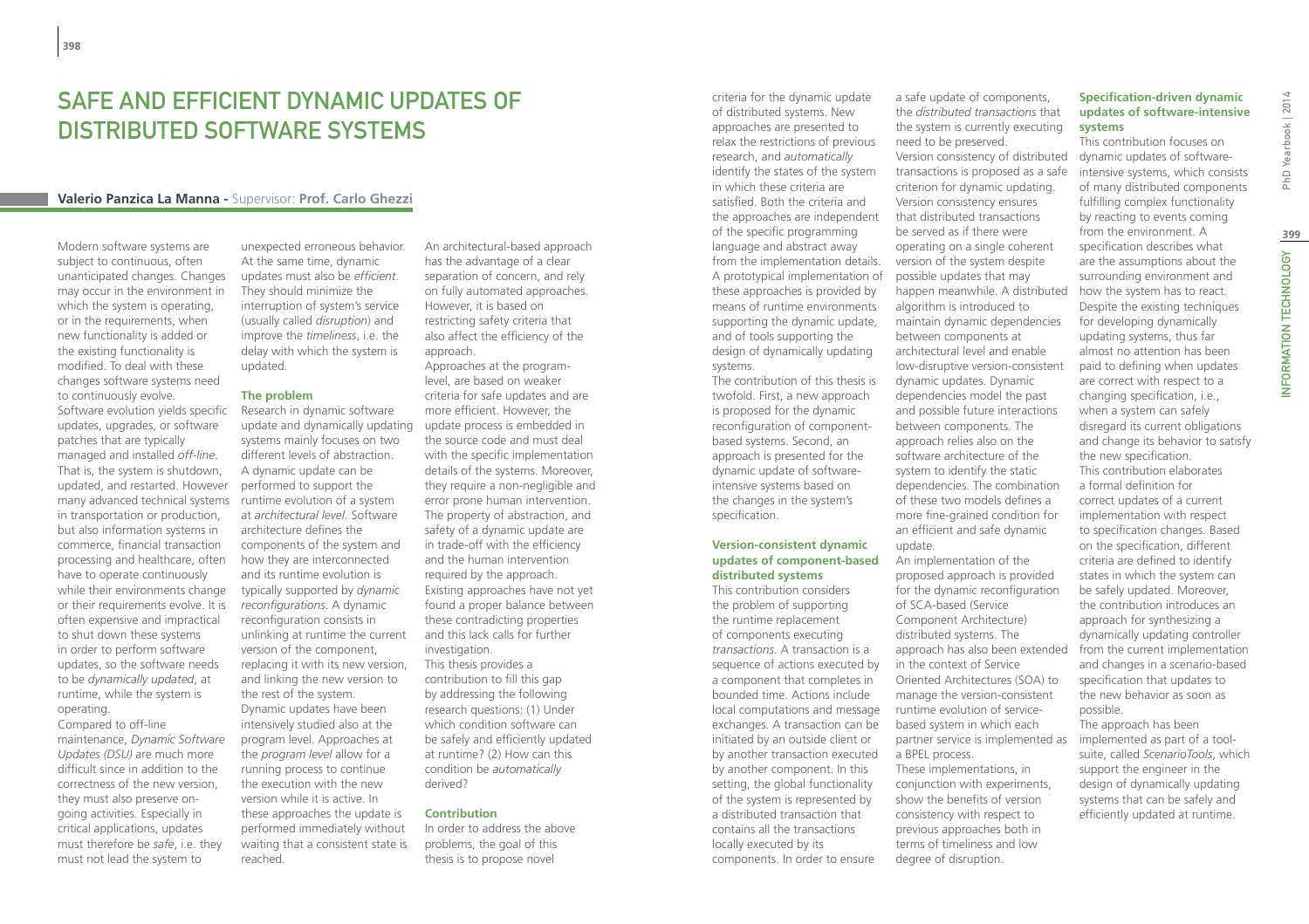# **AUTOMATIC MODEL SIMPLIFICATION FOR<br>CONTINUOUS AND DISCONTINUOUS SYST<br>Alessandro Vittorio Papadopoulos - Supervisor: Prof. Alberto Leva EMS**

In the last years equation-based languages straightened and simplified the way sophisticated models of complex physical systems are built. In particular, the object-oriented modelling paradigm allows to obtain such models in an affordable way by focusing on the development of single "building blocks," i.e., the objects, and connecting them so as to obtain the overall description of the physical system. This often results in large and complicated models, hard to simulate and in general to manage. The aim of the research path to which this work belongs, is to provide methodologies and automatic techniques to cope with said complexity, in order to simplify and streamline the model analysis and simulation.

In the context just sketched, the thesis proposed several contributions. The first one is the development of a simplification framework which includes most of the model manipulation techniques available in the literature and novel ones. Functional to this contribution is the proposal of a technique called "Cycle Analysis," able to perform a structural analysis of a DAE system, and return a dependency graph representing the way the dynamic variables are interacting, associating with each dynamic variable a time scale. Such information can be

used to ease and automate the partition of a complex model into decoupled subsystems, also with a parametric analysis (see Fig. 1).

Novel indices are introduced to characterise some structural properties of the system, like its stiffness, and to quantify "how much" a system is suited to be partitioned in the sense above. Also, the results of



the Cycle Analysis are used for improving the simulation efficiency by means of mixedmode integration methods, represented in Fig. 2, and of a co-simulation (multi-rate) architecture, showing the effectiveness of the approach on some applications of interest.

In addition, an extension to classical model order reduction techniques conceived for continuous systems is here proposed for hybrid ones,

focusing on the switched affine case.

As a result of the above contributions, and moving from the methodological to the technological side of the addressed matter, the integration of the proposed simplification framework in state-of-the-art modelling and simulation tools is here considered, providing a viable and complete solution.



**1. Parametric cycle analysis performed on a thermofluid system.**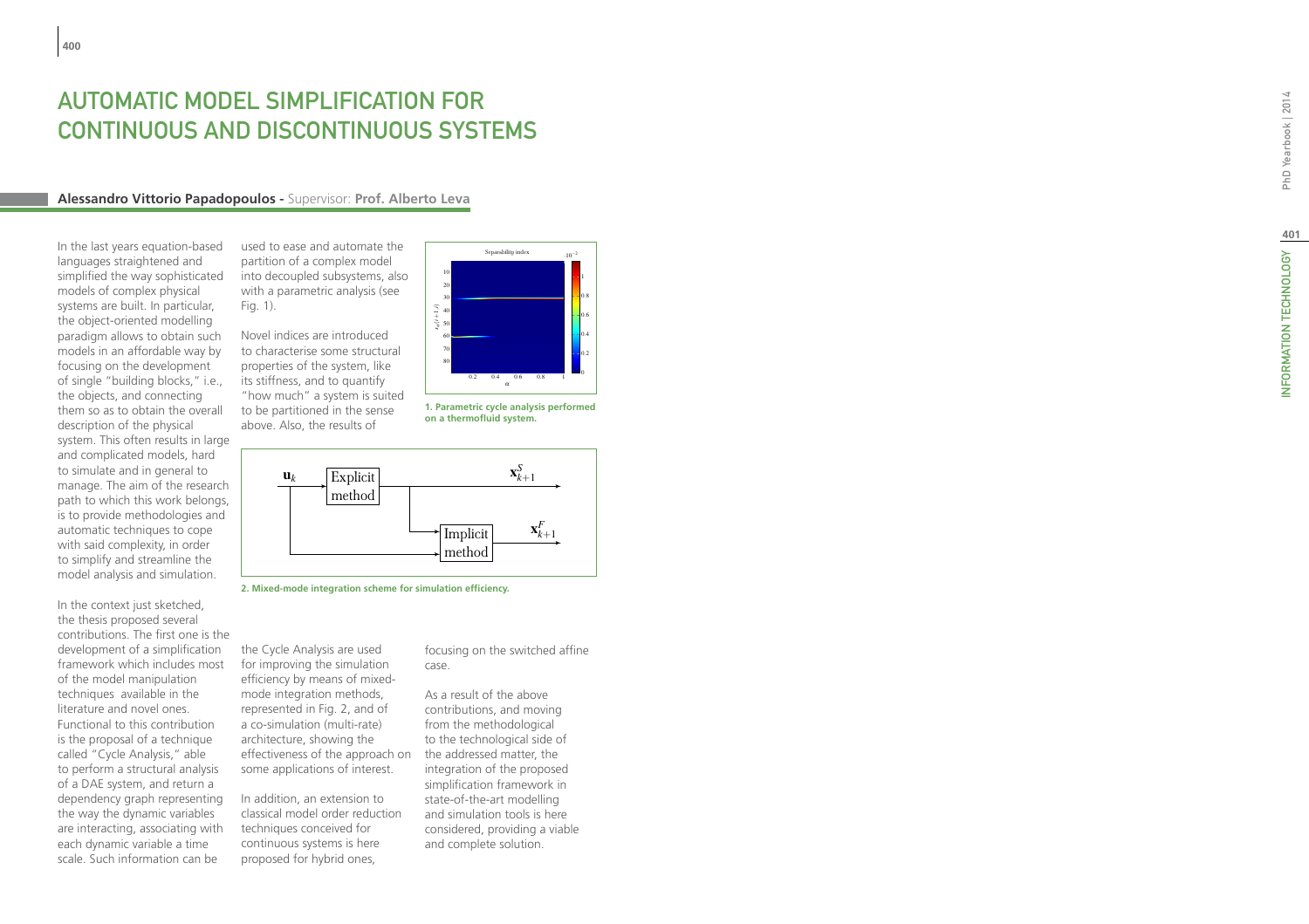## Analysis and Minimization of Flicker Noise Up-Conversion in Radio-Frequency LC-Tuned **OSCILLATORS**

#### **Federico Pepe -** Supervisor: **Prof. Andrea L. Lacaita**

The world cell phones market experienced a steady growth in latest years, driven by the increasing number of applications available on smart-phones and tablet computers. Today's portable devices integrate multiple communication capabilities with ever-increasing datatransfer rates. In this scenario, the implementation of single-chip radio transceivers capable of operating over multiple standards is of great interest. The need for a higher integration level to reduce board size and cost led complementary metal-oxide-semiconductor (CMOS) processes to fast become the technology of choice in radio-frequency (RF) integrated circuits (IC) development. However, to take full advantage of the switching characteristics of MOS transistors, a digital approach started to be adopted in the RFIC design. On the contrary, the analog section of transceivers must cope with the limitations imposed by the adoption of scaled CMOS processes, for example the large flicker noise corner frequencies. In this context, the design of local oscillators for signal (de) modulation is becoming a highly-demanding task. This is due to the need of oscillators

with an increasingly-broad tuning range to comply with different radio-communication standards. In the traditional design approach, however, this generally leads to a nonoptimum sizing of the active devices of the oscillators. This further exacerbates the impact of flicker noise, eventually resulting into unacceptable phase noise performances. The main purpose of this doctoral thesis is to provide a detailed quantitative analysis of the flicker noise up-conversion mechanisms, filling the gap towards a complete understanding of this phenomenon. A summary of the most important original contributions of this thesis is given below. Regarding flicker noise upconversion in voltage-biased oscillator topology, it is demonstrated that modulation of harmonic content is the main cause of 1/f3 phase noise generation. This effect has been quantitatively assessed and linked to the oscillator non-linearity. In particular, it has been

shown that two mechanisms play a fundamental role in the conversion of flicker noise into phase noise:

∙ the direct injection into the tank of PM tones since the current through active devices



∙ an AM-to-PM conversion effect due to the dependence of the oscillation frequency on the harmonic content of the output voltage. Design equations have been derived which highlight that flicker noise up-conversion is reduced in case of low excess gain, translating into low distortion of the voltage output. This suggested the implementation of an improved oscillator topology shown in Fig. 1.

lags with respect to the voltage or adopting resonant filters. The up-conversion can be mitigated by adopting resistors in series to the drain nodes of the transconductor transistors. The resistors, together with the parasitic drain capacitances, introduce a delay in the loop gain shifting both the ISF and the current waveform of the transistors. It follows that 1/f noise up-conversion can be reduced by judiciously tailoring the component values without degrading the start-up margin

A theoretical explanation and a quantitative analysis have been carried out, addressing in details the different effects. The analysis has been verified by means of experimental measurements on a 65-nm CMOS oscillator.

Regarding the simulation of the impulse sensitivity function (ISF), a fast and accurate method based on periodic transfer function analysis for the impulse phase response in oscillators has been presented. The proposed technique overwhelms the traditional simulation method based on transient analysis in terms of both computation time and accuracy. In particular, the method is helpful every time the magnitude and phase of each ISF component is of interest. **1. Improved voltage-biased oscillator. 2. Die microphotograph of the** 

> An alternative solution to reduce the flicker noise upconversion has been presented, mostly due to an AM-toshown in Fig. 1, where a segmented transconductor is adopted in order to keep the excess gain almost constant and close to 2 as the frequency A quantitative insight into spans over the broad 1.6-to-2.6-GHz interval, thus breaking carried out, highlighting that the conflicting link between tuning range and 1/f<sup>3</sup> phasenoise performance. The circuit has been fabricated in a 65-nm CMOS technology and the microphotograph of the die is shown in Fig. 2. A



**fabricated oscillator.**

reduction of 10 dB of the 1/f3 phase noise over a 47% tuning range was demonstrated, with no impairment the 1/ f2 phase noise performance. Moreover, measurement results are in good agreement with simulations, thus proving the validity of the proposed phase noise model. Regarding flicker noise up-

conversion in current-biased oscillators, it has been shown that the  $1/f<sup>3</sup>$  phase noise is PM conversion arising from modulation of non-linear parasitic capacitances of the transconductor stage. this phenomenon has been the AM-to-FM sensitivity term associated to the tail capacitance is the dominant contribution to the overall sensitivity.

Moreover, it has been clarified why the AM-to-FM sensitivity

is null for a particular value of bias current, which can be adjusted by the circuit designer by adopting a sufficiently small transistors width. Measurements results carried out on the test chip in Fig. 3 confirm a reduction of flicker noise up-conversion of about 7 dB in case of smaller width with no impairment of the 1/f<sup>2</sup> phase noise.

Regarding the validity of phase noise model in currentbiased oscillators, a further investigation has also been carried out in order to explain the discrepancy between measured and simulated values of 1/f3 phase noise. A revised model of flicker noise up-conversion was proposed, which captures the effect of partial correlation between noise side-bands by taking into account the non-instantaneous response of noise to variation of bias conditions.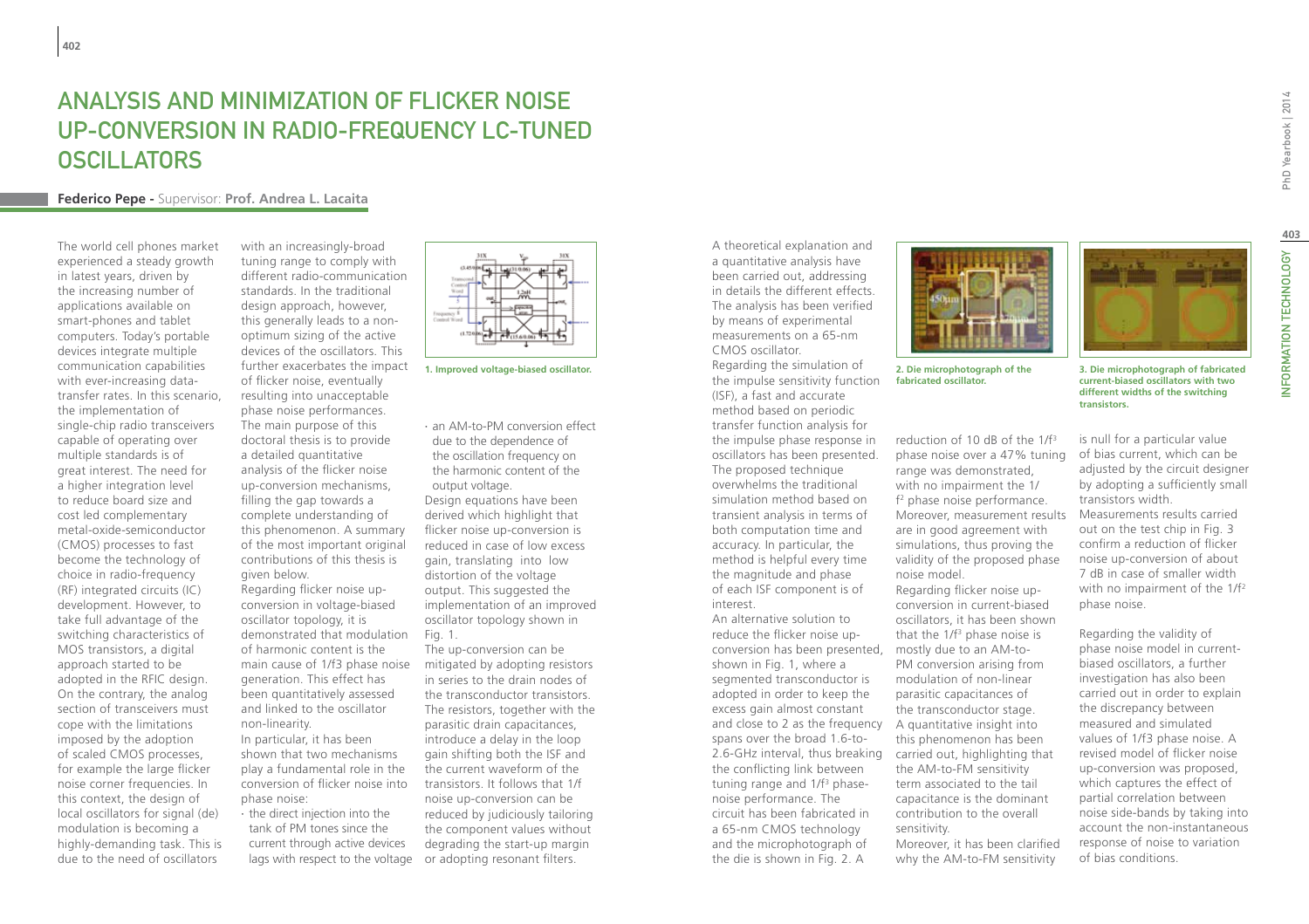## End-User Development of Mashups: Methods, Composition Paradigms and Tools

#### **Matteo Picozzi -** Supervisor: **Prof. Maristella Matera**

With the Web 2.0 revolution. new technologies, new standards and new application models have been introduced in the Web scenario. The Web has become more mature and full of potentialities as a platform for the development of interactive rich applications. The use of client-side scripting languages, the diffusion of Web Services and public APIs, and the always increasing basic skills of laypeople in the development of Web applications shaped up a scenario in which a new class of web applications, the mashups, was born.

Mashups integrate, at different levels of the application stack, data, functionality and user interfaces from different resources such as Web Services, public APIs or enterprise databases. Mashups emerged in response to the need of users, not necessarily experts of technology, to quickly assemble Web resources to create new Web applications solving their situational needs. One characterizing feature of these applications is that they are very often developed by the end users, i.e., people who actually need the final application. To accommodate this practice, which can be fruitful in several situations where the possibility of constructing applications satisfying specific

needs is required, in the last years different tools, conceived to offer intuitive composition languages, have been proposed. Unfortunately, most of such tools, after a couple of years of activity, were (i) **User-driven development**  dismissed. My PhD thesis aims at investigating and defining a framework that includes models, composition paradigms of services. Firstly, for non-

and tools for the End-User Development (EUD) of mashups. Two main reasons for the failure of the mashup tools so far proposed are indeed their incompleteness with respect to the users needs and their difficulty of use. The framework defined in this thesis i.e., the "appearance" of aims therefore at covering the most salient activities in a mashup life cycle, and proposes a new composition paradigm based on abstractions that try as much as possible to hide technical details. The end users are enabled to integrate data of diverse resources, to create components that could be used in a mashup composition, to generate mashups that can be deployed on different kinds of devices (e.g., mobile devices or multitouch screens). We have also investigated collaboration mechanisms to allow groups of users to share resources and co-create applications. This last feature is particularly fruitful to promote the potential

of mashup composition as a paradigm for knowledge sharing and creation. More specifically, this thesis introduces the following contributions: **process.** We argue that the user-driven creation of mashups is more challenging than the provider-driven development expert users it is desirable to have a mashup composition paradigm that hides the backend complexity and simplifies the data, service and UI aggregation process through mechanisms as close as possible to the front-end organization, the final application that the user would really experience. Therefore, our approach is strongly characterized by a visual composition paradigm allowing users to integrate contents into unified visualizations and synchronize the behavior of the resulting UI components based on an event-driven logic. The users manipulate exactly the data and the visual elements they will see and interact with in their final applications. A WYSIWIG style indeed allows the users to immediately get realistic examples of the data that will populate the visual elements and the way contents will be fused into unified visualization

and synchronized with other resources. In other words, the composition method is based on an "integration-byexample" paradigm, where the users can immediately observe the effect of their composition actions.

(ii) **UI-centric models for resource integration.** We propose a new visual-oriented model for mashup composition, based on associating data and function renderers, exposed by online resources, to visual renderers available in some pre-defined UI templates. Associating a UI to an integrated data set is one of the most challenging tasks in the construction of mashups. Our UI templates and the consequent visual integration model try to alleviate this task, also providing the users with an environment where they program data integration and synchronization of different services by expressing at the interface level examples of what they would like to of the final application. We therefore propose Domain Specific Languages (DSLs) that encapsulates the fundamental constructs of the visual mapping paradigm, yet abstracting from specific visualization styles and execution devices.

**of composite resources.** Our modeling abstractions enable a model-driven process that transforms examples of data integration and UI component synchronization, visually defined derived from the association by users, into applications that can be run on multiple devices. A design environment allows users to visually express

data integration queries and automatically generates a composition description, based on our DSLs, that is then exploited by client-side execution engines running on different devices to dynamically integrate data and visually render the final mashup. Independently of our proof of concept implementation, we believe that the modeling abstractions under these mechanisms captures salient, generally valid aspects, that can be reused throughout different UI templates and execution platforms.

experience during the execution commonly adopted in Web 2.0 (iii) **Multi-device deployment**  rather our method introduces (iv) **Lightweight integration of resources.** Our visual integration model supports union and intersection joins to create integrated views of data coming from multiple services and a publish-subscribe, event-driven synchronization of data sources and services spanning multiple domains, both in form of remote APIs (e.g., the most common mapbased services or other APIs applications), or of context- and content-based services local to mobile devices (e.g., the access to the GPS component or to the info stored in the personal address book). The main challenge is not the definition of a new data or service integration technique; some abstractions that sustain a paradigm where the local and global integration schemas and publish-subscribe coupling of UI components are dynamically operated by users through a visual interactive paradigm. One of our goal is indeed to promote a lightweight

integration of data and services that does not require any dedicated integration platform and is based on queries and integration mechanisms at the UI level that the users can intuitively define and easily execute on different client devices, even the mobile ones that are characterized by limited computing capabilities. (v) **Collaboration.** We introduce asynchronous and synchronous collaboration techniques in mashup development and execution, enabling users to share resources with other people (e.g., friends, teammates, clients, co-workers) and to co-create artifacts, in line with the Web 2.0 style. In particular, we enable the production of annotations on the available resources and introduce techniques for synchronous coediting that are based on the propagation of users' actions to different active instances of a shared information space. (vi) **Proof of concepts.** We illustrate a reference architecture for the execution of Web and mobile mashups that has guided the development of our mashup platform, PEUDOM (Platform for End User Development of Mashups). Through a performance test we show

that a lightweight integration of resources is possible also under the limitations posed by the computing environments of client-side applications and mobile devices. Through user studies we also validate the adequateness of the composition paradigm with respect to the abilities of the

average end users.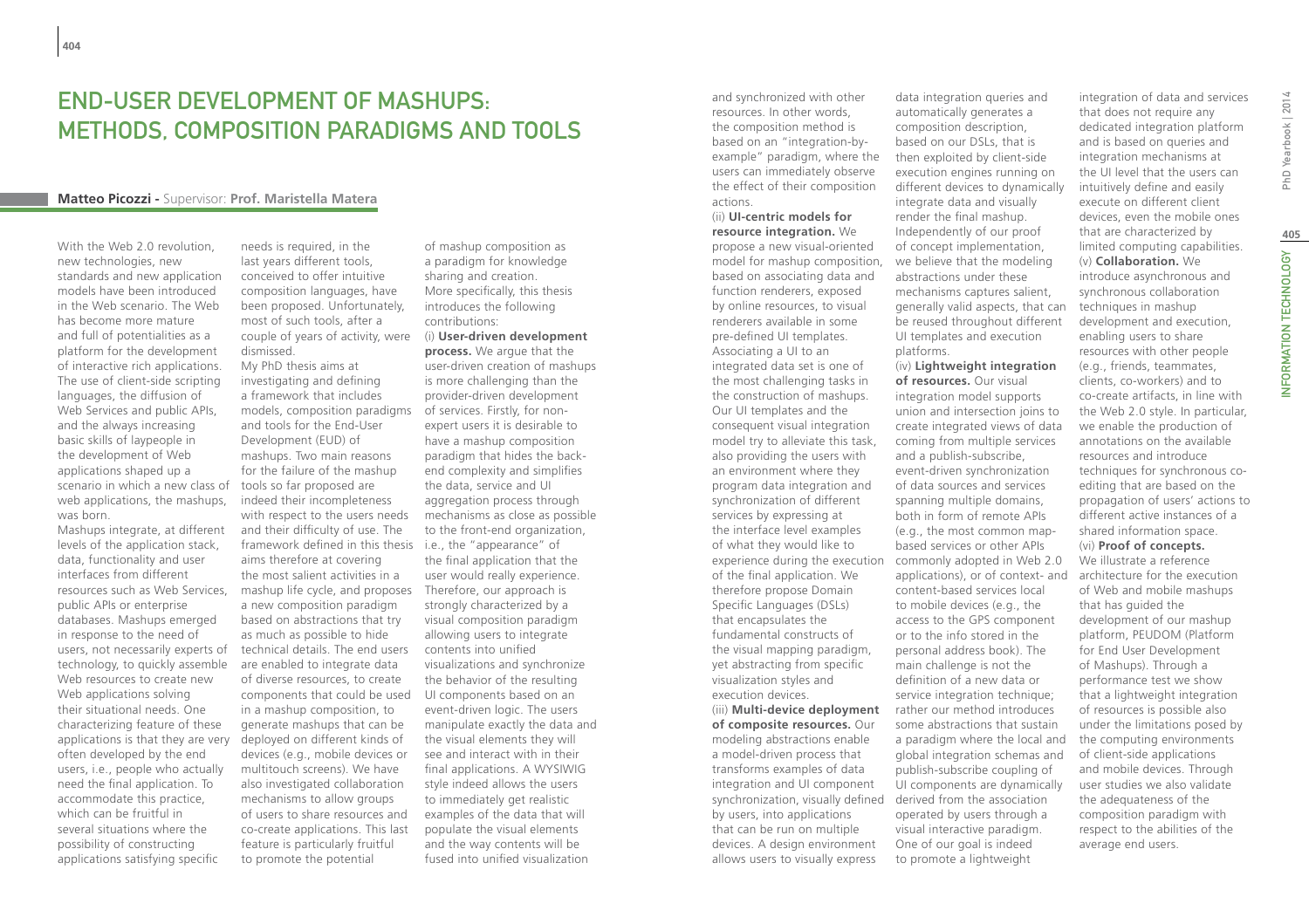## A Family of Readout ASICs for X and γ-Rays **SPECTROSCOPY**

#### **Riccardo Quaglia -** Supervisor: **Prof. Carlo Fiorini**

Aim of my Doctoral activity has been the study, the design, the characterization of different integrated circuits, designed for different applications in the field of nuclear electronics. Nowadays, advanced microelectronics processes have made possible advanced signal processing with dedicated ASICs (Application Specific Integrated Circuit) for the readout of an increasing number of channels, ensuring at the same time compactness, low noise and low power in the systems. My work in these years has been especially focused on the design of integrated circuits for Silicon Drift Detectors used both in X-ray and γ-ray applications. An interesting research field is to combine ASICs design for the acquisition of signals from SDDs in order to reach the best performances of energy resolution with compactness, low power and high efficiency. Silicon Drift Detectors (SDDs) are relatively recent devices, invented by E. Gatti and P. Rehak in 1983, that are now the de facto standard in low noise, high rate X-ray detection (for instance EDX, EDS, XRF, etc..) in the typical range 0.2 - 30 keV, but they are also a competitive alternative to photomultiplier tubes (PMTs) for the readout of light from scintillators, thanks to their high quantum efficiency and low electronic noise.

The simultaneous presence of this two important peculiarities makes SDDs in advantage in scintillator readout respect to other photodetectors, for instance PIN diodes (higher noise) or Silicon PhotoMultipliers (huge improvements in the last few years but still a lower photo detection efficiency) despite of the need to moderate cool them in real applications. The advantages of SDDs respect to PMTs are in robustness and compactness and they allow a simpler use in extreme conditions such as astronomical observatories on satellites or interplanetary missions; furthermore the compatibility of silicon detectors to high magnetic fields allow also the use of SDDs arrays in nuclear imaging combined to Magnetic Resonance Imaging (MRI). The activity was carried out in several projects: an 8-channels ASICs for high resolution and high throughput X-rays Spectroscopy with SDDs for the High Time Resolution Spectrometer (HTRS), a γ-rays spectrometer in the range of 150 keV-15 MeV based on large LaBr3:Ce scintillators with a 27-channels ASICs, a highly reconfigurable 8-channels multi detectors (SDD, PMT, Ge, SiLi, ecc...) readout chip (VERDI - VErsatile Readout for Detector Integration) and the application of the designed ASICs for

nuclear physics experiments (INFN-GAMMA and INFN-S SIDDHARTA). In the HTRS project in particular a high efficiency pile-up rejector circuit and logic has been discussed and designed in a 350 nm technology. The pile-up rejector takes advantages of the symmetrical shape of the output response of the filters (9th order Semi-Gaussian) but can be, in general, applied to any shaping filters because the working philosophy is based on programmable time windows that control different phases of the peak detection mechanism. The results obtained have been very interesting, absolutely at the state of art for X-ray spectroscopy in terms of both energy resolutions and electronic processing efficiency. The system designed combined to a CMOS preamplifier (developed in parallel to the activity, named CUBE) allows to reach a best energy resolution of 126 eV on the Mn-Kα line with an input count rate higher than 100 kcps or 144 eV at 800 kcps in a single channel. The second project, in collaboration with the European Space Agency (ESA) and the Bruno Kessler Foundation (FBK), is in the framework of the use of SDDs as detectors of scintillation light. The project has

started for the investigation of an alternative to PMTs for the

readout of large (1", 2" and 3") LaBr3:Ce scintillator for future interplanetary applications. The system has been designed with particular attention to all the components in order to obtain modularity and compactness. The detection head is not unique for all the scintillators but it is based on the dedicated PCB and the required assembly of single fundamental detector modules composed by an array of nine SDDs with active area of 24 mm x 24 mm (suitable alone for the 1" scintillator). Each SDD array is packaged in a single structure composed by the detector itself, the ceramic

carrier and a copper block that has the same width of the sensor chip and ceramic and it is The calibration of the system is screwed to a common aluminum carried out with a 55Fe X-rays base cooled by Peltier stages. The desired active area can be realized placing side by side the appropriate number of modules. In case of 2" scintillator four modules are used while for the 3" configuration nine modules are required. The module is composed by squared 8 mm x 8 of 3 % at 662 keV (and 2.1 mm detectors that, in the single unit, have been deeply tested for noise and ballistic deficit estimation. The ASIC designed is based on 27 analog channels with a single multiplexed output and it is characterized by many functionalities (for instance multiple peaking times 2 µs, 3 µs, 4 µs and 6 µs, or multiple

gain settings) programmable with a custom designed SPI interface. The ASICs can be used alone for the readout of the 1" or in combination with another one or other two for the readout respectively of 2" and 3". Each

ASIC is directly bonded on a number of these board are connected to another board that interfaces the ASICs with the acquisition system, that is composed by two parts, an analog to digital conversion boards (one per ASIC) and an FPGA boards (one per system) that manages all the ASICs and provides an interface with the PC software. source, absorbed in direct conversion by each SDD. A

linear transformation in gain and offset equalizes the channels mismatch.

Test with the 1" scintillator detector have conducted obtaining an energy resolution % at 1.3 MeV) lower than the reference one obtained with a PMT (3.2 % at 622 keV) and confirming a further advantages of the readout based on SDDs arrays respect to a photomultiplier, a superior linearity at high energies. Detectors and electronics developed for the ESA-project

can be suitable for two physics experiments: SIDDHARTHA and GAMMA. Preliminary experimental results are very promising for the upgrade of the existing instruments with the new electronics.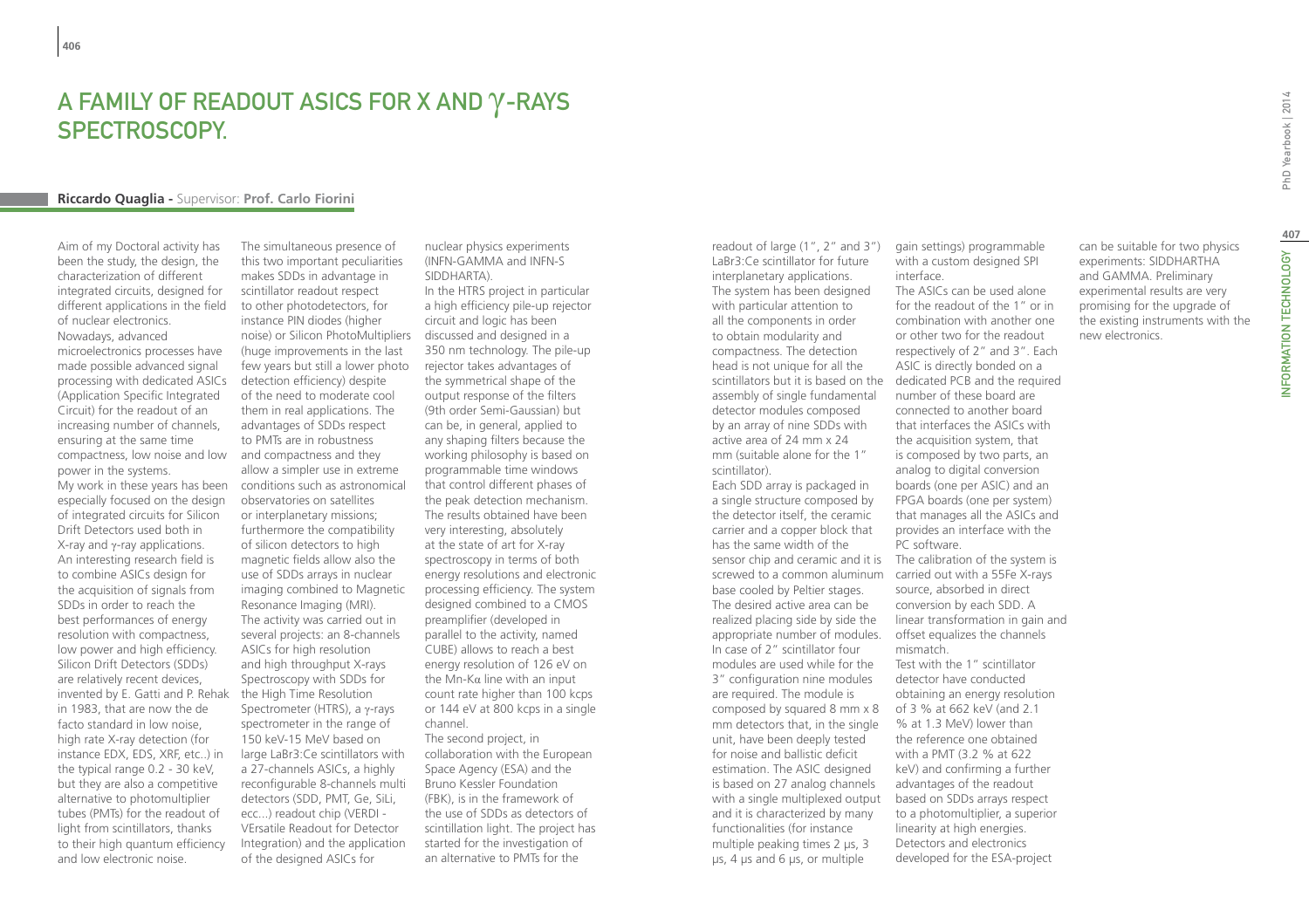## ENERGY-AWARE VISUAL ANALYSIS FOR WIRELESS MULTIMEDIA SENSOR NETWORKS

#### **Alessandro Enrico Cesare Redondi -** Supervisor: **Matteo Cesana**

The integration of lowpower wireless networking technologies such as IEEE 802.15.4-enabled transceivers with inexpensive camera hardware has enabled the development of wireless multimedia sensor networks (WMSNs), also known as visual sensor networks (VSNs). VSNs can be thought of as networks of wireless devices capable of sensing multimedia content, such as still images and video, audio, depth maps, etc. Due to their flexibility and low-cost, VSNs have attracted the interest of researchers worldwide in the last few years, and are expected to play a major role in the evolution of the Internetof-Things (IoT) paradigm. In this scenario, VSNs will be employed for carrying out a broad range of complex analysis task, such as object recognition, event detection, localization and tracking, etc. thus paving the way for several new applications ranging from enhanced surveillance to advanced services for health care.

The traditional approach to visual analysis is based on a two steps compress-then-analyze (CTA) paradigm: images are acquired in digital format by sampling and quantizing the light-field on a discrete lattice of pixels. Images, or image sequences, are then compressed

in order to be stored and/or transmitted for further analysis. A large body of research has focused on the analysis of visual data to accomplish high level tasks, e.g. recognizing letters, faces, objects, detecting events, etc. In some cases, as in the data processing pipeline of smart cameras, visual analysis and compression might be tightly coupled. Part of the analysis of raw data might be performed on-board and used to drive the configuration of the encoder, e.g. by varying the degree of lossy compression. However these systems are costly and often characterized by significant people refer to such concepts, power consumption. In many scenarios, though, image analysis comes at last and it is decoupled from the acquisition and compression phases. Therefore, image analysis is often based on a compressed and hence lossy representation of the original image, which might significantly impair its efficiency. Moreover, when only the semantics of the visual content matter, transmitting image data retaining a pixellevel representation is inefficient in terms of the computational and network resources used, especially when the analysis is based on data sensed by more than one camera. In addition, energy-efficiency is often regarded as a secondary aspect, or is neglected altogether, since

most of the processing burden associated to common image analysis tasks is to be carried out at a centralized, power-eager, node.

This traditional approach is partially at odds with one of the most efficient visual analysis system we are aware of: the human visual system. There, visual stimuli are analyzed and ultimately converted into high level semantic concepts, which form the basis for efficient communication between individuals. Indeed, when interacting with others, rather than resorting to the low level representation of the visual stimuli, since it entails a more efficient coding of visual information. This thesis is focused on departing from traditional solutions and pursuing a paradigm shift that affects the way visual data is sensed, processed and transmitted, somehow mimicking the human visual system. The key tenet is that most visual analysis tasks can be carried out based on a succinct representation of the image, which entails both global and local features, while it disregards the underlying pixel-level representation. In order to satisfy the severe energy constraints dictated by visual sensor networks, it is imperative

coding and communication of the visual features (see Figure 1). On the coding side, this thesis tackles the problem by proposing a novel joint analyze-then-compress (ATC) paradigm. That is, image features are collected by sensing nodes, are processed, and are then delivered to the final destination in order to enable higher level visual analysis tasks. To this end, this thesis analyzes first the case of noncooperative visual processing, that is considering one camera node as a single entity, directly connected to a remote server through a wireless link. Under this scenario, we propose novel solutions to encode different types of local visual descriptors, in order to minimize the amount of data transmitted and the corresponding energy consumption. The proposed encoding schemes are extensively evaluated in terms of their compression power and their impact on the distinctiveness of the descriptors themselves. We also propose a framework to achieve optimal internal allocation, i.e., to select the optimal number of visual features and the corresponding coding parameters to use in order to maximize the overall analysis accuracy. Such rate-accuracy optimization framework is used to compare

to optimize the computation,



#### **1. Overview of the system architecture**

the proposed ATC paradigm to the traditional CTA paradigm, through a real VSN testbed.

When camera nodes are considered as part of a network of devices instead of single entities, cooperative visual processing may be achieved. Different visual contents may be acquired from multiple camera nodes and transmitted to a central controller for further analysis with the aid of several generic nodes with relay capabilities connected to the network. Such generic nodes may also be employed to help camera nodes in processing the acquired content, e.g., extracting visual features. Also, the transmission of visual features may be subject to tight application-dependent requirements, and may be affected by network conditions. Under this scenario, this thesis addresses the design of several

NFORMATION TECHNOLOGY

networking tools for improving cooperative processing in VSNs. First, a mathematical formulation is proposed, formulated and solved to optimally allocate the available energy and bandwidth resources to single camera nodes in a sensor network, in order to maximize the overall accuracy of the analysis task. Since feature extraction is to be demanded to energy and processingconstrained sensors, cooperation among multiple sensors may be required to share the overall processing load. This thesis also addresses this problem by developing offloading schemes that can be implemented in the network to delegate part of the processing loads to neighboring nodes, on one hand to obtain significant speed-ups in terms of processing time, and on the other hand to relieve the burden of intensive visual processing on a single camera node.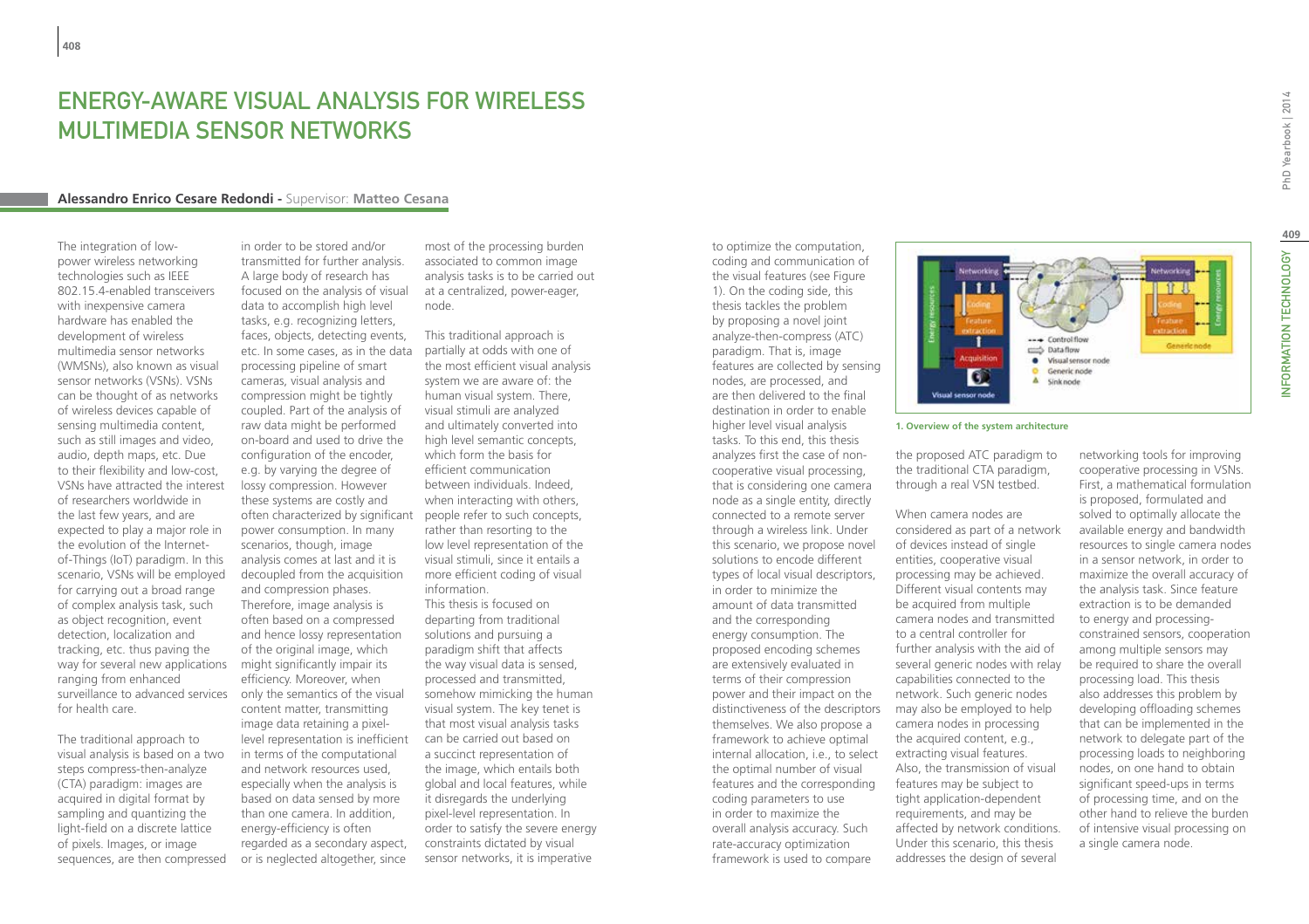## PRIVACY PRESERVING DATA COLLECTION IN THE Automatic Metering Infrastructure of **SMART GRIDS**

#### **Cristina Rottondi -** Supervisor: **Giacomo Verticale**

The energy industry is rapidly changing. Smart Grids are developed by massively integrating Information and Communication Technology (ICT) into energy grids to ensure security of supply. The new energy grid will be equipped with innovative sensing and control systems, capable of performing real time monitoring of power generation, transmission and usage, of analyzing consumption data and providing information about optimization and forecasting of power usage. Moreover, it will allow a consistent reduction of carbon emissions by integrating Distributed Energy Resources (DER) and increasing the efficiency of energy utilization. A pivotal role in Smart Grids is played by Smart Meters and communication Gateways, which are installed at the customer's premises. A Smart Meter performs measurements of the energy consumption, of the availability of energy storage capacity, or of local energy generation and sends these data via the Gateway to External Entities, e.g., to a metering operator or a meter service provider, which in turn provide these data to the energy supplier to enable accounting and billing. Also other entities such as Distribution System Operators (DSOs) or Regional Transmission Operators (RTOs)



**1. The Smart Grid scenario with multiple External Entities collecting metering data**

might be interested in such data to optimize the distribution network. The customer, i.e., the Gateway, does not only send data but could also receive data, e.g., pricing information when using variable tariffs to which it responds accordingly. Thus, the data of the smart metering system has a certain economic value, may enable several value added services and can be accessed by multiple entities. However, security and privacy are of paramount importance to ensure correct operation and protection of customers' personal data: it has been shown that customers' electrical usage readings can be used to profile their behavior and even to determine which

household appliances are being used. Therefore, through the analysis of the customers' electrical load profile, detailed information about personal habits and lifestyles can be inferred.

The protection of customers' privacy can be realized by implementing a secure architecture enabling aggregation of the collected data. If data such as measurements or responses to pricing information is aggregated over a certain area (e.g., a network segment) the likelihood of revealing personal information (e.g., usage behavior, presence at home) is greatly reduced. This work proposes a privacy-friendly

infrastructure for allowing utilities and third parties (the socalled External Entities) to collect measurement data with different flows among the nodes of levels of spatial and temporal aggregation from Smart Meters without revealing the individual measurements to any single node of the architecture (see Figure 1).

The proposed architecture can be either centralized or distributed: the former introduces a set of functional nodes in the Smart Grid, namely the Privacy Preserving Nodes (PPNs), which are supposed to be controlled by independent parties and collect customers' data encrypted by means of Shamir Secret Sharing Scheme, performing different spatial and temporal aggregations for each External Entity according to its needs and access rights. By exploiting the homomorphic properties of the sharing scheme, the aggregation can be performed directly on the encrypted measurements. Conversely, the distributed security architecture relies on Gateways placed at the customers' premises, which collect the data generated by local Meters and provide communication and cryptographic capabilities. The Gateways communicate with one another and with the External Entities by means

of a public data network. For both architectures, the deployment of the information the network is also discussed, assuming that the routing of communication flows can be centralized or can be performed in a distributed fashion using a protocol similar to Chord. The problem is modeled by means of Integer Linear Programming formulations and heuristic algorithms are provided to tackle large instances. The performance and the security guarantees provided by the proposed architecture are evaluated assuming various adversary models, and the scalability of the infrastructure is first analyzed under the assumption that the communication network is reliable and timely, then in presence of communication errors and node failures. Another possible approach to privacy protection relies on data pseudonymization, which consists in replacing the identity of the subject generating the data with a pseudonym, which still allows to relate data generated by the same source, but makes it impossible to attribute them to a specific user. Therefore, for the centralized architecture, a data pseudonymization protocol is introduced to allow the collection of individual pseudonymized data, which

maintain their temporal sequentiality along a time span of finite duration, but cannot be related to the identities of the users that generated them or to the data generated by the same user in the preceding or following time windows. Moreover, both aggregation and pseudonymization techniques can be combined with data perturbation methods, which are aimed at decreasing the level of precision of the provided information. Therefore, we also discuss how the proposed privacy-friendly infrastructure can be integrated with data obfuscation by means of noise injection, as inspired by the framework of differential privacy. Finally, we discuss how the centralized infrastructure can be adapted to perform the distributed optimization of energy consumption without compromising the privacy of the users, with the aim of shaping the aggregated load profile of a neighborhood according to the local energy production by renewable sources. Such goal is achieved by scheduling the starting time of domestic deferrable appliances (e.g. dishwasher, washing machine, recharge of electric

vehicles), without disclosing to the schedulers the energy consumption pattern of the single appliances nor the identity

of their owner.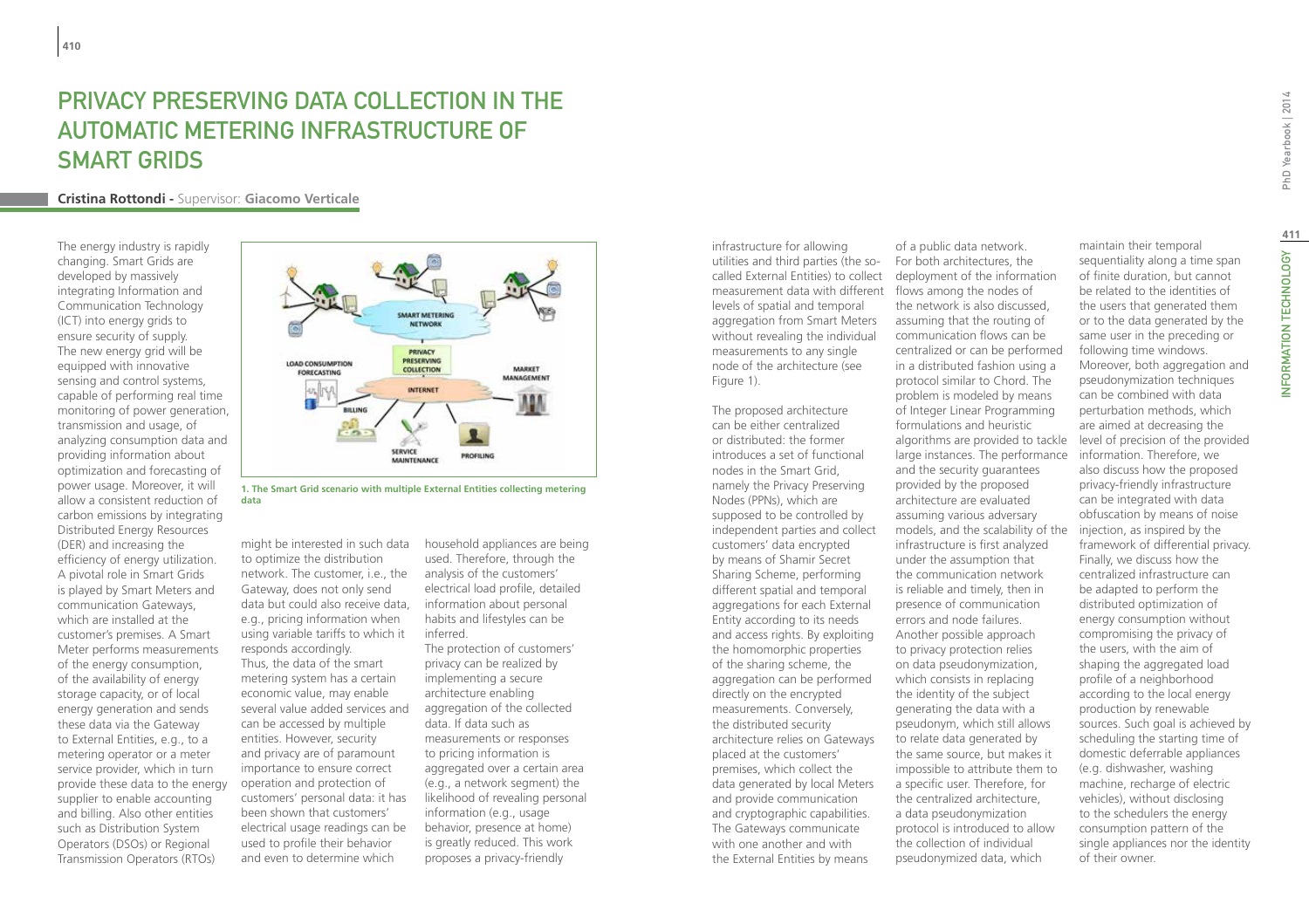## Modeling, analyzing, and monitoring interacting software components

#### **Mario Sangiorgio -** Supervisor: **Prof. Carlo Ghezzi**

Software systems are becoming more and more pervasive and their complexity is increasing as they need to solve novel problems. They tackle this complexity by building systems combining different software components, each one in charge of providing a particular feature. In this context, it is crucial that developers fully understand the behavior of all the software components they rely on: software engineers should be aware of all the possible abstract states of the components they use, the effects of their operations, and the protocols that clients have to follow to interact with them. Ideally, for each software component, developers should have access to specifications that describe how they work and how they interact with other objects. Only with this knowledge in mind developers can effectively build software that works properly and manages to meet its requirements. The majority of the software projects do not have any kind of formal specification available. Instead, the only way developers can know what a component is expected to do is to read either its natural language documentation or through its source code (when it is available). Natural language documentation is often useful but it usually describes the

behavior of the component too vaguely and in a way that is not always precise. In fact, there is no guarantee that the documentation covers all the special cases that it is up do date or even that it matches the actual behavior of the component. Conversely, source code lacks abstraction. It is the ultimate source when it comes to know what a software general behavior of a software component does, but it contains too many details that could confuse developers instead of helping them to quickly figure out how a piece of software works.

The software engineering research community tackled this issue with the definition of models to describe software behavior and with techniques designed to automatically infer them. Our contribution includes the definition of different kind of software behavior models, the design of suitable inference algorithms, and the study of two practical applications that can take advantage of the information encoded in the models. Our main research effort led to the introduction of different ways to model software behavior. The models we designed can effectively describe the behavior of a software component at different levels of abstraction. We designed models describing very precisely the behavior of

a software component (BEM), and models that only focus on the more abstract protocol of interaction that clients using it have to follow (PBM). BEM's very detailed description of the behavior of a software component is limited to a small scope. On the opposite, the more abstract PBM give up some details to describe the component. For each model we defined a variant that describes the behavior of a single component in isolation and another that also takes into account interaction among the different objects that compose a software system. This extension is particularly important because it allows us to capture and formally describe all the interesting and significant behaviors that only arise when two or more software components interact. Interaction behaviors are often hidden, they are not obvious and they may depend on the specific instances of the software components working together. We formally defined what a composition is and how the operations on each of its components affect it. Developers seldom have the skills to properly write them and in the majority of the cases the only documentation comes in natural languages. On the other hand, formal specifications can help program understanding

and could be the basis for other analysis using them. We also designed inference algorithms to automatically build models starting from existing software artifacts. We address the lack of formal specifications for the commonly available software components by defining and implementing an inference algorithm that automatically builds behavior models for existing software artifacts. In this work we infer models through dynamic analysis with a black-box exhaustive exploration of a small, but significant, scope. The on some implicit assumptions, algorithms we designed work for which happen to hold in the both stand-alone and interacting software components. The problem setting we described so far concerns only the design phase of a software application lifecycle. Nevertheless, software behavior models usefulness is not limited to that phase. At design time, the knowledge encoded in the models help developers understanding what a component does and how it could be integrated in the system under development. The information they contain can be leveraged to build techniques that use behavior models during other phases of the software lifecycle. In this thesis we explored two ways to support developers when they implement the application and in the phases that follow its deployment. The first application targets the software construction phase with a static analysis tool. The

purpose of the analysis is to check a piece of code against the behaviors encoded in our models. It then reports possible issues that emerge when there

is a mismatch with respect to the proper usage of a software component. The tool aims at finding both functional defects and implementation issues that lead to fragile code even if it is working properly. We developed a static analysis tool that checks the byte-code of existing programs against the specifications encoded in the model. The tool detects component misuses and reports the related errors to the developer. It also looks for fragile code, i.e. code that has a correct behavior only because it relies considered codebase. Those assumptions make it easy for the code to break: a change to a loosely related part of the application might turn an assumption to be false with the effect of introducing an error in the program.

The second application of software behavior models extend their usage from their traditional scope to the run time phase. We can in fact integrate the information used in behavior models in a run time monitoring system. The monitoring tool can check that the system uses safely software components. This is particularly useful in the context of SOA where systems rely on external components providing part of the functionalities they need. These components give developers access to external services, but they usually do not have any control over them: services are usually designed, maintained and operated by a third party. The introduction of behavior models based monitoring system allows checking that the external components in charge of

providing functionalities behave as expected and, if needed, to report violations as soon as they happen. We faced these problems arising from Service Oriented Architectures by keeping models at run time. Doing that, we can leverage the knowledge encoded in the models to reason about the state of the external components. Keeping alive the models at runtime required the definition of techniques to monitor the execution of the system and to detect and report violations when the collected data contradicts the behaviors encoded in the model. Additionally we addressed the issue of keeping the models updated with respect to the information collected at run time. The models inferred at design time may be incomplete. Hence, we need a way to enrich them as soon as we have more information about the behavior of the external service. In conclusion, we designed models that can be useful during all the phases of software engineering: they help understanding the behavior of undocumented classes and they leverage on this information to build other tools that addresses program construction (helping finding errors), maintenance (through the elimination of fragile code) and even program execution with runtime monitoring.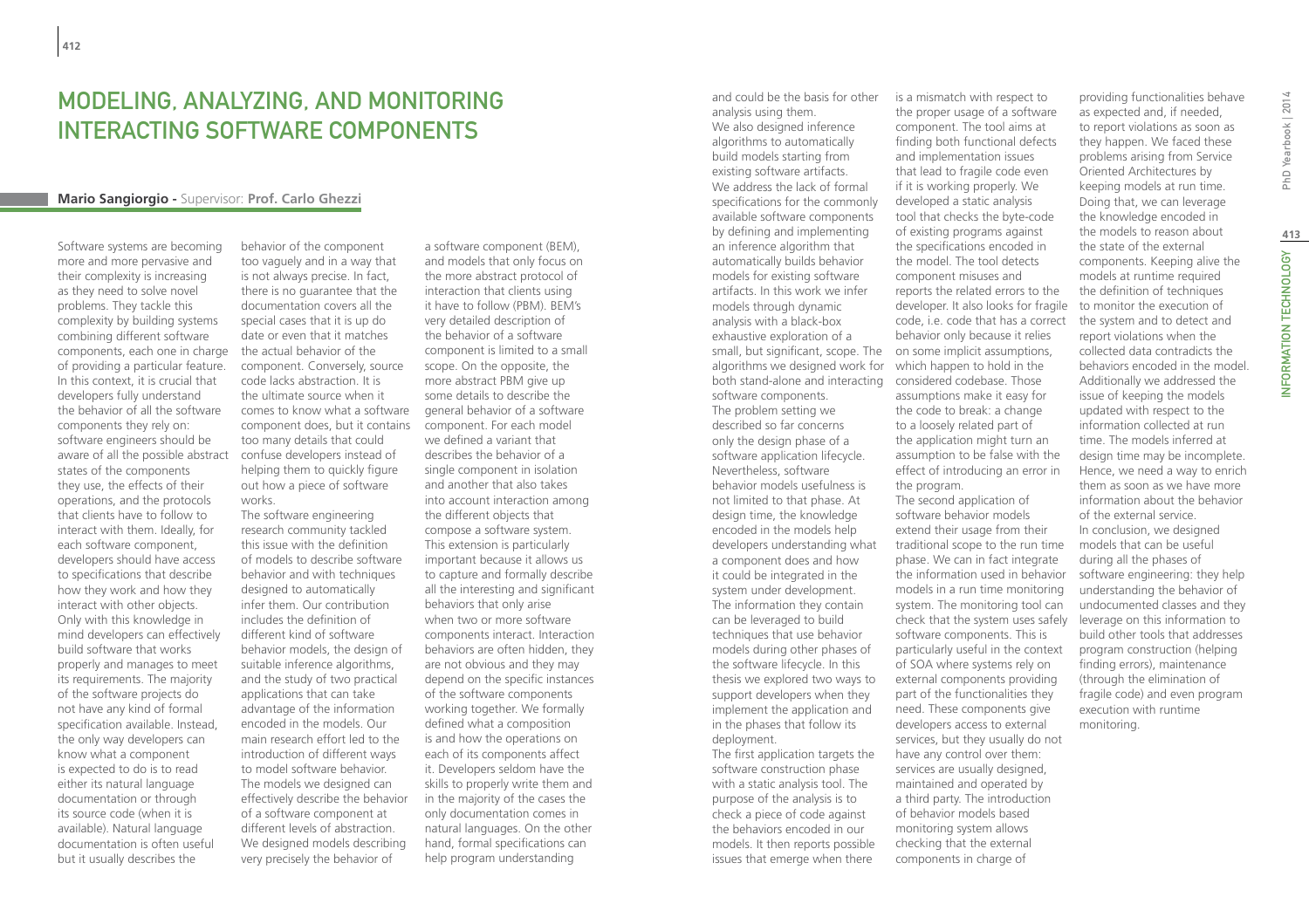## PERFORMANCE AND POWER ANALYSIS OF LARGE-Scale Virtualized Infrastructure

#### **Andrea Sansottera -** Supervisor: **Paolo Cremonesi**

Datacenters host hundreds or thousands of different applications. Traditionally, most applications run on dedicated servers, due to compatibility, security and performance reasons. This often leads to underutilization of processing and memory capacity, a problem often referred to as overprovisioning. With the rapid growth in datacenter power consumption, *over-provisioning* is no longer affordable. In fact, running servers at low utilization leads to inefficient energy usage, due to leakage currents and other inefficiencies. A strategy to fight the over-provisioning of datacenters is the adoption of *full virtualization*, which allows the multiplexing of multiple virtual machines, intended as efficient and isolated duplicates of the underlying hardware, on a single computer. The recent introduction of virtualization technology on commodity server hardware allows the process of *server consolidation*, i.e., the reassignment of a set of applications, typically running

on separate servers, on a smaller set of target servers, using a virtual machine monitor to isolate them. The availability of virtualization also gave birth to the idea that storage and computation could be sold as a utility, similarly to electricity. Datacenters previously built

to run large Internet services, such as the Amazon onlinestore datacenters, began to provide hosting services to other *dynamic* workload placement companies, allowing customers to quickly startup and shutdown hundreds of virtual machines. This model of dynamic provisioning of computational and storage resources is known as *Infrastructure-as-a-Service* (IaaS).

While virtualization addresses the compatibility and security concerns related to running multiple virtual machines on the same server, performance modeling is more fundamental than ever for sizing virtual machines and satisfying the response time requirements established in service level agreements. At the same time, virtualization allows one to flexibly schedule and reassign workloads within the datacenter. This provides the opportunity to optimize the utilization of resources, reducing the overall cost and power consumption. The two problems lower the temperature of the are tightly related. In fact, consolidation must be tightly controlled through appropriate performance modeling, because solving the over-provisioning problem should not lead to costly service level agreement violations.

The models aimed at finding the optimal allocation of workloads within a datacenter,

subject to several constraints, can be classified in two broad categories: *static* and problems. In static workload placement problems, such as server consolidation, the set of workloads is known in advance. In dynamic workload placement problems, faced in IaaS clouds, virtual machines are provisioned and terminated on-demand. The first part of our research work consists in the formulation of a static workload placement problem that aims at minimizing the power consumption of the datacenter. Contrary to previous work we consider heterogeneous servers and performance constraints. The optimization of server and cooling power is tackled as a joint problem, since prioritizing the most efficient servers might lead to an increase in heatrecirculation (see Figure 1). In turn, this causes an increase in the power consumption of the air conditioner, which needs to cold air to guarantee that the inlet temperatures of the servers are within given thresholds. Our model establishes a relationship between workload allocation, server utilization, server power consumption and cooling power consumption. To ensure that the increase in resource utilization does not lead to inacceptable response times, performance

constraints are incorporated in the model. A case study consisting of other one thousand real-world applications and two hundred servers shows that taking into account power consumption while allocating workloads leads to more than 8% power savings, without increasing the average response time of each workload. To solve the problem, we present both a Mixed Integer Non-Linear Programming formulation as well as an effective Variable Neighborhood Search heuristic. In the context of dynamic workload placement problems, we consider a model with virtual machines belonging to several classes, each characterized by different resource requirements servers, with different resource capacities and costs. The aim is to compute the scheduling policy that maximizes the infinite horizon average profit. This problem, relevant to the providers of Infrastructure-asa-Service clouds, is formulated as a continuous-time Markov Decision Process. We show that the optimal policies often take counterintuitive choices. This information is valuable for the design of scheduling heuristics. Our tuned and memoryoptimized implementation of the estimation. solution algorithm can efficiently We designed a novel algorithm solve problems with several millions of states, using either multi-core CPUs or GPUs. The policy is computed offline using our algorithms and then can be easily applied by the virtual machine scheduler of the cloud provider. Performance models, such

as the response time model used for cooling-aware static workload placement, require



**1. A bird-eye view of a datacenter room. Cold air exists from the floor in the cold aisles and hot air is extracted from the top of the computer room air conditioner (CRAC). However, some of the hot air recirculates from the exhausts to the inlets of the servers.**

and revenue, and heterogeneous several parameters. In particular, for a queuing network model, the service demand as well as the characteristics of the arrival processes have to be measured or estimated. Simplistic models or bad estimates of the parameters can lead to dangerously underestimating the required computing resources or wasteful over-provisioning, neglecting the benefits of performance-driven workload placement. Hence, we presented new results in the context of performance parameter

> for estimating the service demand from throughput and utilization measurements when the monitored system is subject to changes. In virtualized datacenters, this is more common than ever, since virtual machine settings can be changed in a few seconds, severely affecting the service demand. Improving upon the state of the art, the proposed

algorithm can provide accurate estimates even in the presence of both outliers and shortlived, recurring changes in the behavior of the system. The accuracy of our algorithm is assessed challenging synthetic data sets, with up to 30% of contaminated observations, and on real-world datasets. To improve the modeling of the arrivals at a queuing system, we developed new techniques for the parameterization of Marked Markovian Arrival Processes. This class of models allows to represent workloads with correlation between arrivals as well as interdependencies between different workload classes. To the best of our knowledge, we are the first to provide closed, analytical formulas to match the model parameters to the empirical characteristics of arrival traces. Convex optimization problems for approximate matching are also presented.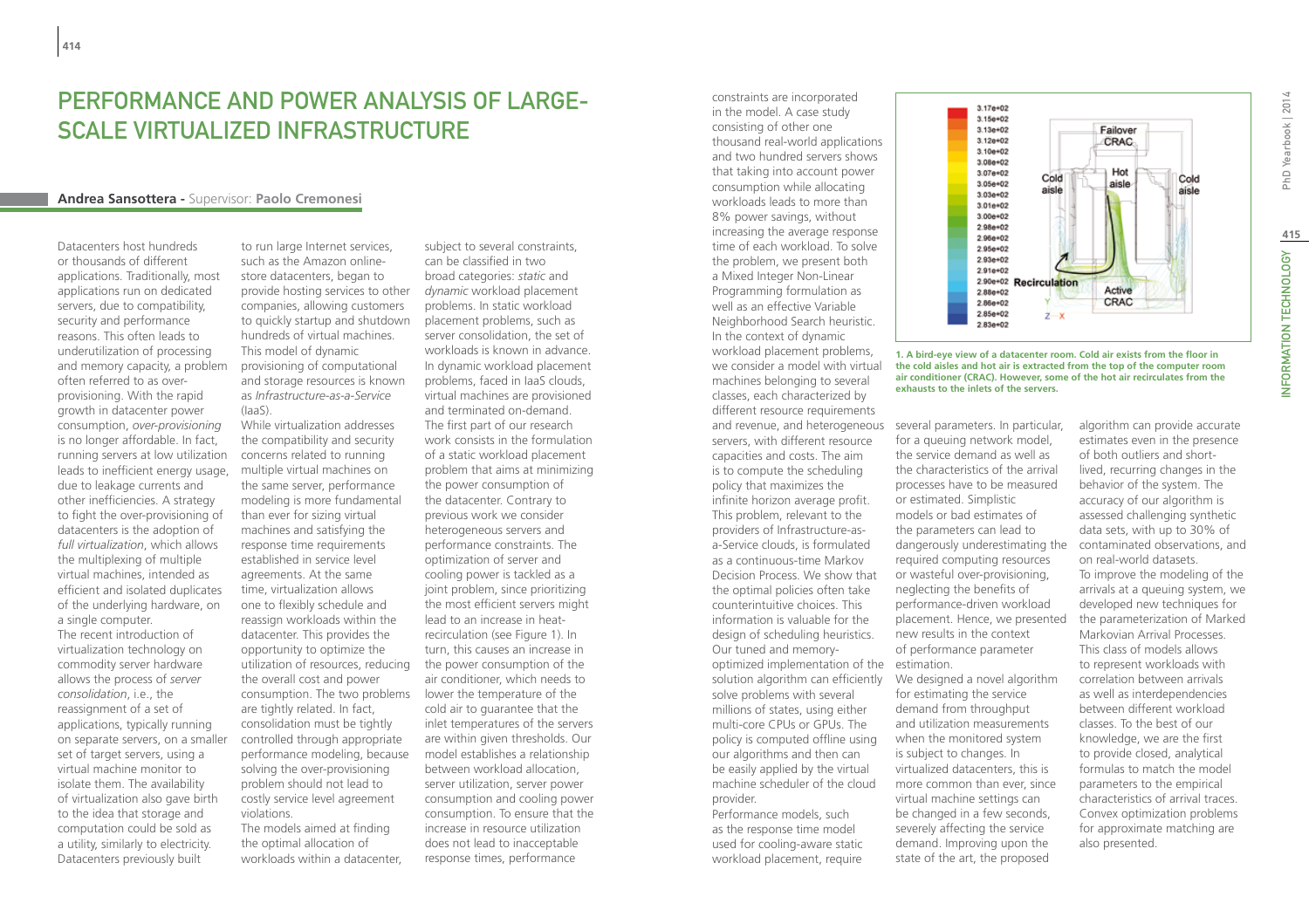## NEAR-INFRARED PHOTON COUNTING INSTRUMENTATION AND APPLICATIONS

#### **Carmelo Scarcella -** Supervisor: **Alberto Tosi**

Nowadays many scientific applications need to detect very faint and fast light signals, down to the single-photon level. Advanced applications can be found in many fields, such as measurement of fluorescence decays, single molecule detection, characterization of new materials, non-invasive testing of VLSI circuits, singlephoton source characterization, fiber optics testing, laser ranging in space and telemetry, quantum cryptography, quantum computing and studies in quantum physics. Different kinds of single-photon detectors have been developed in the past. Solid-state detectors have the advantage of high reliability and robustness, and they can be very compact and portable. Single photon avalanche diodes (SPADs) proved to have good performance in terms of photon detection efficiency and timing resolution. Silicon SPADs are sensitive up to 1100 nm, while InGaAs/InP SPADs can be employed to detect photons from 900 nm to 1700 nm.

In this work, innovative electronics performing photon counting and photon timing measurements have been developed. The extensive characterization of the developed systems proved outstanding performance, thus becoming an enabling technology for several scientific applications.



A high-performances InGaAs/ InP single-photon detection module has been developed. Through all steps of the design and development the goal was to offer high flexibility of the overall instrument, in order to be adapted to the different requirements of the near-infrared applications mentioned above. All main system parameters, in fact, are configurable in a wide range. The SPAD temperature can be set down to 225 K (in order to reduce its dark count rate) by means of a TEC controller. The module can either work with an internally generated trigger or can be synchronized with an external trigger. The wide-band front-end electronics allows for the fast gating of the detector and for the low time jitter avalanche sensing. The module consists of a control-unit and a detection-head connected through a wide-band cable. Figure 1 shows a picture of

the detection-head electronics. An extensive experimental characterization has been carried out to test the whole system, proving outstanding performance, superior with respect to other state of the art single photon detection modules. In particular an effective afterpulsing reduction was measured thanks to prompt quenching of the avalanche by acting both at the anode and cathode side of the SPAD. The sensitivity of the detector within the enabling window is highly uniform. This is a fundamental requirement for photon-counting applications, in order to avoid distortion in the reconstructed optical waveform. Moreover, the developed instrument is able to work at high repetition rates (up to 133 MHz). The response of the system to a sharp laser pulse has been characterized, obtaining about 70 ps (FWHM) timing resolution.



**2. Count rate dependence on impinging photon flux in the gigahertz gating system. The count rate is linear over five orders of magnitude, and saturates at about 650 MHz.**

sinusoidal enabling at gigahertz of InGaAs/InP SPADs have been conceived and developed. A free-running equivalent mode is obtained by keeping the SPAD gate signal unlocked from the synchronization reference of the optical waveform to be reconstructed. We called this working mode "gate-free". An extensive experimental characterization shown how the SPAD performance improves compared with a classical square-wave gating scheme, especially for the sensing of non-periodic high-throughput optical signals. When employing a 25 µm diameter SPAD, the average photon detection efficiency at 1550 nm is 4 %, the afterpulsing probability with 1.5 ns count-off time is of about



**1. Picture of the InGaAs/InP module detection-head electronics. 3. Picture of the monolithic 32 pixels linear SPAD array.**

Two novel gating schemes for the therefore a new state-of-the-art 1 %, the timing resolution is 90 ps (FWHM) and the maximum count rate is 650 Mcount/s, see Figure 2. This approach is for high throughput singlephoton counting applications in the near-infrared range up to 1700 nm. The first scheme exploits an approach based on notch filters and self-differencing for the avalanche signal sensing. The second scheme developed, allows an easy tuning of the gating frequency, maintaining outstanding performance. Finally a 32 channels singlephoton counting module for time-resolved measurements from the near ultraviolet to the near infrared range has been developed, Figure 3. It is based on a linear array of silicon CMOS SPADs, monolithically integrated together with the quenching circuits. The detection system provides a NIM output for each channel, suitable to feed external

time-correlated single-photon counting instrumentation, hardware correlators, or multichannel counters. The experimental characterization showed timing resolution uniform for all the channels (~100 ps of FWHM). The photon detection efficiency is good over a wide wavelength range, and achieves about 50 % at λ = 450 nm. The extremely low dark count rate and afterpulsing probability represent are the strong point of this CMOS SPAD array: 150 dark counts per second at room temperature and 1% of afterpulsing probability. This linear CMOS SPAD array can pave the way to new applications where multi-channel acquisitions of fast and faint optical waveforms have to be acquired, such as time-resolved spectrometers, through a very compact detection head with single-photon sensitivity.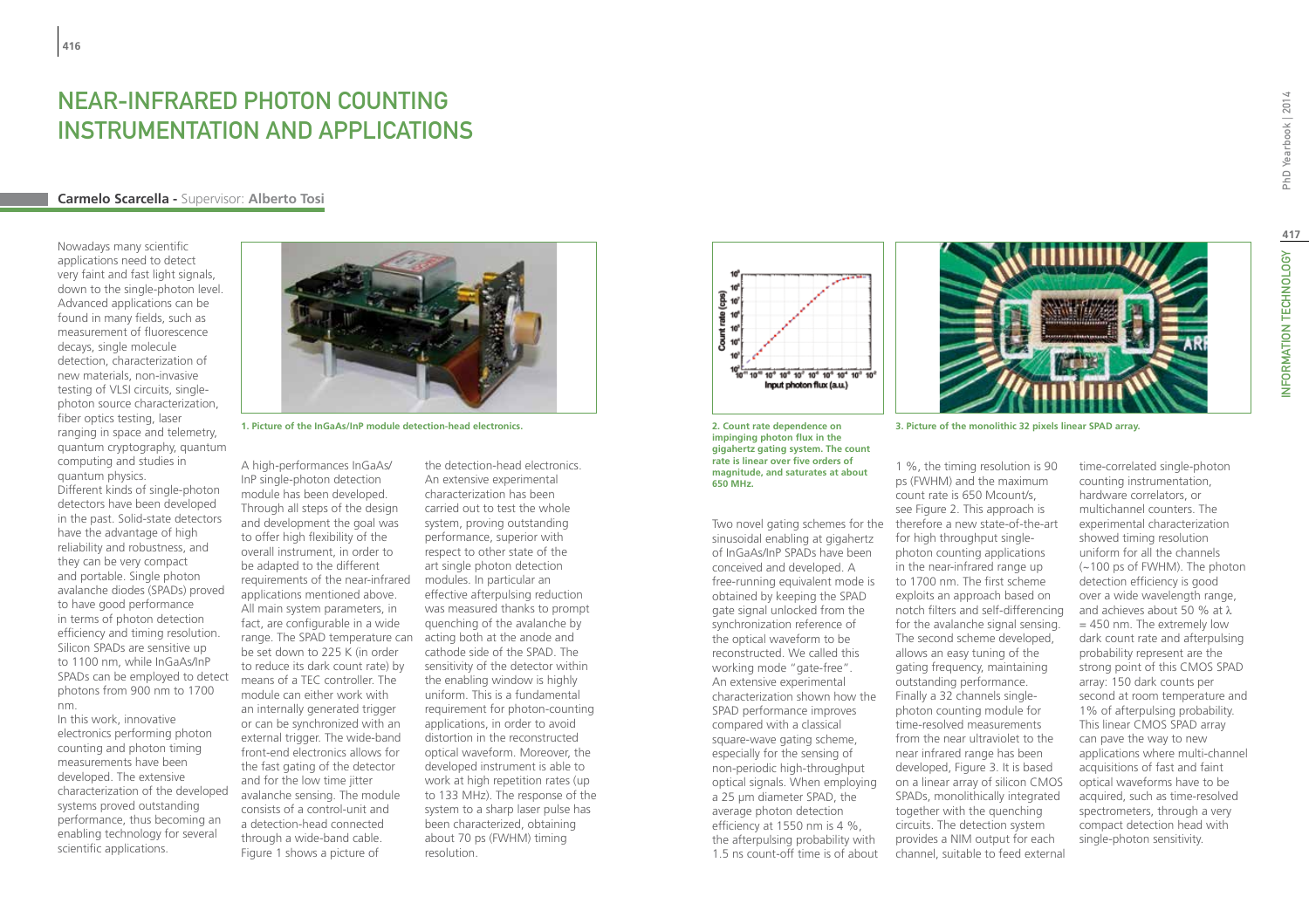## System Support for Adaptive Performance and Thermal Management of Chip-Multiprocessors

#### **Filippo Sironi -** Supervisor: **Prof. Marco D. Santambrogio**

Computer architecture crossed a critical juncture at the beginning of the last decade. Singlethread performance stopped scaling due to technology limitations and complexity constraints. Therefore, chip manufacturers started relying on multi-threading and multicore processors to scaleup performance efficiently while keeping other figures of merit like energy and power consumption under control. In fact, whenever parallel software is available, a multicore processor harnessing Thread-Level Parallelism (TLP) can outperform a massive superscalar processor exploiting Instruction-Level Parallelism (ILP) within the same power budget. As a consequence, on-chip parallel architectures, which once were rare, are now commodity across all domains, from embedded and mobile computing systems to large-scale installations. Nevertheless, achieving efficient performance accounting for energy and power consumption progressively became increasingly complex requiring significant innovation across the hardware/software execution stack, even for commodity solutions.

At a high level, two challenges arise that hinder multicore processors efficiency. First, it

must be possible to effectively partition hardware resources among co-runner applications within multi-program workloads and avoid the negative effects of sharing when hardware resource cannot be partitioned. Hardware resource partitioning is necessary because most multi-threaded applications do not fully exploit the parallelism available in commodity multicore processors due to the major difficulties of finegrain parallelism. Among the hardware resources worth partitioning, there are: compute bandwidth and cores, and possibly others depending on the workload. Ideally, the system software layer of the hardware/software execution stack should act on hardware resource partitioning to attain fair application performance and On the performance side, I provide Quality of Service (QoS) guarantees while respecting system constraints. Second, the system software layer should operate in a transparent fashion without burdening application programmers with all the complexities of the hardware/ software execution stack.

The focus of this dissertation is twofold. First, support efficient hardware resource partitioning for commodity multicore processors through a system software layer, which operate transparently for applications.

To this end, I present solutions to attain fair application performance and provide QoS guarantees for co-runner applications within a multiprogram workload accounting for application-specific performance measurements and performance goals. Second, support efficient Dynamic Thermal Management (DTM) for commodity multicore processors through a low-level system software layer. For this purpose, I present a solution to constrain temperature when a multi-program workload of single-threaded applications runs on a Chip-Multiprocessor (CMP). The resulting artifact is a set of changes, runtimes, and libraries for the GNU/Linux operating system.

present the Heart Rate Monitor (HRM), Metronome, and Metronome++. First, HRM is a split-design subsystem consisting of an extension of the Linux kernel and a user-space library to attach applications to the subsystem. HRM addresses the impedance-mismatch problem by providing application-specific performance measurements that are meaningful to both programmers and users and, at the same time, useful to the system software layer of the hardware/software execution stack. libhrm

provides programmers a simple Application Programming Interface (API) to instrument applications to define performance measurements and allow users to specify performance goals. HRM and libhrm make the operations of the system software layer I developed transparent to application programmers, which just exploit their knowledge of the application domain to define meaningful performance measurements. Second, Metronome is a kernelspace runtime introducing the notion of performanceaware fair scheduling by extending one of the scheduling classes of the Linux kernel. Metronome exploits HRM and the performance measurements it provides to drive application performance towards performance goals for co-runner applications within a multi-program workload. Metronome achieves its goal by implementing simple mechanism and policy. Third, Metronome++ is a leap ahead with respect to Metronome; it adopts a split-design across the kernel- and user-space. A user-space runtime drives the kernel-space extension of the scheduling infrastructure of the Linux kernel to provide QoS guarantees for co-runner applications within a multiprogram workload by harnessing application characteristics like speedup and execution phases. Metronome++ achieves its goal by implementing compute core partitioning mechanism and policy. This dissertation additionally presents a set of minor achievements harnessing different decision-making techniques other than the heuristics Metronome and Metronome++ make use of.

compute bandwidth partitioning and improves upon state of the On the temperature side, I present ThermOS, an extension of the Linux kernel providing DTM through formal feedback control and idle cycle injection. ThermOS addresses a shortcoming of commodity CMPs, which do not allow different cores to run at different clock frequencies when they operate in the same state. ThermOS avoids the negative effects depending on the lack of fine-grain control over hardware facilities like Dynamic Voltage and Frequency Scaling (DVFS) art. On the performance/ temperature side, I present preliminary results regarding joint adaptive performance and thermal management combining some of the aforementioned approaches in the Dynamic Performance and

Thermal Management (DPTM)

framework.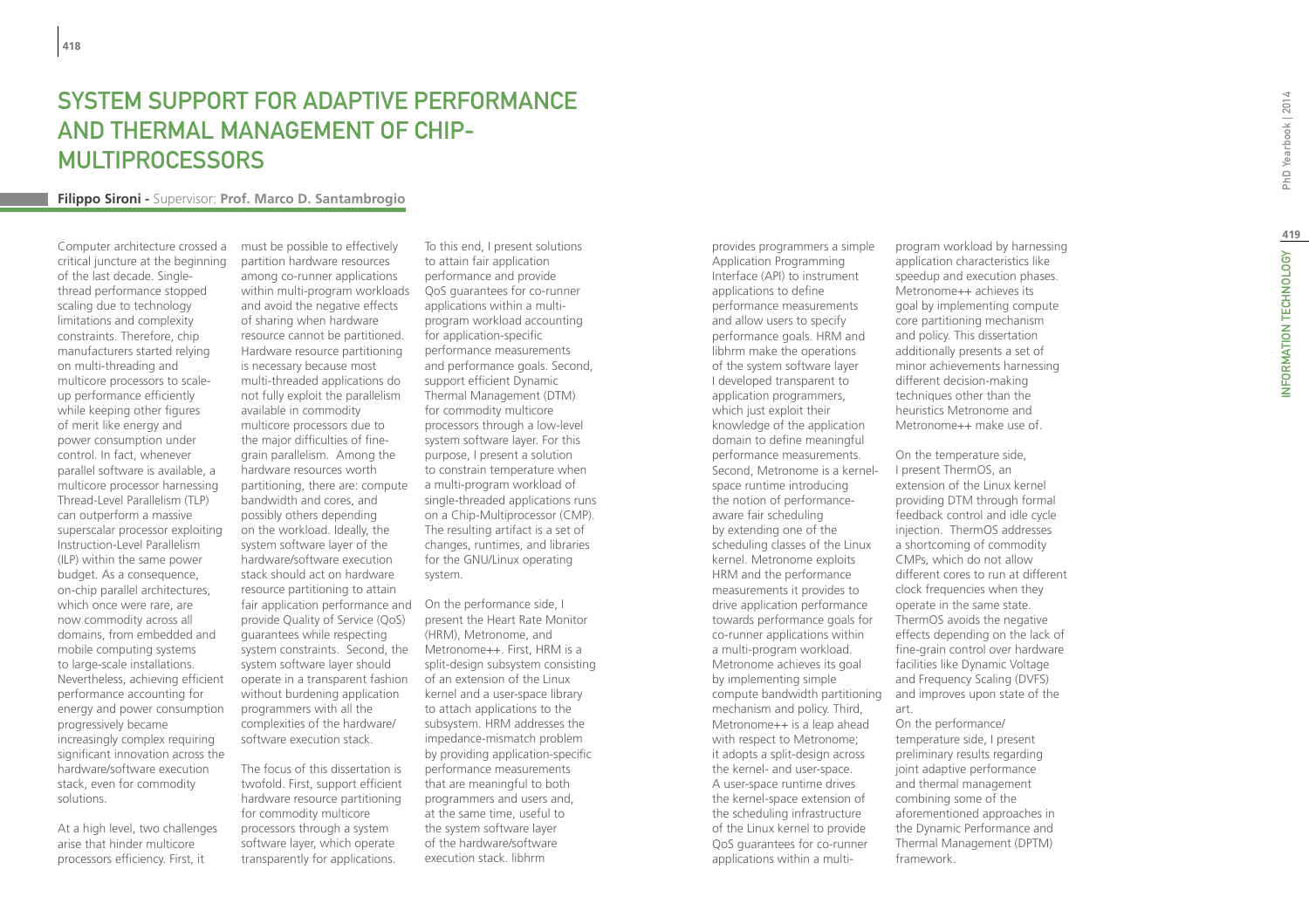## ELIoT: A Programming Framework for the Internet of Things

#### **Alessandro Sivieri -** Supervisor: **Prof. Gianpaolo Cugola**

The world of embedded, communication-oriented devices has dramatically changed in the last few years, bringing new challenges and opportunities to researchers and developers of embedded, distributed and integrated systems: from messaging protocols to tools and facilities for the developers, to completely new scenarios enabled by this device revolution.

In the last ten years, several key technological and methodological changes started a revolution in the consumer embedded world: thanks to the fact that microprocessors have become cheaper and more powerful, the market has been flooded by a whole new world of mobile devices, able to run complex applications, collect data from a variety of integrated sensors, and combine these data to produce actions and to try to understand the environment in which they are located and the behavior of their owners; the so-called "Internet of Things" phenomenon started building up, as a consequence of availability of sensing and actuating devices powerful enough to be programmed as standard computers and to be integrated into the Internet, and to interact with the users through intuitive and dynamic interfaces; finally, research in the WSN and embedded fields have

produced reliable algorithms to be used in these applications, enabling low powered, wireless and distributed scenarios. As software engineers, we are interested in how these devices can be programmed, which tools are given to the developers to write applications that can comprise a wide variety of hardware, from the tiniest boards used in Wireless Sensor Networks, with 8/10 KBytes of memory and usually powered by small batteries, to smartphones and tablets, with powerful processors and GBytes of memory, powered by bigger batteries or (in some cases) power supplies. The programming frameworks that can be used in these characteristics: they target a usually small part of the device spectrum; in the case of WSN the hardware abstractions typical decisions are taken locally. of the most famous operating systems, TinyOS and Contiki, have been conceived to support the boards available today, where a profound knowledge of the harware is needed by the developer in order to port an application to a different platform; the situation is similar for hobbyist platforms such as Arduino. Difficulties in testing and debugging the applications are also common for these scenarios: this is often due to the unpredictability of at least

part of the interactions within the environment, that will be discovered only when the application is actually deployed; smartphone applications also rely quite heavily on Internet connections, and their behavior can become erratic if the connection is faulty, condition that can happen in several situations.

applications have some common These frameworks also consider At the same time, there are profound differences: on the one hand, WSN research focuses on algorithms to collect data efficiently and to save as much energy as possible, giving the developer the programming tools to strongly tailor the application to her specific requirements (e.g., need for more communication reliability). interactions between devices to be local: data is exchanged inside the same network and Interactions with the Internet are not common, since these devices have such low capabilities that it becomes quite difficult to add data exchange with the external world, and often the only external link is made by the sink, which is usually a computer or a more powerful device. On the other hand, frameworks for more powerful devices focus on the ease of programming, to keep the barrier low to new developers, and the devices are usually in charge of collecting

data and sending it to remote servers, often located in today's cloud systems, which will elaborate these data and show it to the user, usually through a Web site (e.g., the music player example cited before). Local interactions are usually neglected and devices rarely communicate with each other, even if they are in communication range and integrate more powerful communication capabilities, different communication media, and more energy and power capabilities than, for example, WSN.

We think that this can be changed, and we introduced ELIoT (ErLang for the Internet of Things) to show that it is possible to offer a powerful framework that allows both types of communication. In doing so, we leveraged some of the existing features of the Erlang language and Virtual Machine, and introduced features for both types of communication: different network distribution protocols, which give more control to the developer on how the VM behaves when sending messages to remote processes. mechanisms to make the transmission reliable or nonreliable, and the developer can decide to improve upon these options depending on the type of the application. Moreover, the framework provides broadcast communication with the possibility of disseminating computation, using context filters to select only parts of the network. We also simplified the network distribution protocol used by the VM; the capability of deploying computations

at runtime and automatically generate REST interfaces to invoke them, so that they can be easily integrated into different frameworks and used outside ELIoT (even browsed through the Internet, if necessary). This capability leveraged our knowledge of Web services in Erlang, due to the development of a previous framework to change the Web of resources to a Web of computations (the Computational REST paradigm and architecture).

In particular, ELIoT offers specific emulate the hardware platform, At the same time, testing and debugging IoT applications is known to be quite difficult, for example to correctly integrate a model of the environment or to test algorithms scalability. This is due to the peculiarities of the applications and the lack of sound software engineering tools and procedures: for lowpowered devices, the developer relies on her knowledge of the low-level aspects of the boards and the operative systems, creating a solution specific to the targeted scenario. On the other hand, applications for more powerful devices (e.g., smartphones) are developed with frameworks that offer simulators unable to reliably especially for those operating systems (e.g., Android) offering a wide variety of different devices (smartphones, tablets, TV accessories). ELIoT provides a simulator tool that tests the code as is, emulating the network and the environment using known tools and allowing the developer to fine-tune the environment model (to the extent of plugging in new model implementations), leveraging her knowledge of the deployment situation.

Moreover, the simulator allows mixed scenarios, where part of the network is simulated and part runs on real devices: this avoids having to emulate the hardware of several different devices, and obtain more precise measurements from the real hardware.

ELIoT also provides a modified version of an existing model checker for Erlang (called McErlang, to reflect the peculiarities of IoT scenarios and the mechanisms that ELIoT provides with respect to "vanilla" Erlang. The developer can verify LTL properties of the application, obtaining validation proofs or counter-examples violating those properties. This tool is written in Erlang, and this means that it is able to verify ELIoT applications without changing the code or having to translate it into a different modeling language, thus producing more reliable results wrt solutions that need a model translation.

Finally, we tested the ELIoT framework on several different devices, going from small, WSNlike boards, to smartphones and more powerful devices, implementing typical IoT scenarios applications. We also tested it on special devices such as ebook readers, to show how low the energy consumption can be.

PhD Yearbook | 2014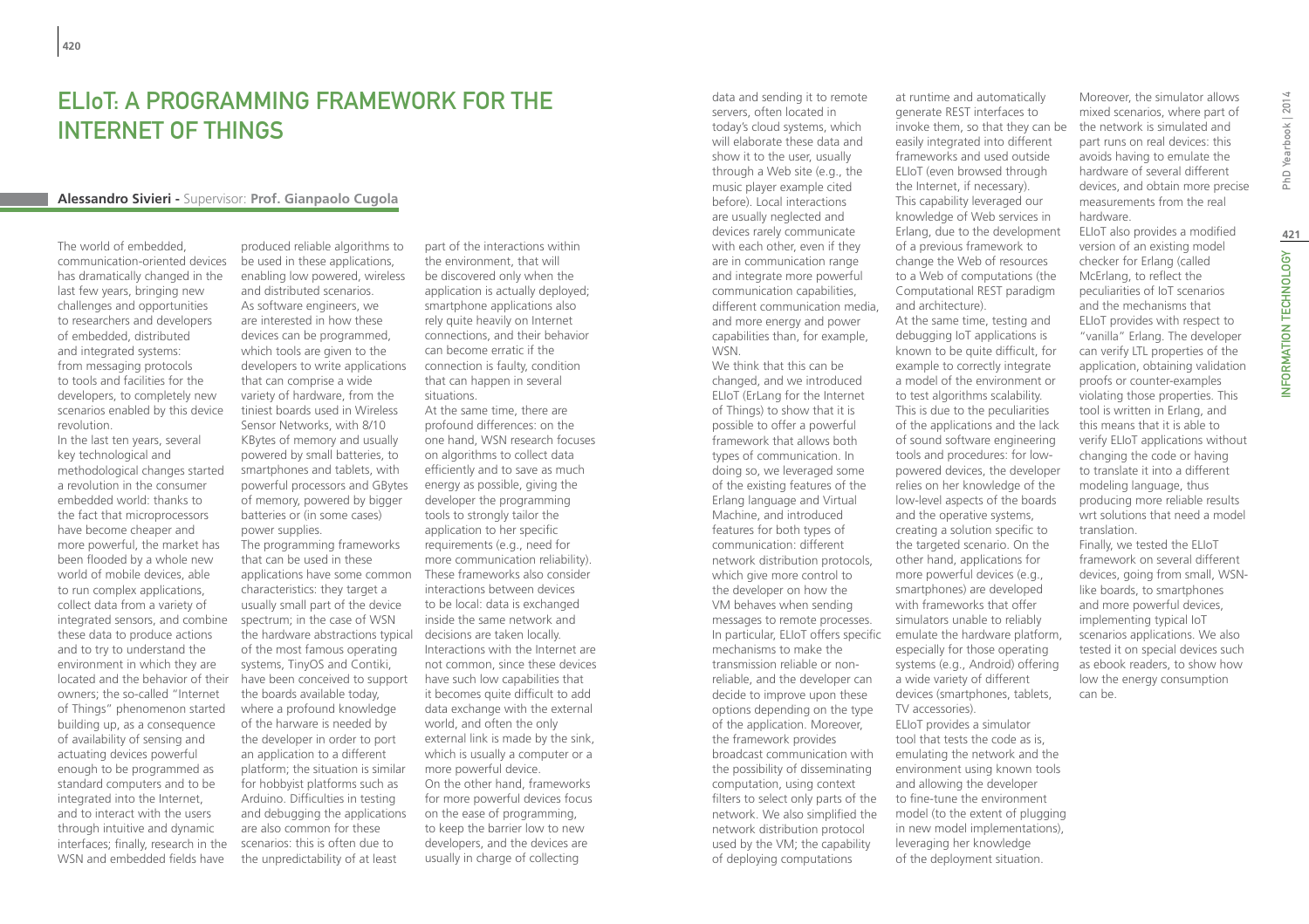## **ENERGY MANAGEMENT OF FULL HYBRID** electric bike: human and electric energy **INTEGRATION**

#### **Pierfrancesco Spagnol -** Supervisor: **Prof. Sergio M. Savaresi**

The increased sensibility for environmental problems and the growth of oil price brought scientists and companies to invest significant resources on means of transport with more than one source of power. Particularly automotive field attracted an increasing interest in vehicle electrification. Moreover in urban area environmental and traffic issues lead to enforce strict normative and to create new paradigm for urban mobility (e.g. car and bike sharing), in order to decrease pollutant emissions. In this urban context, Light Electric Vehicles (LEVs) are receiving great attention, particularly Electrically Power Assisted Cycles power source (the battery (EPACs). Several studies have been made in order to explain the growth of EPACs in the market, to analyze the state of the art and to try to predict their technical possible evolution based on users evaluation. These a parallel electric bike. studies pointed out that main issues of EPACs are: autonomy, i.e. the number of kilometers with electric assistance; weight (related to the motor and battery pack); and, finally, duration and problems related to the recharge of the battery pack. On the other hand, the main positive characteristic of EPACs

physical effort. The research proposes an alternative to the conventional

for users is the reduction of

EPACs. The main idea is borrowed from the automotive field: the development of a full hybrid electric bike (HEB), configured as a parallel hybrid vehicle. The main objectives of the HEB are sustaining the battery charge, being independent from the grid and reducing cyclist effort. To the best of the author's knowledge, this is the first attempt to develop this kind of bicycle.

This ambitious goal can be achieved with a correct energy management between the two power sources of the hybrid bike: the primary power source (the cyclist) and the secondary pack that acts as an energy storage). The two power sources of human metabolic pathway are coupled by means of an electromechanical converter, i.e. the electric motor/generator as shown in the general scheme of The research focuses particularly on three aspects that influence the design of the energy management strategy to achieve the over-mentioned goal. First, we focused on estimation problems: the correct management of the energy fluxes to sustain battery charge needs a reliable knowledge of the State-of-Charge (SoC) of the battery. Moreover, knowledge of the force and power that are acting on the bike is crucial

to correctly set the electric assistance and recovery level to both decrease cyclist effort and sustain battery charge. In this research, we focused on SoC estimation, cyclist torque estimation and road grade angle estimation with a reduced sensor layout. Second, we tackled modeling problems. The analysis and design of the hybrid electric strategies need a reliable model of the three main subsystems: the electric subsystem (electric motor and battery pack), the mechanical subsystem (the bike itself in relation with the environment) and the cyclist model. As for the latter, available textbooks of exercise sport physiology are analyzed, and a brief summary is presented. A brief review of the methods to calculate human energy expenditure is discussed, focusing particularly on oxygen expenditure. All the available data in literature of oxygen expenditure and human efficiency considers steady-state points, while we are interested also in transients considering the urban usage of bikes (with frequent starts and stops). Therefore, an experimental campaign with the collaboration of Mapei Sport Service center researchers has been carried out. The aim of the experiments is to understand how much energy is consumed during transients

and during constant speed rides. Therefore, the attention has been focused on the ratio between the total developed mechanical energy and the total oxygen consumption. This ratio has been called equivalent metabolic efficiency and has been used to compare different cycling activities. During impulsive muscle effort (starts, acceleration and uphill riding) this ratio halves with respect to the case of constant speed profiles on flat road. Finally, a model of human fatigue (Stateof-Fatigue) available in literature is detailed and analyzed: it confirms the observations underlined by the previous analysis. From experimental observations and the analysis of the fatigue model, and considering a city-bike common usage (frequent start-stops and cruise speed lower than 25km/h) the guidelines for the control algorithm design are the followings: first, electric assistance has to be predominant during impulsive muscle effort: starts and slopes. On the opposite, electric assistance progressively decreases until a cruise speed is reached. Second, electric recovery has to be as greater as possible during braking and downhill. Third, electric recovery can be activated during constant electric assistance, with the cruise speed when metabolic efficiency is greater. Finally, two

different strategies to sustain the SoC have been studied. One indirectly influence the electric assistance, while the other proposes to directly influence the assistance and recharging intensity with respect to the SoC of the battery. Simulation results show that it is possible to reduce the peak of Sate-of-Fatigue up to 30%, while penalized average value can decrease of more than 15% maintaining the SoC around the desired level. Finally, a comparison between the behaviors and performance of two causal strategies with respect to system mass variation or initial SoC different from the desire value has been presented: on one hand, the algorithm is able to sustain the charge also with masses 30% different from the nominal. Moreover, the algorithm is able to recover the SoC also from a complete discharged initial condition (10% SoC), without degrading State-of-Fatigue performance. The final part of the research is devoted to experimentally validate the proposed algorithms. First we show the benefits of HEB in a controlled environment: a cycling track. This experiment evaluates the differences in terms of oxygen consumption between the bike with and without the perfect sustaining of the SoC of the battery. The experiments

are performed by the same cyclist following in both cases a predefined speed profile at zero slope and show an increase of more than 28% of the equivalent metabolic efficiency when cyclist perform the experiment with the electric assistance.

The second set of experiments takes place in Paris, in three different urban cycling profiles with different characteristics using the adaptive strategy without changing any of the parameter between the different experiments. For two of the three profiles, some cyclists used heart-rate monitors repeating the same trip at almost the same speed with the HEB prototype and a traditional bike. Results show the benefits in terms of reduced maximum heart-rate peak (difference more than 30 beats per minute) and variance. The prototypes of the hybrid electric bike have been presented to the press and the herein control strategy has been patented. The first part of the research has been developed in collaboration with two industrial partners, SEMS S.r.l and Trenord S.p.A, while the second part is the result of an industrial project commissioned by JC Decaux, the operator of the well-known large-scale public bicycle sharing system in Paris, i.e. Velib'.

**423**

NFORMATION TECHNOLOGY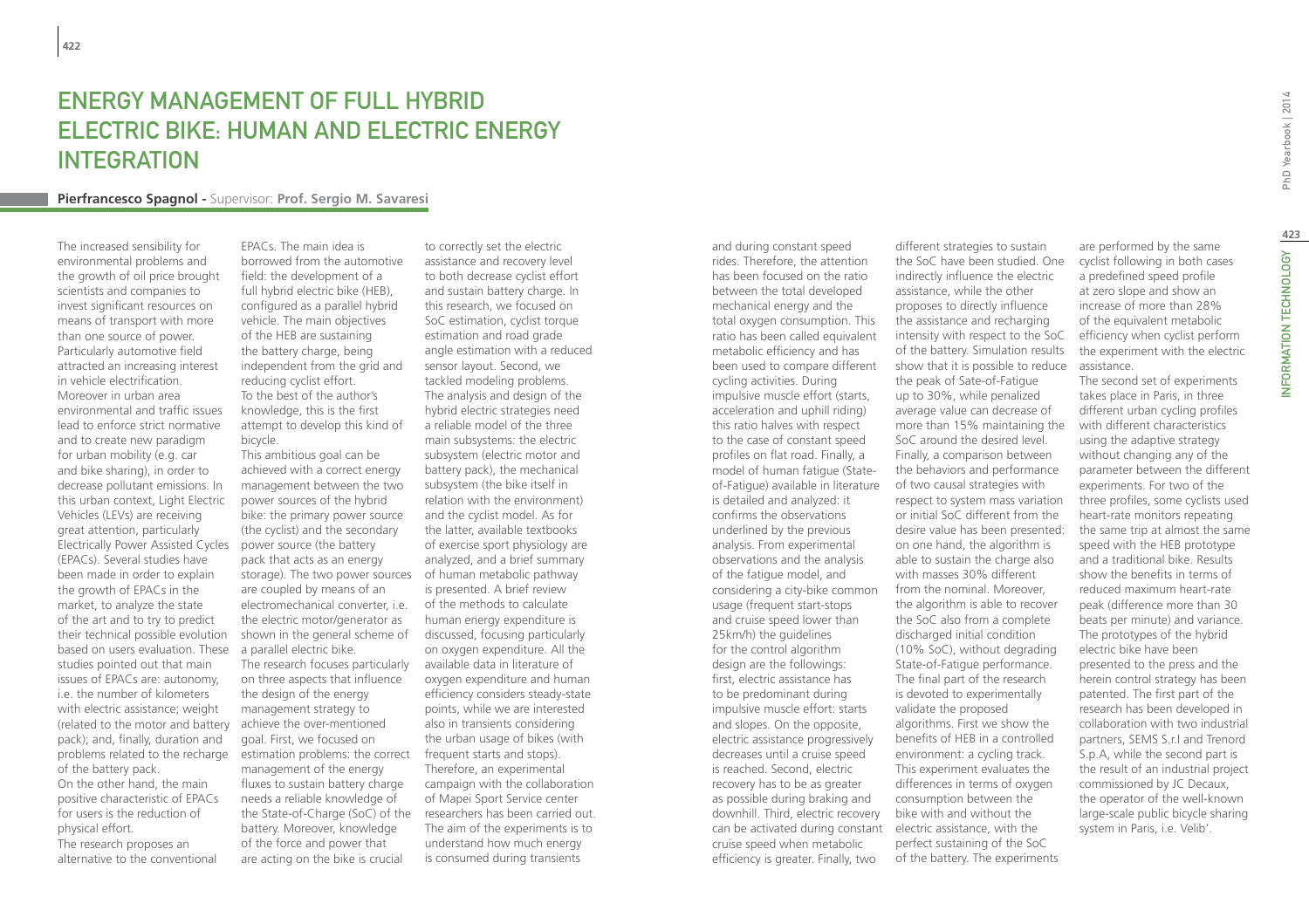## Time-of-Flight camera for long-distance 3D ranging

#### **Federica Alberta Villa -** Supervisor: **Prof. Carlo Fiorini**

In my Ph.D. major research, I conceived, designed, developed, tested, characterized and validated a complete detection system able to acquire at the same time 2D and 3D images and movies with single photon sensitivity. The sensor chip relies on Single-Photon Avalanche Diode (SPAD) detectors and on Time-of-Flight (TOF) measurements through microelectronic Time-to-Digital Converters (TDC), exploited at best to obtain 3D information from each single photon detected by each pixel of the imager and reflected from the objects of the scene under observation.

The activity was developed within the European project "MiSPIA" (Microelectronic Single-Photon 2D and 3D Imaging Arrays for Safety and Security applications), aimed at developing 2D imaging cameras and 3D ranging cameras for safety and security applications. Beyond these applications the developed system will be employed in Near Infra-Red Spectroscopy (NIRS), Fluorescence Lifetime Imaging (FLIM), Diffuse Optical Tomography (DOT) and other measurements based on the Time-Correlated Single-Photon Counting (TCSPC) technique. The core of the entire project has been the design of the microelectronic sensor chip,

which is an array of smartpixels, with a SPAD and a TDC each. Arrays with different sizes (32x32, 16x32, 60x1), SPAD diameters (30 µm – 135 µm) and bin is adjustable from 312 ps fill-factors have been fabricated in a 0.35 µm CMOS technology, by Fraunhofer IMS Institute of Microelectronics, in Duisburg (Germany). Planar arrays have been designed specifically for 3D ranging applications, while linear arrays are more suitable for bioimaging, microscopy, and spectroscopy applications, since they can reach higher frame-rate and provide higher fill-factor. More specifically linear arrays will be investigated in portable time-resolved Raman Spectroscopy systems, becoming the enabling technology to distinguish Raman stimulated emission from fluorescence background, by exploiting the arrival time of emitted photons. Both photon-counting and photon-timing electronics has been implemented within the sensor. In photon-counting mode, for 2D imaging, a 6-bit counter provide a result proportional to the intensity of the light emitted/reflected by the objects in the scene or the biological specimen under observation. In photon-timing mode, for 3D distance-resolved ranging, the integrated TDC is split in coarse counter (for providing a long dynamic range) and a fine interpolator (for sub-

nanosecond time stamping) in order to measure the accurate time-of-flight or fluorescence decay of the sample. The time (with 10 bit resolution) to 10 ns (with 6 bit resolution), i.e. from 5 cm to 3 m depth resolution, using a 100 MHz reference clock. The power consumption of the chip at the maximum resolution and speed is lower than 1 W, whereas the total power consumption of the entire camera is 2.5 W. Compared to other arrays of SPADs and TDCs presented in literature, this sensor shows better linearity and state-of-theart SPAD performance, though timing resolution was kept lower to match. The depth precision in 3D ranging applications is improved by accumulating a large number of conversion (> 500) and then computing the centroid of the acquired histogram of photons arrival times, thus reaching millimeter precisions. The complete system comprises,

the microelectronic sensor chip, an external FPGA electronics to interface the imager with the computer, and a graphical user interface to set camera parameters and display acquired images and movies. Many measurements have been performed in order to characterize the SPAD quality (uniformity, PDE, DCR,

afterpulsing, timing, crosstalk) and TDC performance (single shot precision, DNL and INL) and to test the overall system. 3D movies with frame rates up to 200 fps and centimeter precision have been acquired, in collaboration with Heriot-Watt University and with the Physics Department of Politecnico di Milano.

Fig. 1 shows the developed camera (left) and an example of target acquired with a scanning set-up (right).

Besides the 30 um SPADs laid out in the imager arrays, also large area SPADs (diameter up to 500 um) have been developed, for many demanding applications such as Near Infrared Spectroscopy (NIRS), in which extremely faint and defocused light reflected and/ or scattered by biological tissues must be detected over a wide collection area. Furthermore other applications that require to properly align the optical path with the detector take advantage of employing such large area SPADs. Chips have been designed as either standalone SPADs with integrated quenching circuit or as complete single-photon detection channel smart pixels able to be operated in both photon-counting and photon-timing measurements. The produced CMOS SPADs provide very high performance, especially in terms of Dark Counting Rate (DCR), lower than 50 cps at room temperature for 30 µm diameter SPADs and lower than 100 kcps for 500 µm devices. Very good results have been achieved also in terms of Photon Detection Efficiency (PDE) from the Near-UV (20% at 300 nm wavelength) up to

**1. Developed camera for 2D imaging and 3D ranging, with the 32x32 pixels array chip containing 1024 SPAD detectors and 1024 TDCs (left). Example acquired image, with 2D and 3D data overlaid.**





Near-IR (5% at 850 nm) with the maximum at 420 nm (55%). Fig. 2 left shows the DCR of 30 µm diameter SPADs vs. PDE, at different wavelength and excess biases, Fig. 2 right compares the PDE of the developed SPADs with other best-in-class custom and CMOS SPADs. Overall Fig. 2 shows that the developed SPADs reach the new state-of-the-art performance among CMOS single-photon avalanche diodes. These SPADs behave also as the ideal candidates for being exploited as the fundamental

cell in Silicon Photomultiplier (SiPM) detectors. In fact some testing structures of SiPM (8x8 cells, 60% fill-factor) have been conceived and manufactured and show very good performance in terms of photon-number resolution. In the near future an indepth characterization of the produced SiPM structures will be performed and the design of larger SiPM will be carried on.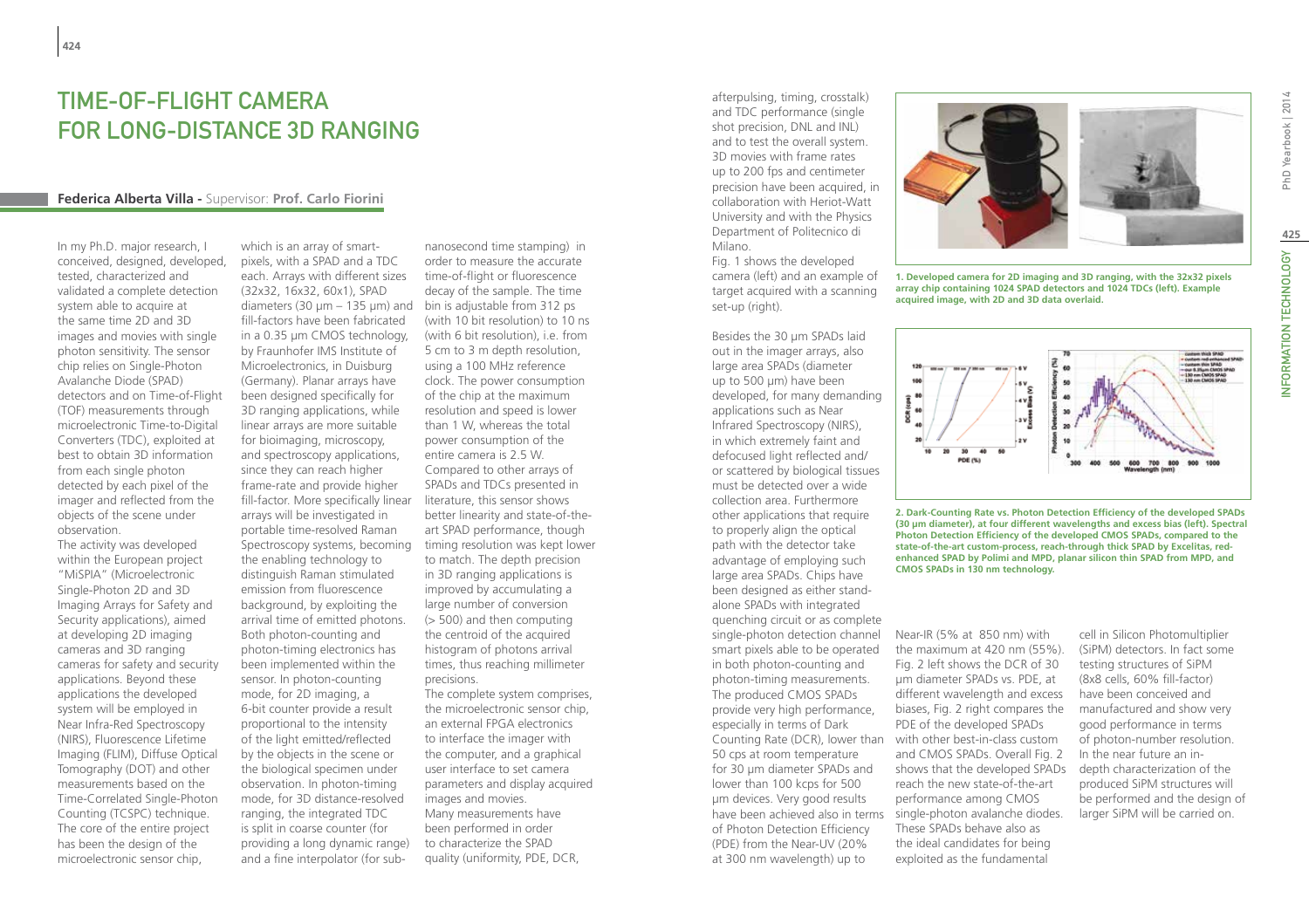## MEASURING AND IMPROVING ENERGY EFFICIENCY OF A DATA CENTER IN A SELF-ADAPTIVE CONTEXT

#### **Monica Vitali -** Supervisor: **Prof. Barbara Pernici**

This thesis proposes a methodology and novel techniques to assess and improve Energy Efficiency (EE) in a data center environment, while respecting the constraints established in the Service Level Agreement (SLA) with clients. This work has been motivated by the recent attention towards green energy and renewable resources, and by the growing demand of energy coming from the Information Technology (IT) sector. This demand is so high to be comparable with the one of the major countries and it is next years.

In this work we try to understand the current trends towards a greener asset for data centers and how it is possible to understand the current level of efficiency of a data center while suggesting some repair actions for improving it. We focus on the application perspective for improving efficiency, looking in details at applications and their IT infrastructure. We are considering the context of SOAs, where the applications hosted in the servers are services that can be represented using a process. Each service is decomposed in a set of activities connected in a work-flow. We consider that the data center uses virtualization for hosting its applications and we consider that each single activity

expected to keep growing in the System (OS) of the VM as if they we also propose a methodology runs on a dedicated Virtual Machine (VM). An example of the typology of systems we aim to model can be seen in Fig.1. A monitoring system is available for monitoring the system behavior with sensors that can work at several levels: (i) data center level: sensors collect information about the general data center; (ii) server level: sensors collect information IS and of the state of the art of about a specific server; (iii) VM level: the monitoring system collects data that can be obtained by the hypervisor or directly by the Operating were physical machines; (iv) application level: at this level, sensors collect information related to the application, such as response time, throughput, and availability.

> We propose a goal-oriented approach where the state of the evaluated metrics that have an system is assessed using a set of indicators. This set is composed by some classical indicators, coming from the state of the art, and some new indicators, specifically defined to better describe the efficiency of a data center. These indicators are subjected to thresholds that are used as goals of our system. We propose a self-adaptive contextaware framework, where we learn both the relations existing between the indicators and the effect of the available actions

over the indicators state. The system is also able to respond to changes in the environment, keeping these relations updated to the current situation. The main contributions of this work are listed below: **Hierarchical classification of Green IT approaches** this thesis provides a deep study of the fields of Green IT and Green these fields. Instead of limiting this analysis to a simple quote of available results, we propose a hierarchical classification of the different perspectives and for combining them in order to have a comprehensive approach towards EE.

#### **Metrics selection and**

**proposal** Several metrics are analyzed in order to find a set which is representative of the QoS and EE of an IS. We also indirect impact on these two aspects, affecting the system state. Also new metrics have been introduced and tested, focusing attention on the application usage perspective. **A goal-oriented model for efficiency management** A model is proposed and tested based on a goaldriven approach. The aim of the model is to provide an adaptive environment

able to automatically adapt to suboptimal situations by

enacting adaptation strategies that impact directly or indirectly over efficiency and quality. **Representation and learning of indicators relations** 

Using a Bayesian Network representation, we express the relations occurring among the various metrics used for monitoring the system state. These relations are very important for predicting the future behavior of the system and for conducting whatif analysis reasoning. The network has been learned from monitored data, without using any kind of knowledge coming from experts. Using machine learning techniques, we were able to learn the structure of a BN starting from continuous variables.

**Adaptive strategy selection**  Effects of actions over EE and QoS are automatically learned providing an adaptive and dynamic environment for managing these aspects of an IS. In this way, the framework is able to suggest the best adaptation action without any intervention from experts and to automatically adapt to modifications in the environment that can modify the impact of the actions enactment.

**Modeling service execution in data centers** A mathematical model is provided for simulating the behavior of a service oriented data center. This



**1. An example of the considered class of systems**

model includes features typical of the considered domain (the service oriented data center), unavailable in other models. The model enables to run simulations of the data center behavior under several loads and with different configurations. This feature is particularly important during the learning phases. In fact, in this way it is possible to test new actions and new configurations in a protected environment and to observe possible outcomes on the system, avoiding to undermine the performance of the real system.

Results have shown that the proposed methodology is able to create a network of relations between indicators and to propose an effective

repair action to contrast suboptimal states of the data center. We also propose a model for simulating the data center behavior which can be used to conduct whatif analysis, allowing testing new configurations in a safe environment and predicting future states of the system. The proposed framework can be an important tool for assisting the system administrator in the management of a data center oriented towards EE, showing him the connections occurring between the sometimes contrasting goals of the system and suggesting the most likely successful repair action(s) to improve the system state, both in terms of EE and Quality of Service (OoS).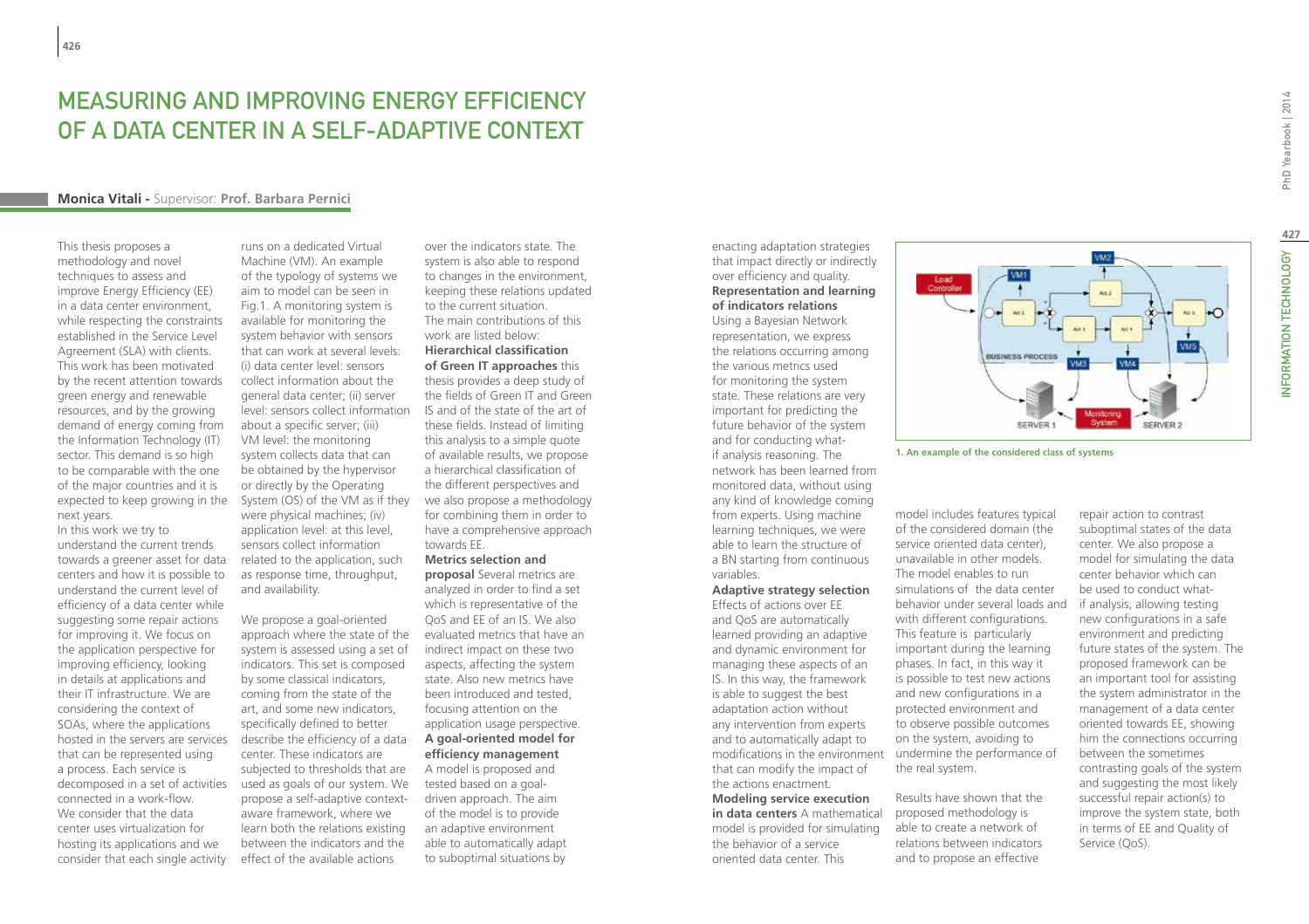## FEMTOSCOPE ARRAY FOR CORRELATION AND SPECTROSCOPY (FARCOS): SIMULATION AND CHARACTERIZATION OF THE DETECTION LAYERS

#### **Pietro Zambon -** Supervisor: **Prof. Chiara Guazzoni**

FARCOS (Femtoscope ARay for COrrelation and Spectroscopy) is a novel modular and versatile detection system constituted by telescopes featuring high angular and energy resolution and able to reconstruct the Light Charged Particles (LCP) and Intermediate Mass Fragments (IMF) momentum at high precision for different physical cases in heavy-ion collision nuclear physics experiments at intermediate energies (10-200 MeV per nucleon), with stable and radioactive beams, which are the unique tool available on earth to study the properties of nuclear matter under extreme conditions. Each telescope is made of a couple of Double Sided Silicon Strip Detectors (DSSSD), the first 300 µm-thick and the second 1500 um-thick. both with active area 6.4 cm  $\times$  6.4 cm, 32  $\times$  32 strips 2 mm pitch orthogonally arranged on the two detector sides, and as third detection stage thick CsI(Tl) scintillation crystals read-out by photodiodes with the purpose to stop even the most energetic particles and to allow particle identification. One of the ambitious FARCOS goal is to achieve a full particle identification and correlation by exploiting, together with the standard identification techniques (ΔE-E on the several detection stages, Time of Flight (ToF)), Pulse Shape

Analysis techniques both on the CsI(Tl) scintillation signals and, more challenging, on the DSSSD in order to lower the identification energy threshold and thus exploring wider energy ranges. The possibility to use our custom developed digital Data Acquisition system would be beneficial to this purpose. Indeed the waveforms shape retains – in line of principle – all the information about the interaction and the evolution dynamics of the impinging particle into the detector and a full signal digitization allows investigating easily all the desired parameters on a flexible software basis. In order to optimize the DSSSD performances, their coupling with the hybrid custom developed front-end electronics and to extract the values of entities needed for a careful device simulation (depletion voltage, actual doping concentration in the bulk region), we carefully investigated the fundamental physical parameters strip by strip such as leakage currents, total strip capacitances separating the contribution of the bulk capacitance (one strip vs. the whole other detector side) and of the inter-strip capacitance (one strip vs. the neighboring one) as a function of the applied reverse bias and of the test signal frequency. In addition, we

performed a detailed amplitude and position detectors response mapping exploiting the pulsed ion beam available at the Laboratori di tecniche nucleari per i Beni Culturali of the INFN (Firenze), DEFEL beamline. Such beamline can indeed provide bunches of monochromatic protons/light ions down to an average number of particles per bunch well below one single particle, in the energy range 1-6 MeV with a high degree of accuracy. Protons range within this energy interval matches very well with the common detector thickness, making them extremely useful probes to investigate the effect of the penetration depth on the signals shape. Nevertheless, the ion multiplicity per bunch intrinsically allows an accurate energy calibration and the estimation of the linearity of the overall read-out system. Special attention is also given to the impact of inter-strip beam incidence on the shape of the induced signals, among the main causes that can greatly spoil the overall particle identification capabilities. The systematical investigation we performed, together with dedicated numerical simulations, allowed clarifying a set of inter-strip phenomena already reported in literature but whose origin has been up to now misunderstood, namely the occurrence of bipolar

signals or signals with polarity opposite to what expected in neighboring strips. The experimental work has been complemented with theoretical studies. We indeed developed a novel simulation tool for the 3D electronhole transport computation and signal formation in 2D (easily expandable to 3D) semiconductor detectors, with linear or cylindrical coordinates, as a powerful and reliable tool to investigate the possibly complex signal formation dynamics especially when in presence of the high charge injection levels and of the high detector segmentations expected in the upcoming nuclear physics experiments (as the ones involving FARCOS) and in applications involving novel high brilliance FEL sources. In this respect we performed a preliminary careful code qualification with dedicated test simulations of different physical conditions, checking the results validity also with semi-empirical models found in literature. Exploiting custom developed advanced numerical techniques (charge clustering, adaptive time step size control, …) and making extensive use of parallel calculus it has been possible to obtain reliable and accurate simulations of the charge cloud space-time evolution down to the *ps* time scale and up to the high value of 10<sup>8</sup> electron-hole pairs within reasonable times. We then simulated several realistic cases obtaining always a perfect match between simulations and experimental data. It is worth to mention how a set of simulations specifically targeted to study the at the Laboratori Nazionali del aforementioned inter-strip effect Sud of the INFN (Catania), with

allowed us to put light on the precise formation dynamics of the bipolar or opposite polarity signals arising in adjacent strips, namely the peculiar shape of the strip weighting potential below the inter-strip area; the excellent agreement between simulations and experimental data gives nevertheless another proof of reliability. To further improve our knowledge even of the CsI(Tl) crystals scintillation properties – third and last FARCOS detection stage –, we developed a specific data analysis method able to extract the time constants and intensities defining the scintillation light response by means of a direct fitting of the fully digitized waveforms. The dependence of the scintillation light parameters on the energy, charge and mass of the impinging particle is indeed at the basis of the particle identification techniques exploiting CsI(Tl). Thanks to our analysis we have been able to characterize these fundamental parameters up to the Z=6 within the energy range 10-250 MeV, and the gained knowledge has been used both to optimize the already existent particle identification techniques (Fast vs.  $E_{CsI}$ , Slow vs.  $E_{CsI}$ , Fast vs. Slow) and to individuate novel possible identification matrixes (Slow/ Fast vs.  $E_{\text{col}}$ , Rise Time vs  $E_{\text{col}}$ ; their performances have been assessed and in particular at relativistic energies their figures of merit show higher value with respect to the standard aforementioned identification matrixes. The first on-beam test for four FARCOS telescopes took place

the main purpose to test the overall system functionality and to probe the light yield non-uniformity of the CsI(Tl) crystals. Several known reaction were exploited; the accelerated beams were 62 MeV/u protons<br>and  $\alpha$ -particle and 20 MeV/u <sup>20</sup> Ne ions on different targets Au, Al $_2$ O<sub>3</sub>, Pb, Al, CD<sub>2</sub>. Thanks to our digital DAQ we have been able to record and process off-line the detectors signals. Using a mixed nuclei α-source located inside the experimental chamber it has been possible to perform a strip-by-strip energy calibration and the extraction of the energy resolution, which for the 239Pu line at 5156.6 keV show an average value for the front side strips of 27.1 keV FWHM, while for the back side strips 44.7 keV FWHM. Exploiting the pixelation of the DSSSD and the elastic scattering peak of the beam it has been possible to map the CsI(Tl) light yield non-uniformity – always below 1% – and to correct the identification matrixes thus increasing the CsI(Tl) energy resolution (0.65% FWHM of the elastic scattering peak of the 62 MeV/u α-particle). The overall performances, though susceptible of further improvements, are already excellent.